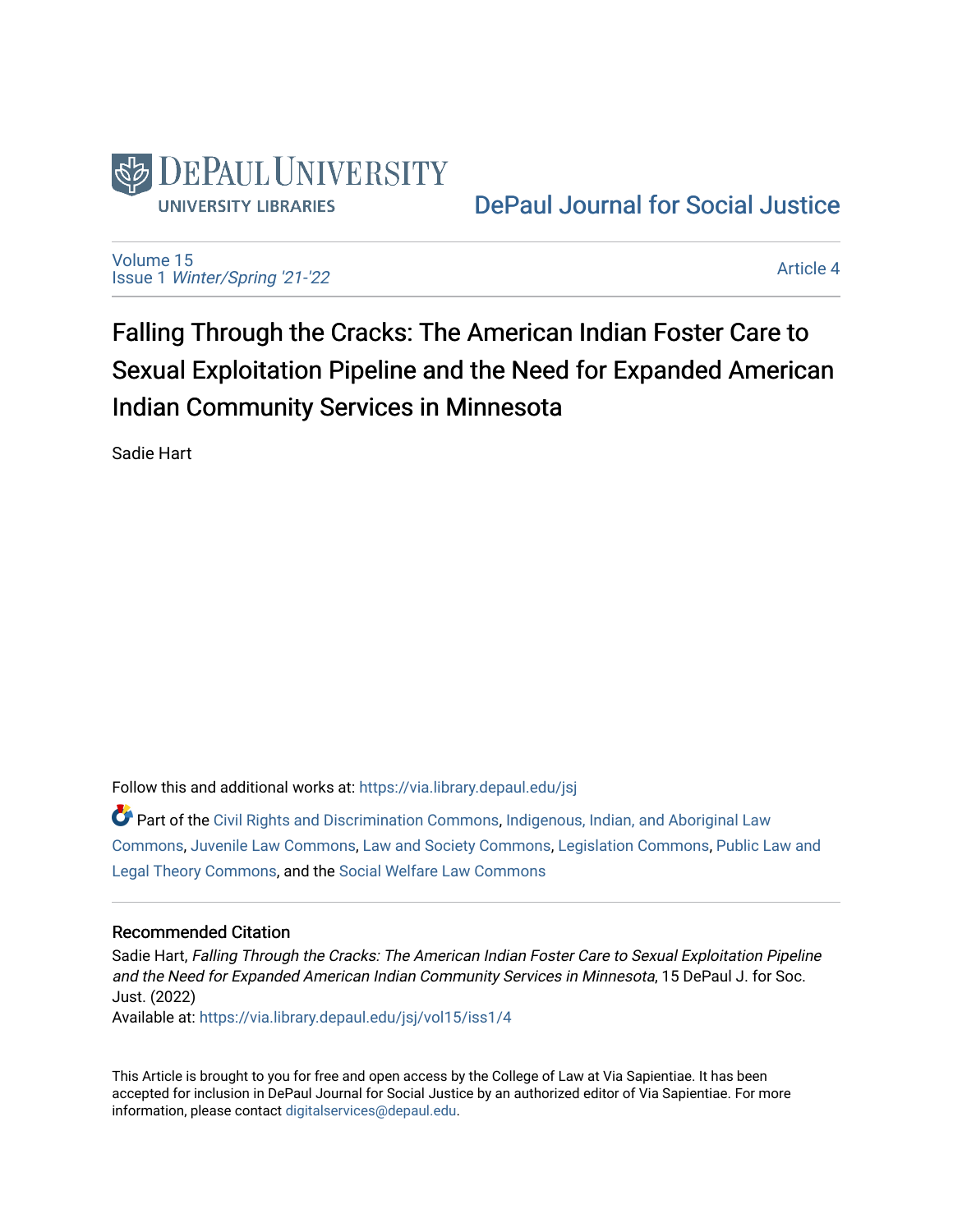# **FALLING THROUGH THE CRACKS: THE AMERICAN INDIAN1 FOSTER CARE TO SEXUAL EXPLOITATION PIPELINE AND THE NEED FOR EXPANDED AMERICAN INDIAN COMMUNITY SERVICES IN MINNESOTA2**

## SADIE HART

### **INTRODUCTION**

Following the discovery of hundreds of children's bodies at residential

schools in Canada, United States Interior Secretary Deb Haaland called for an

investigation into the federal government's oversight of American Indian

boarding schools. This call highlights a growing awareness of the United States'

legacy of violence against American Indians.<sup>3</sup> This history of colonization,

intergenerational trauma, and the boarding school system are prominent factors of

why violence and the child welfare system continue to disproportionately disrupt

American Indian families, tribal communities, cultures, and traditions today. <sup>4</sup> In

<sup>&</sup>lt;sup>1</sup> The term "American Indian" is used throughout this article to refer to the Indigenous people of the United States, including Alaska. The term "Indian" refers to people who are members of, or eligible for membership in, a federally recognized tribe.

 $<sup>2</sup>$  Mni Sota Makoce (Land Where the Waters Reflect the Sky) has been, and continues to be, the</sup> homeland of the Dakota people since time immemorial. Bdote, the confluence of the Minnesota and Mississippi rivers, is central to multiple stories of creation. The Anishinaabe, or Ojibwe, also call Mni Sota Makoce home, after following the Megis Shell west to the food that grows on water (manoomin, or wild rice). The state of Minnesota was built on the genocide of American Indian people and much of these traditional homelands were ceded through unfair treaties or taken by force. Due to federal assimilation and relocation efforts American Indians from many other tribal nations also call this land home. I recognize and honor the traditional, ancestral, and contemporary lands of these people. I honor with gratitude the numerous contributions American Indians have made, and continue to make, to the state of Minnesota and the United States.

<sup>3</sup> Susan Montoya Bryan, *US to Review Native American Boarding Schools' Dark History*, ASSOCIATED PRESS (June 22, 2021), https://apnews.com/article/canada-government-and-politics-education-e9440169fde104df6fad6e0ba7128b0e.

<sup>&</sup>lt;sup>4</sup> Sarah Deer, *Relocation Revisited: Sex Trafficking of Native Women in The United States*, 36 WM. MITCHELL L. REV. 621, 675 (2010).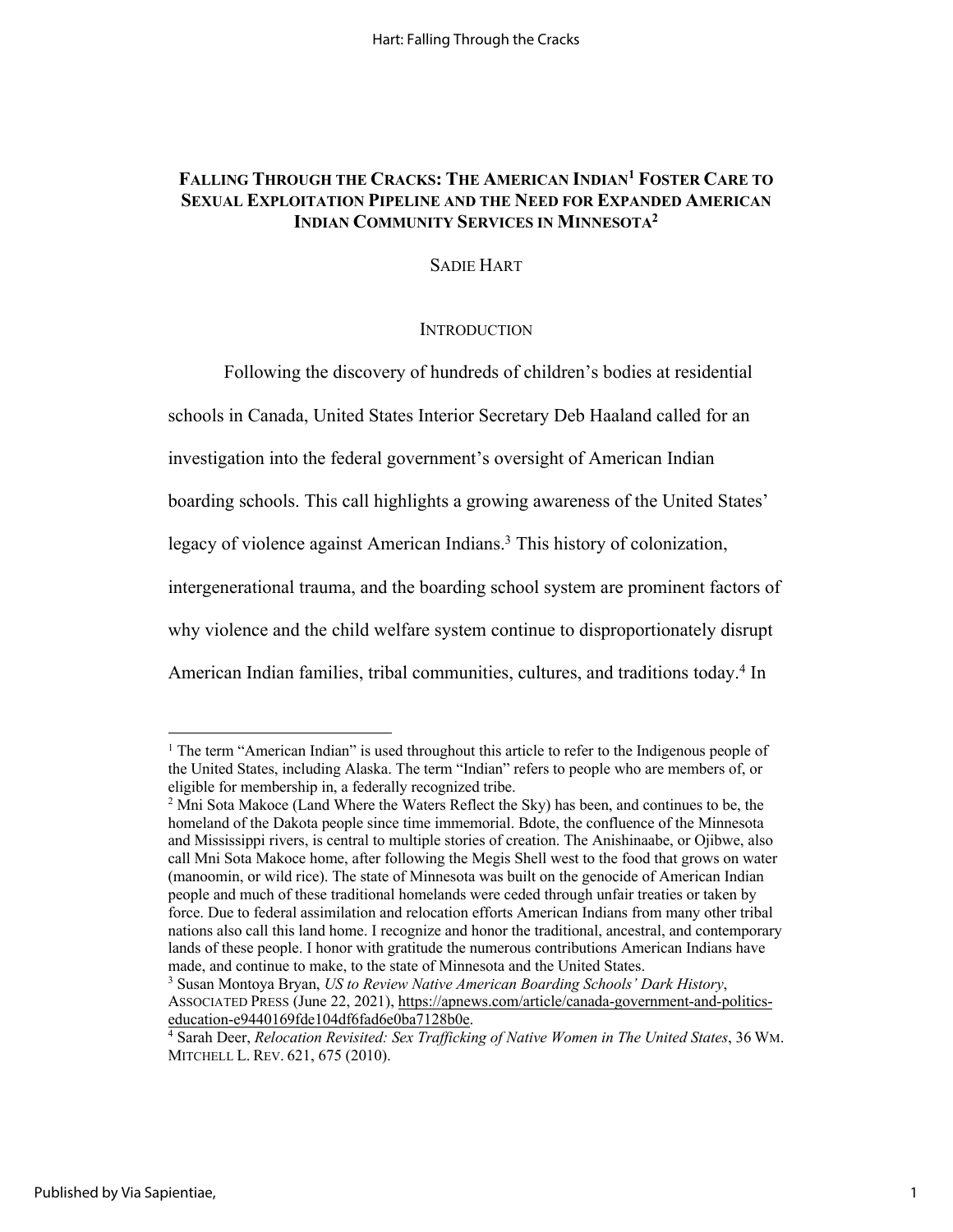Minnesota, American Indians make up two percent of the population, but nine percent of murdered women and girls from 2010 to 2019 were American Indian.<sup>5</sup> American Indian youth in Minnesota are 16.4 times more likely than white youth to be in an out-of-home placement<sup>6</sup> and are 5.8 times more likely to be reported as victims of sex trafficking or sexual exploitation<sup>7</sup> than white youth.<sup>8</sup> Yet even as awareness grows,  $9$  there are few meaningful ways to address these disparities.

This is particularly worrisome for American Indian youth in the foster care system who the State of Minnesota has assumed responsibility for. While these youth may already be at a higher risk of sexual exploitation for the same reasons they initially entered foster care, the foster care system itself can increase this risk. The historical interconnection of sexual exploitation, separation of American

<sup>&</sup>lt;sup>5</sup> NICOLE MARTINROGERS & VIRGINIA PENDLETON, MISSING AND MURDERED INDIGENOUS WOMEN TASK FORCE: A REPORT TO THE MINNESOTA LEGISLATURE 17 (2020), https://dps.mn.gov/divisions/ojp/Documents/missing-murdered-indigenous-women-task-force-

report.pdf

<sup>6</sup> MINN. DEP'T OF HUMAN SERVS., MINNESOTA'S OUT-OF-HOME CARE AND PERMANENCY REPORT, 2020 (2021) at 5.

<sup>7</sup> In Minnesota, commercial sexual exploitation occurs when someone exchanges sex for something of value or the promise of something of value, such as money, drugs, food, or shelter. A third-party trafficker is not required to meet the definition of sexual exploitation (MINN. DEP'T OF HUMAN SERVS, FAMILY FIRST PREVENTION SERVICES ACT: YOUTH VICTIMS OR AT RISK OF SEX TRAFFICKING OR COMMERCIAL SEXUAL EXPLOITATION; AND SPECIALIZED PLACEMENTS 3 (Minn. Dep't of Human Servs. 2021).

<sup>&</sup>lt;sup>8</sup> Interview with Sarah Ladd, Minn. Dep't of Human Servs. Human Trafficking Child Protection Program Coordinator, Child Safety and Permanency Div. (June 15, 2021).

<sup>&</sup>lt;sup>9</sup> The Missing and Murdered Indigenous Women Movement raises awareness of the high rates of violence against American Indian women and the lack of response from government and law enforcement agencies. On July 1, 2021, Minnesota approved a Missing and Murdered Indigenous Relatives office as part of the state's COVID-19 Recovery Budget. Kalle Benallie, *Minnesota's First MMIW Office to Open*, INDIAN COUNTRY TODAY (July 15, 2021),

https://indiancountrytoday.com/news/minnesotas-first-mmiw-office-to-open.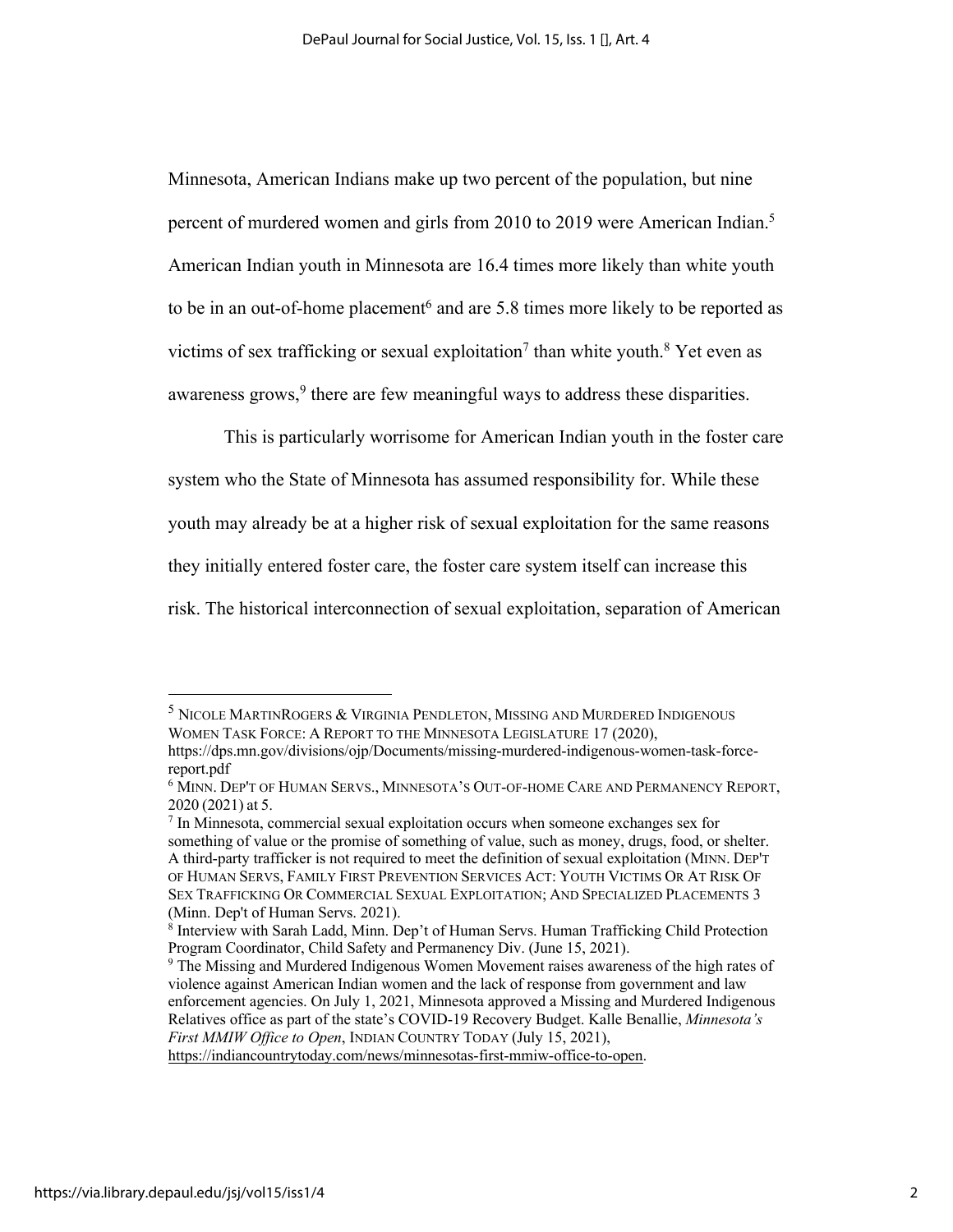Indian families, and legacy of colonization demand a cultural response that non-American Indian services are unable to provide. The foster care system has failed to provide stable placements for American Indian youth due to higher rates of removal, placement mismatch, and a lack of American Indian foster families. The foster care experience creates the potential for loss of identity and disconnection from community and culture, both of which can be devastating for these youth and can increase their vulnerability to sexual exploitation. While American Indian programs exist to both prevent these youth from being sexually exploited and help them effectively exit sexual exploitation, their limited resources can help only a fraction of the American Indian foster care population. The State of Minnesota has an obligation to address and prevent the sexual exploitation of American Indian youth in its care but cannot adequately address this issue without first utilizing, expanding, and supporting American Indian programs to meet the youth's unique cultural needs.

This article proceeds in three parts. Part I introduces the intersection of involvement in the child welfare system and the increased risk of sexual exploitation among American Indian youth in Minnesota. Part II describes current federal and state laws regarding the response to sexual exploitation among American Indian youth involved with the child welfare system, as well as current initiatives to address the issue. Part III identifies opportunities to expand culturally based responses and discusses how these services provide holistic,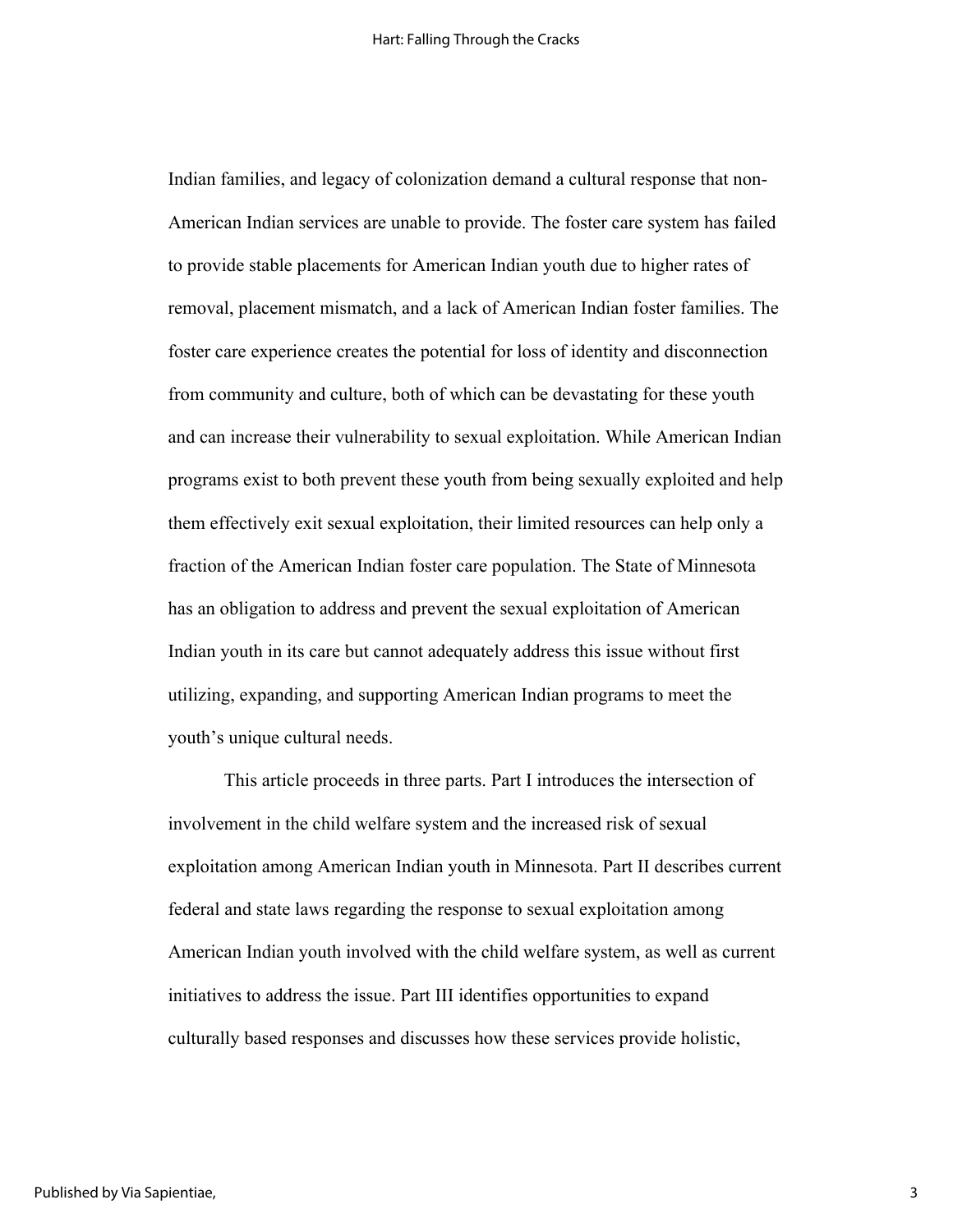long-term healing to American Indian foster youth in Minnesota that non-cultural services cannot provide.

## **I.** THE LEGACY OF COLONIZATION

To understand the increased risk of sexual exploitation of American Indian

youth in foster care, it is important to explore the history and impact of

colonization, genocide, and the continuing oppression of American Indian

communities, all of which demonstrate a pattern of victimization that continues

today. As noted by lawyer and professor Sarah Deer,

Although warfare, boarding schools, and urban relocation are generally not identified as forms of human trafficking, they are an inextricable part of the destruction of tribal nations that weakened these nations to the point that they could not adequately protect women and children from abduction, removal, and sexual enslavement.<sup>10</sup>

## **A.** *Exploitation of American Indian Communities and Children*

The exploitation of American Indian women and children continues today,

but it originated from their initial contact with the Europeans. European

immigrants and colonizers utilized warfare and westward expansion to

systematically decimate American Indian populations and their cultures,

decreasing the American Indian population by 95% from 1492 to 1776.<sup>11</sup> The

<sup>10</sup> Deer, *supra* note 4, at 631.

<sup>11</sup> Kathleen Brown-Rice, *Examining the Theory of Historical Trauma Among Native Americans*, 3 PROF. COUNS. 117, 118 (2013).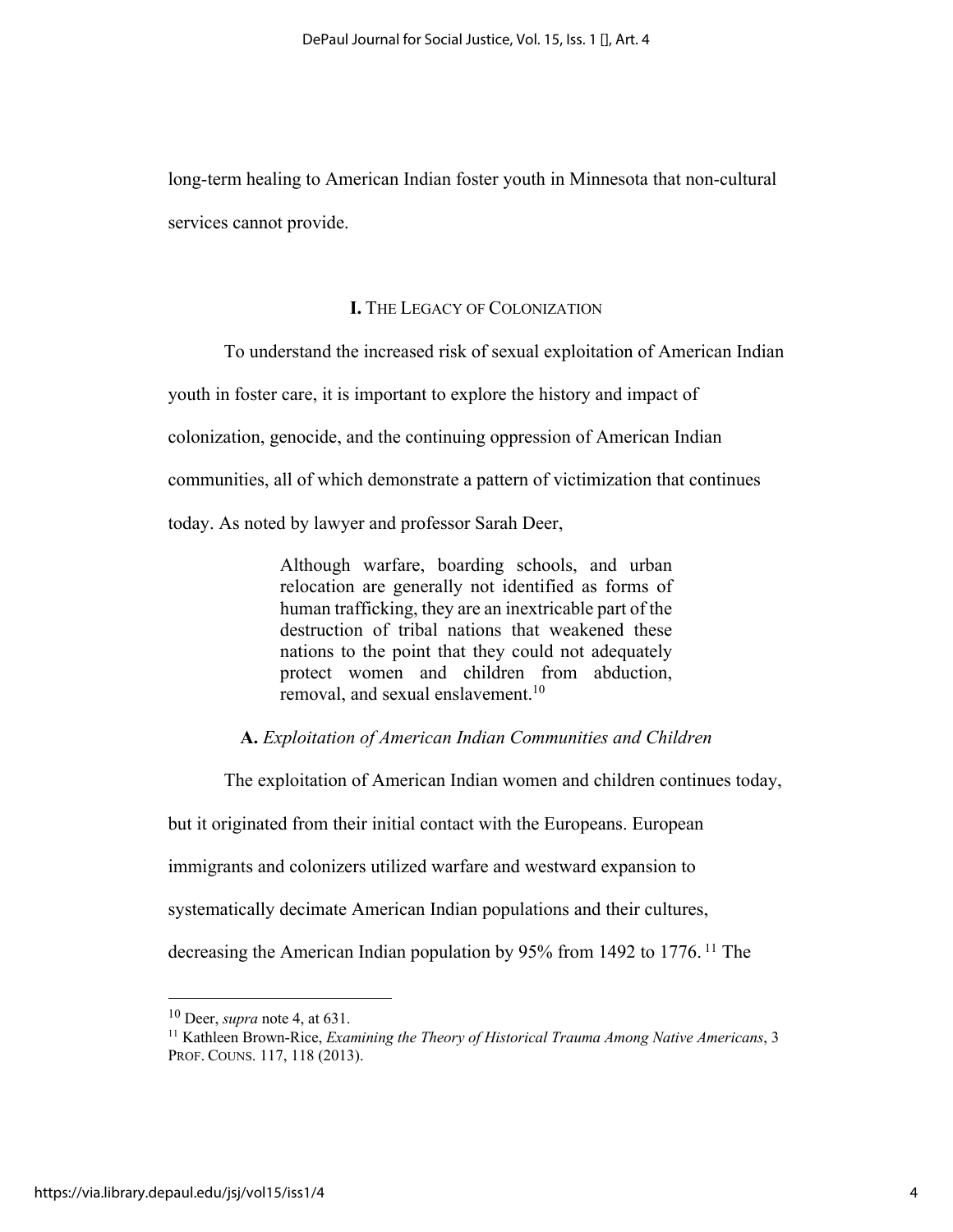population continued to decline into the 1800s as American Indian communities were annihilated by diseases immigrants brought with them.<sup>12</sup> As demand for land grew in the mid-1800s, the United States began forcibly relocating American Indians to reservations and opening land for westward expansion.

From the 1880s to the 1930s, after the United States failed to exterminate American Indians, policy shifted from exilement to assimilation. To accelerate assimilation, Congress passed the Dawes Allotment Act in 1887, which allotted parcels of land to individual heads of families and broke up many tribes' communal ways of living by fracturing land American Indians considered sacred.<sup>13</sup> In another push towards assimilation, the government implemented a boarding school system to educate American Indian children. These schools were often administered by Christian organizations that devalued American Indian ways of life and forced the children to learn and practice Christianity.<sup>14</sup> American Indian parents who did not send their children to boarding school risked arrest and their children were forcibly taken.15 Sending children to distant boarding schools<sup>16</sup> dissuaded them from returning home and by the early 1930s, half of all American Indian children attending boarding school were hundreds of miles from

<sup>12</sup> *Id.* at 119.

<sup>13</sup> Deer, *supra* note 4, at 655.

<sup>14</sup> Barbara Perry, *From Ethnocide to Ethnoviolence: Layers of Native American Victimization*, 5 CONTEMP. JUST. REV. 231, 234 (2002).

<sup>15</sup> Heather Parker, *Truth and Reconciliation Commissions: A Needed Force in Alaska?,* 34 ALASKA L. REV. 27, 37 (2017).

<sup>16</sup> *Id.*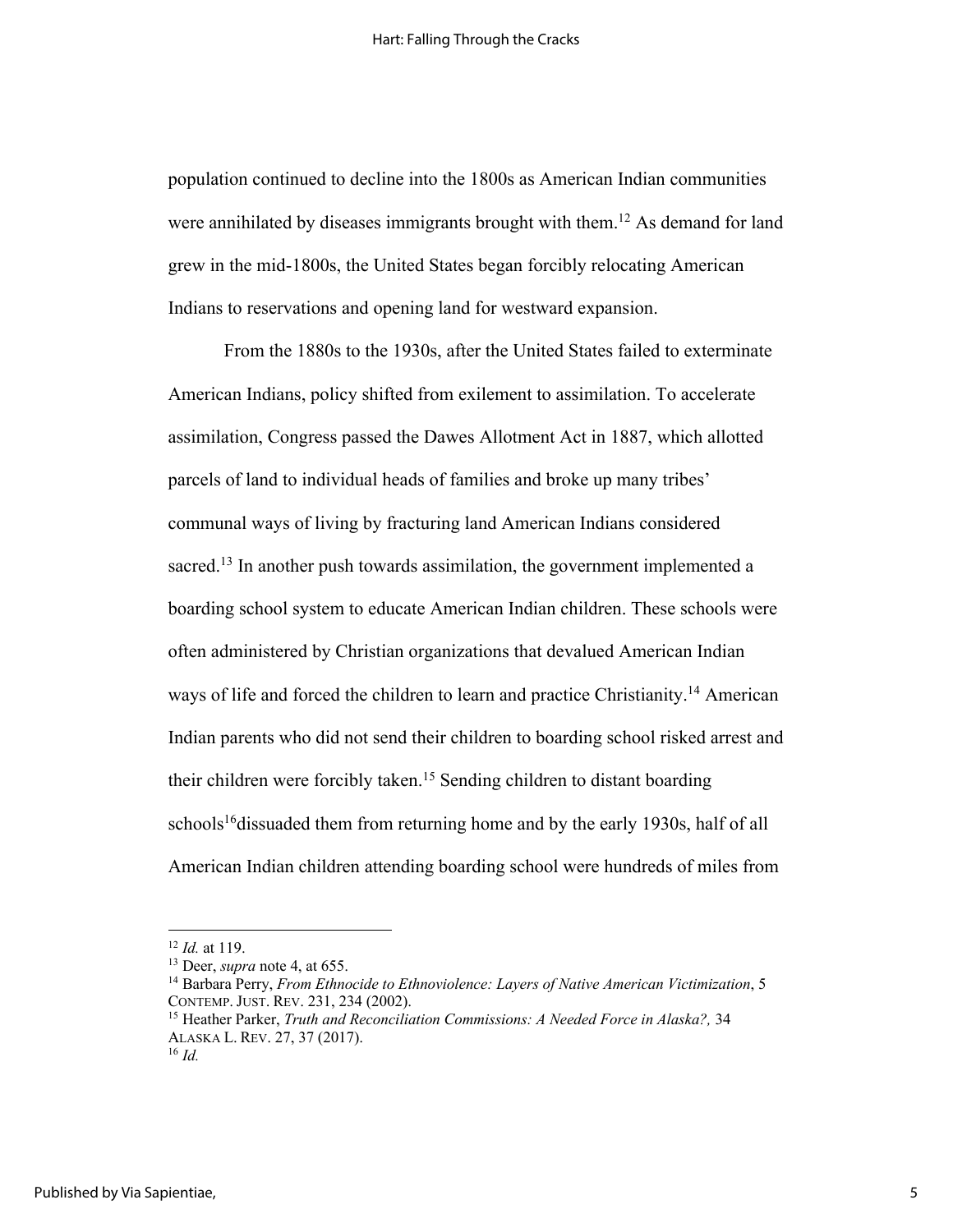their homes. <sup>17</sup> Boarding school staff cut children's hair and forbade traditional clothing, cultural practices, and languages.18

One lesson taught in these boarding schools was that American Indian cultures, practices, and communities were inferior to those of white Americans.<sup>19</sup> To instill this education, boarding schools normalized severe discipline, and many children suffered physical, sexual, emotional, and spiritual abuse.<sup>20</sup> These experiences created a cultural divide between American Indian children educated in boarding schools and their families and communities.<sup>21</sup> Children not only lost their sense of belonging to their families, communities, and cultures, but they were also rejected by American society.<sup>22</sup> Growing up in an environment that lacked loving relationships and normalized violence ill-prepared these youth to raise families of their own, causing generational trauma.<sup>23</sup>

Even after many boarding schools closed, separation of American Indian families continued at high rates. From 1958 to 1967, the Bureau of Indian Affairs and Child Welfare League of America supported the adoption of American Indian children by non-American Indian families through the Indian Adoption Project

<sup>17</sup> Teresa Evans-Campbell, et. al., *Indian Boarding School Experience, Substance Use, and Mental Health among Urban Two-Spirit American Indian/Alaska Natives*, 38 AM. J. DRUG & ALCOHOL ABUSE 1, 2 (2012).

<sup>18</sup> Deer, *supra* note 4, at 667.

<sup>19</sup> *Id.*

<sup>20</sup> *Id.*

<sup>21</sup> MARTINROGERS & PENDLETON, *supra* note 5, at 37.

<sup>22</sup> Deer, *supra* note 4, at 666.

<sup>23</sup> *Id.*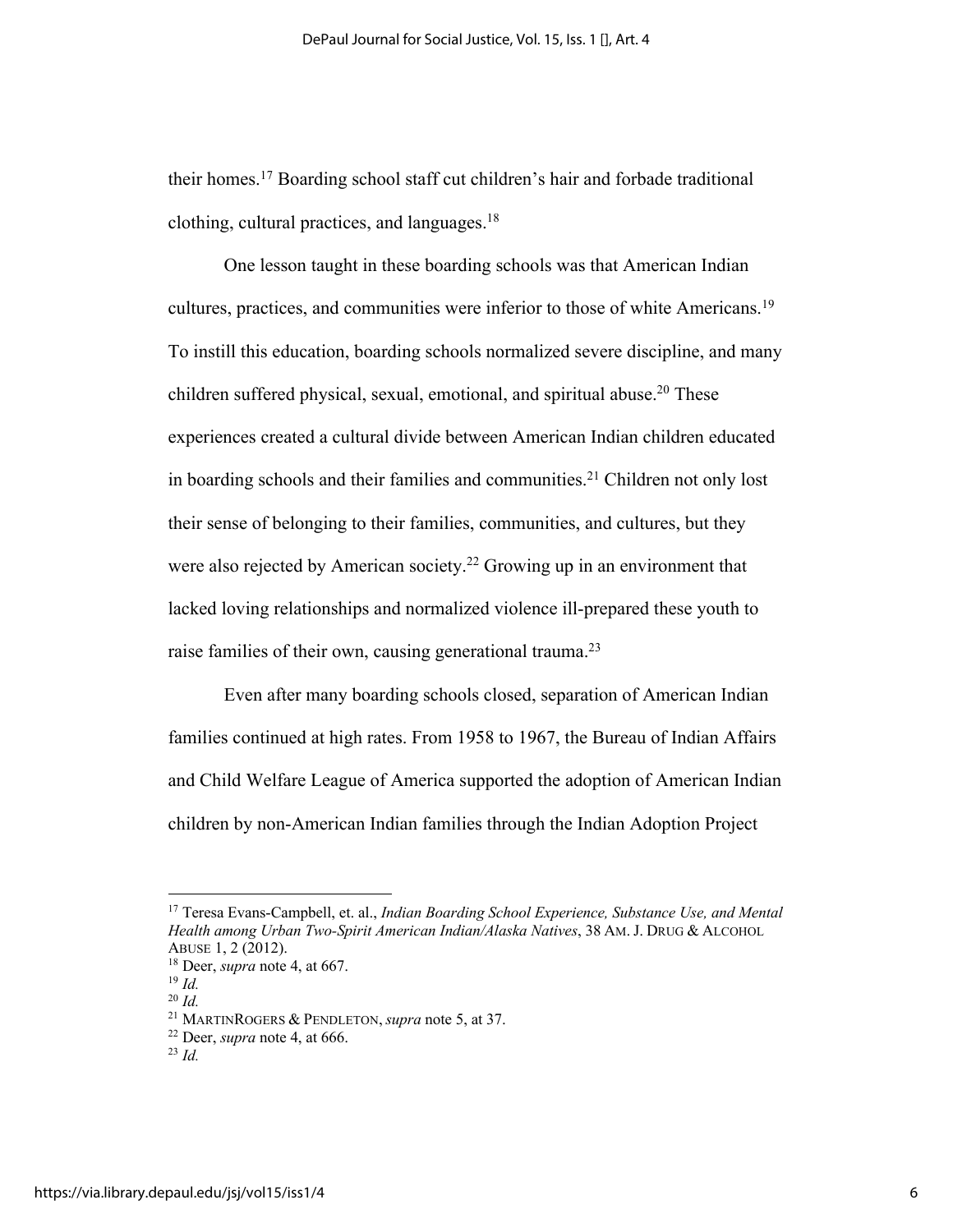because of a misguided belief that American Indian children would have better futures if they were separated from their families.<sup>24</sup> By 1978, 25% to 35% of all American Indian children were removed from their homes, with 85% placed outside of their families and communities.<sup>25</sup> At the same time, in Minnesota, one of every four American Indian children under the age of one was removed from their home and adopted, usually by a non-American Indian family.<sup>26</sup> The removal of children was justified by a misunderstanding of traditional American Indian childrearing practices and role of extended family members in raising children; biased child welfare policies interpreted traditional child rearing as neglect.  $27$ 

During the relocation era of the 1940s to 1970s, the United States government incentivized American Indians to leave their homes on reservations and move to urban areas by providing minimal social services, education, or vocational training to American Indians once they moved. 28 This resulted in many American Indians residing in culturally unfamiliar areas, often without extended family or friends. This lack of support increased their exposure to physical and sexual violence.29 Many service providers in urban areas did not

<sup>24</sup> Andrea L. Johnson, *A Perfect Storm: The U.S. Anti-Regime's Failure to Stop the Sex of American Indian Women and Girls*, 43 COLUM. HUM. RTS. L. REV. 617, 634 (2012).

<sup>25</sup> National Indian Child Welfare Association, *About ICWA,* NATIONAL INDIAN CHILD WELFARE Ass'N (June 20, 2021), https://www.nicwa.org/about-icwa/.<br><sup>26</sup> U.S. CONGRESS, THE HOUSE REPORT, H.R. REP. NO. 1386, 95TH CONG., 2ND SESS., reprinted in

<sup>1978</sup> U.S. Code Congressional and Administrative News 7530. <sup>27</sup> *Id.*

<sup>28</sup> Deer, *supra* note 4, at 634.

<sup>29</sup> Suzanne Koepplinger, *Sex Trafficking of American Indian Women and Girls in Minnesota,* 6 U. ST. THOMAS L.J. 129, 130 (2009).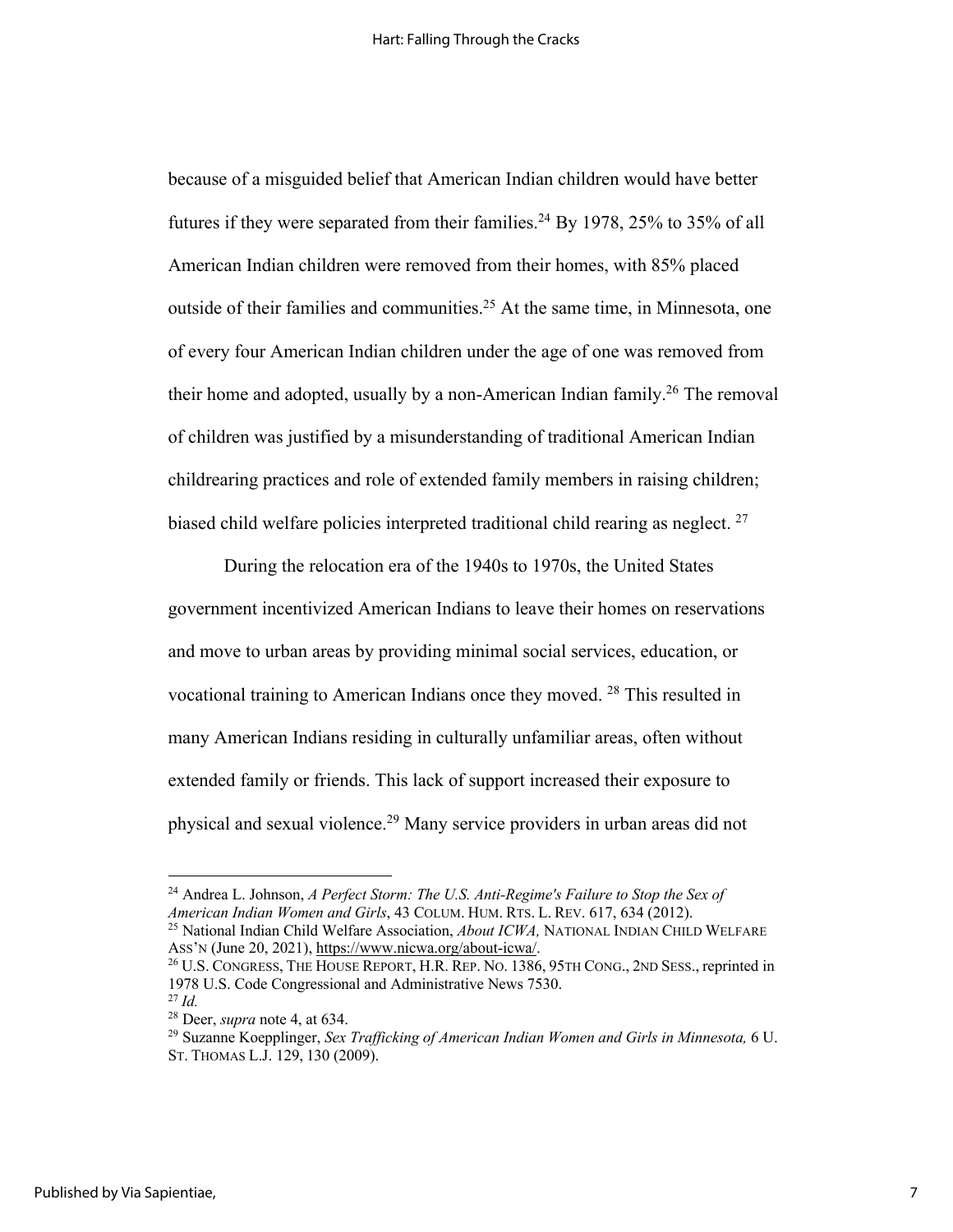understand the unique needs of American Indians, which created barriers for American Indians to receive services, such as health care. During the 1960s and 1970s, holding a belief that American Indians were inferior, the Indian Health Service, the primary source of medical care for most American Indians at the time, targeted American Indians due to their high birth rate.<sup>30</sup> Sterilization was considered an acceptable intervention and doctors routinely performed tubal ligations on American Indian women and girls without their consent and, at times, even without their knowledge.<sup>31</sup> Many women unknowingly signed their consent or, having not been told, discovered years later that they were sterilized. <sup>32</sup> Sterilization abuse caused higher rates of marital issues, alcoholism, drug abuse, shame, and guilt, impacting entire American Indian communities.<sup>33</sup>

#### *B. Violence in American Indian Communities*

The impact of colonization, extermination policies, boarding schools, and removal of children continues to ravage American Indian communities today. Repeated trauma obstructs the natural grieving process, allowing this pain to further plague future generations.<sup>34</sup> Historical trauma, a concept developed by Dr. Maria Yellow Horse Brave Heart, refers to a collective experience caused by a

<sup>30</sup> Deer, *supra* note 4, at 635.

<sup>31</sup> *Id.* at 634.

<sup>32</sup> Johnson, *supra* note 22, at 634.

<sup>33</sup> *Id.* at 635.

<sup>34</sup> Brown-Rice, *supra* note 11, at 118.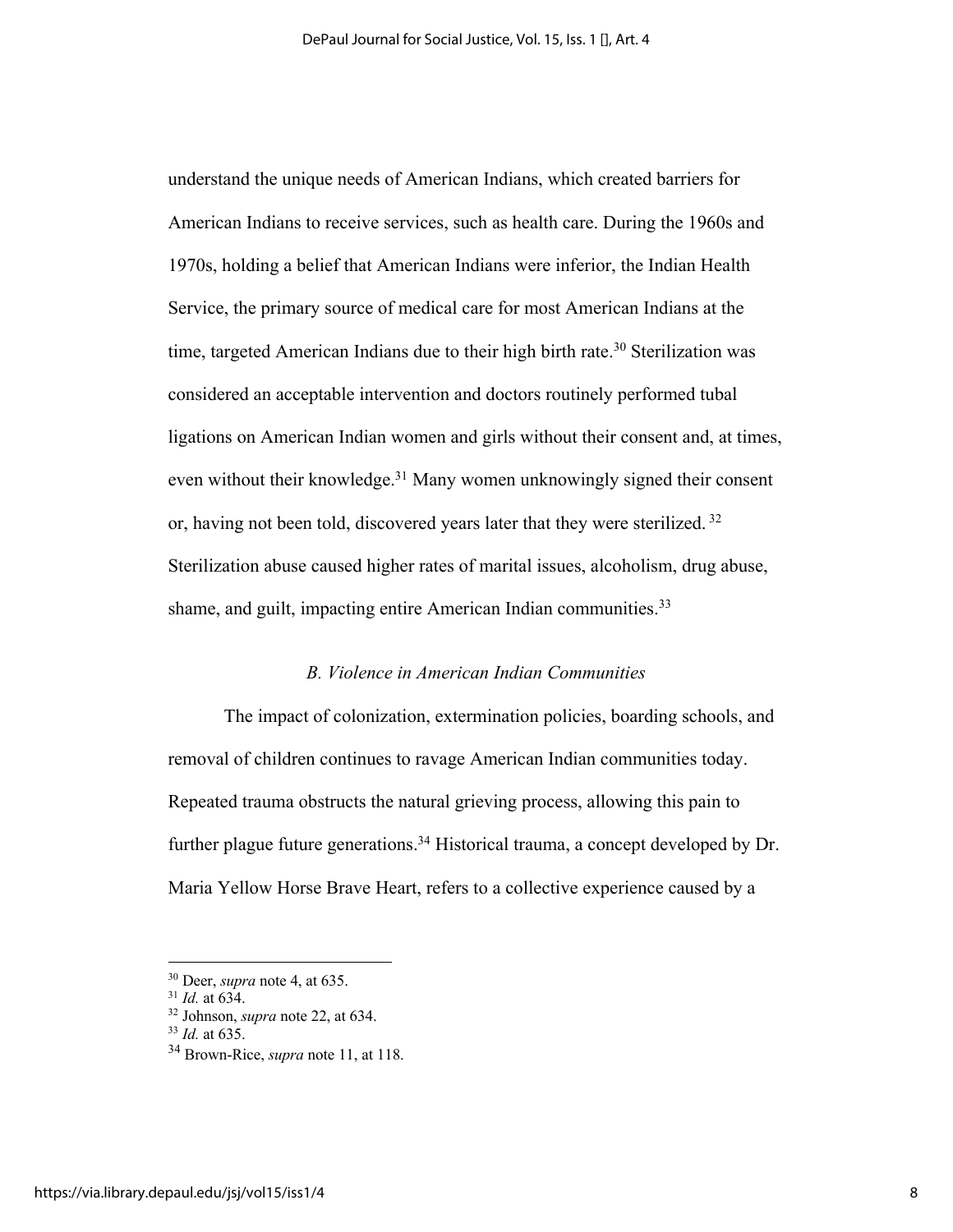traumatic experience or event, such as genocide.<sup>35</sup> This cumulative trauma across generations can be accompanied by unresolved grief and can contribute to symptoms of depression, self-destructive behavior, and identification with ancestral pain.36 The reservation system, the continued oppression of spirituality, language, and culture, and the sheer scale of death and destruction in many American Indian communities caused the loss of communal ways of life, traditional knowledge for spiritual healing, and dealing with grief.

This trauma is directly connected to the violence against American Indians and the loss of cultural identity and traditions.<sup>37</sup> In particular, this systematic victimization, assimilation tactics, and internalized oppression contribute to increased violence against American Indian women and children. This violence is "so common in many American Indian families that many may not even recognize physical, emotional, or sexual abuse as abuse if it is happening to them or someone they love."<sup>38</sup> American Indian women, girls, and Two-Spirit<sup>39</sup> people

<sup>35</sup> Maggie Logan, *Human Trafficking Among Native Americans: How Jurisdictional and Statutory Complexities Present Barriers to Combating Modern-Day Slavery*, 40 AM. INDIAN L. REV. 293, 296 (2015).

<sup>36</sup> HUMAN & SEX TRAFFICKING: TRENDS AND RESPONSES ACROSS INDIAN COUNTRY, 3 NAT'L CONG. OF AM. INDIANS POLICY RESEARCH CTR. (2016).

<sup>37</sup> ALEXANDRA PIERCE & SUZANNE KOEPPLINGER, NEW LANGUAGE, OLD PROBLEM: SEX TRAFFICKING OF AMERICAN INDIAN WOMEN AND CHILDREN, Nat'l Res. Ctr. on Domestic Violence (Oct 2011).

<sup>38</sup> MARTINROGERS & PENDLETON, *supra* note 5, at 44.

<sup>&</sup>lt;sup>39</sup> "Two-Spirit" is an umbrella term used by some American Indian communities to refer to the various understandings of gender and sexuality. Many American Indian cultures recognize more than two genders, including those that have ceremonial and spiritual significance. Violence against Two-Spirit and American Indian LGBTQ+ people are related to the causes of violence against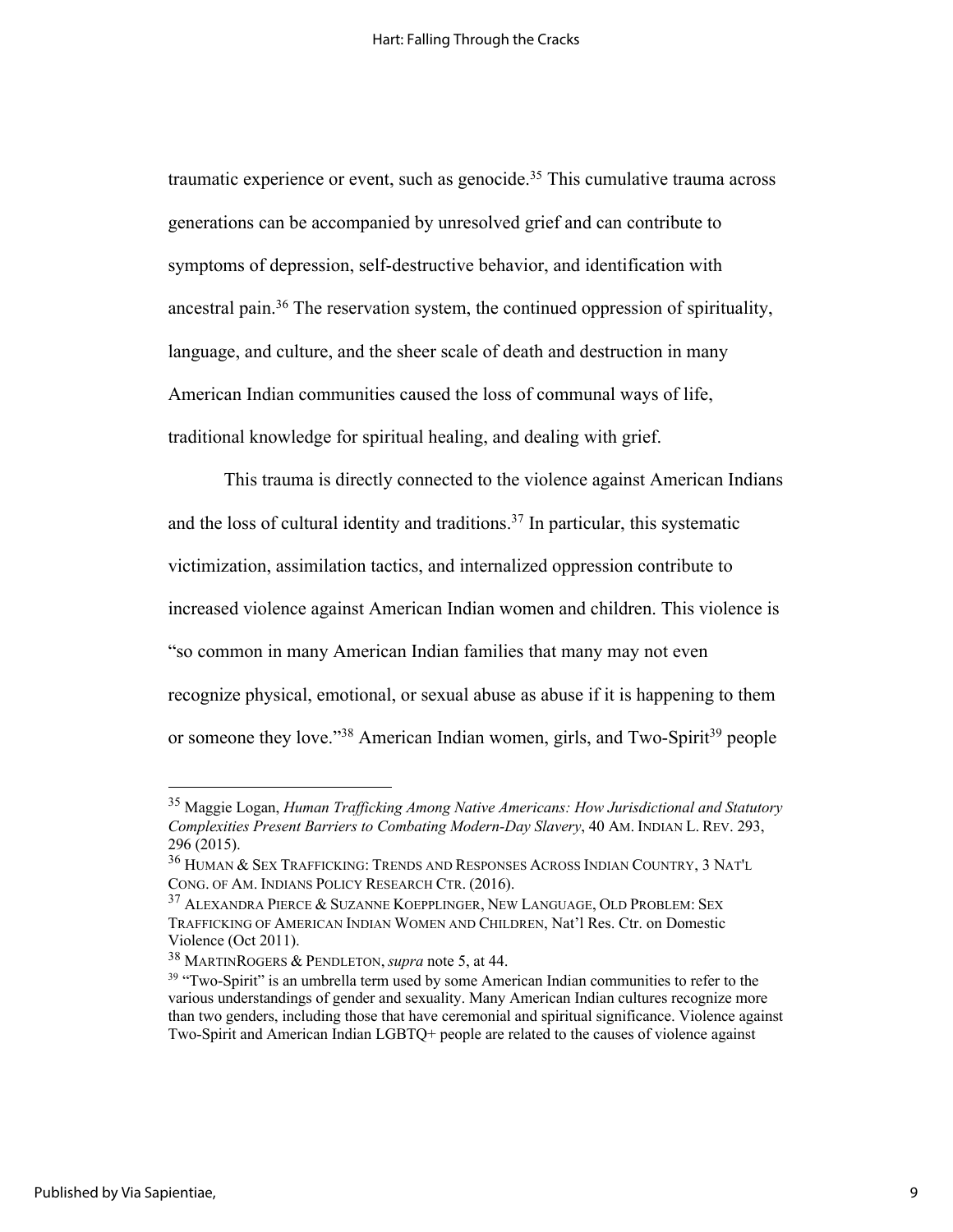are more likely to experience violence than any other racial group in Minnesota.<sup>40</sup> Nationally, more than four in five American Indian women have experienced violence in their lifetime,<sup>41</sup> while six in ten have experienced sexual violence.<sup>42</sup>

The high rate of violence and susceptibility to sexual exploitation must be understood in terms of social inequality. The chronic economic stress from the lack of employment opportunities, services, and health care creates poverty on reservations and in American Indian communities.<sup>43</sup> Additional social harms include higher rates of homelessness-- along with mental health and substance abuse issues. <sup>44</sup> As American Indians search for ways to cope with historical trauma and cultural loss, many turn to self-medication, such as alcohol consumption, which causes problems with mental and physical health.<sup>45</sup> American Indian women suffer high rates of post-traumatic stress disorder. <sup>46</sup> In the broader context of generational poverty, American Indians also report

women and children. The increased likelihood of homelessness also contributes to the risk of sexual exploitation. Data in this area are very limited and demand further research. <sup>40</sup> MARTINROGERS & PENDLETON, *supra* note 5, at 1.

<sup>41</sup> *Id.*at 15.

<sup>42</sup> Glenna Stumblingbear-Riddle, et. al., *Standing with Our American Indian and Alaska Native Women, Girls, and Two-Spirit People: Exploring the Impact of and Resources for Survivors of Human Trafficking,* 7 J. INDIGENOUS RES. 1, 2 (2019).

<sup>43</sup> Lara Roetzel et. al., *Beyond the Cages: Sex Trafficking in South Dakota*, 64 S.D. L. REV. 346, 356-357 (2019).

<sup>44</sup> Melissa Farley et al., *The Prostitution and Trafficking of American Indian/Alaska Native Women in Minnesota,* 23 AM. INDIAN ALASKA NATIVE MENTAL HEALTH RES. 65, 65 (2016). 45HUMAN TRAFFICKING IN MINNESOTA: A REPORT TO THE MINNESOTA LEGISLATURE, 17 MINN. STATISTICAL ANALYSIS CTR., (2019)

<sup>&</sup>lt;sup>46</sup> Ramsey Cnty. Att'y's Office, Safe Harbor Protocol Guidelines, **SEXUAL VIOLENCE** JUSTICE INST. AT THE MINN. COAL. AGAINST SEXUAL ASSAULT (2017), https://www.mncasa.org/wp-

content/uploads/2018/08/MNCASA\_SHPG\_JUN2020\_Update\_FINAL1.pdf.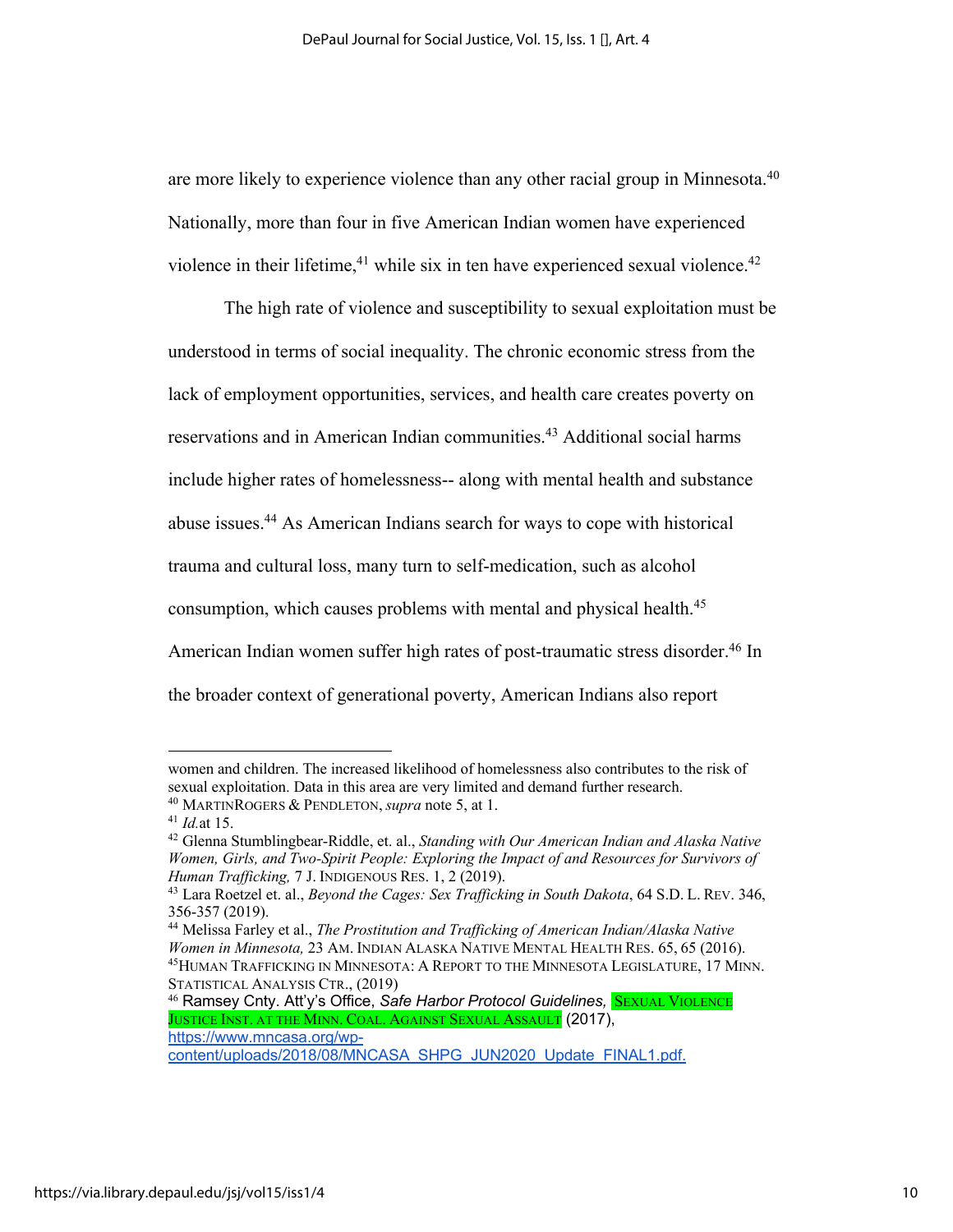widespread normalization of violence in their communities. This creates more opportunities for exploitation<sup>47</sup> and may make it difficult for youth to recognize sexual exploitation as forced or abusive.<sup>48</sup>

C. *American Indian Youth in Foster Care and Sexual Exploitation*

i. *Foster Care Places Youth at an Increased Risk for Sexual Exploitation*

Regardless of racial identity all youth in foster care are targeted by sex traffickers due to the experiences that brought them to the attention of the child welfare system, as well as their experiences in foster care. The exposure to physical, emotional, and sexual abuse make youth more susceptible to sexual exploitation.<sup>49</sup> In a study of sexually exploited women from Oregon, many interviewees indicated that almost all the trafficking survivors they knew had spent time in foster care.<sup>50</sup> These youth may also show signs of low self-esteem, increased risk-taking, and sexualized behavior. Other risk factors for sexual exploitation include poverty, which is a common identifier for social services. Teenage girls aging out of the foster care system are also at an increased risk of

<sup>47</sup> Lauren Martin et al., *Safe Harbor for All: Results from a Statewide Strategic Planning Process in Minnesota*, State of Minnesota Legislature (Oct. 2018), https://uroc.umn.edu/sites/uroc.umn.edu/files/2019-11/SH4ALL-Findings-andrecommendations-1.13.19.pdf.

<sup>48</sup> Carly Gillespie, *Columbus's Legacy: Trafficking of Native American Women in the 21st Century,*  71 S.C. L. REV. 685, 688 (2020); MARTINROGERS & PENDLETON, *supra* note 5, at 68. <sup>49</sup> Margolin Cecka, *The Civil Rights of Sexually Exploited Youth in Foster Care*, 117 W. VA. L.

REV. 1225, 1242-1243 (2015).

<sup>50</sup> Hayley Weedn, et. al., *Human Trafficking & Native Peoples in Oregon: A Human Rights Report,* 3 AM. INDIAN L.J. 40, 46 (2014).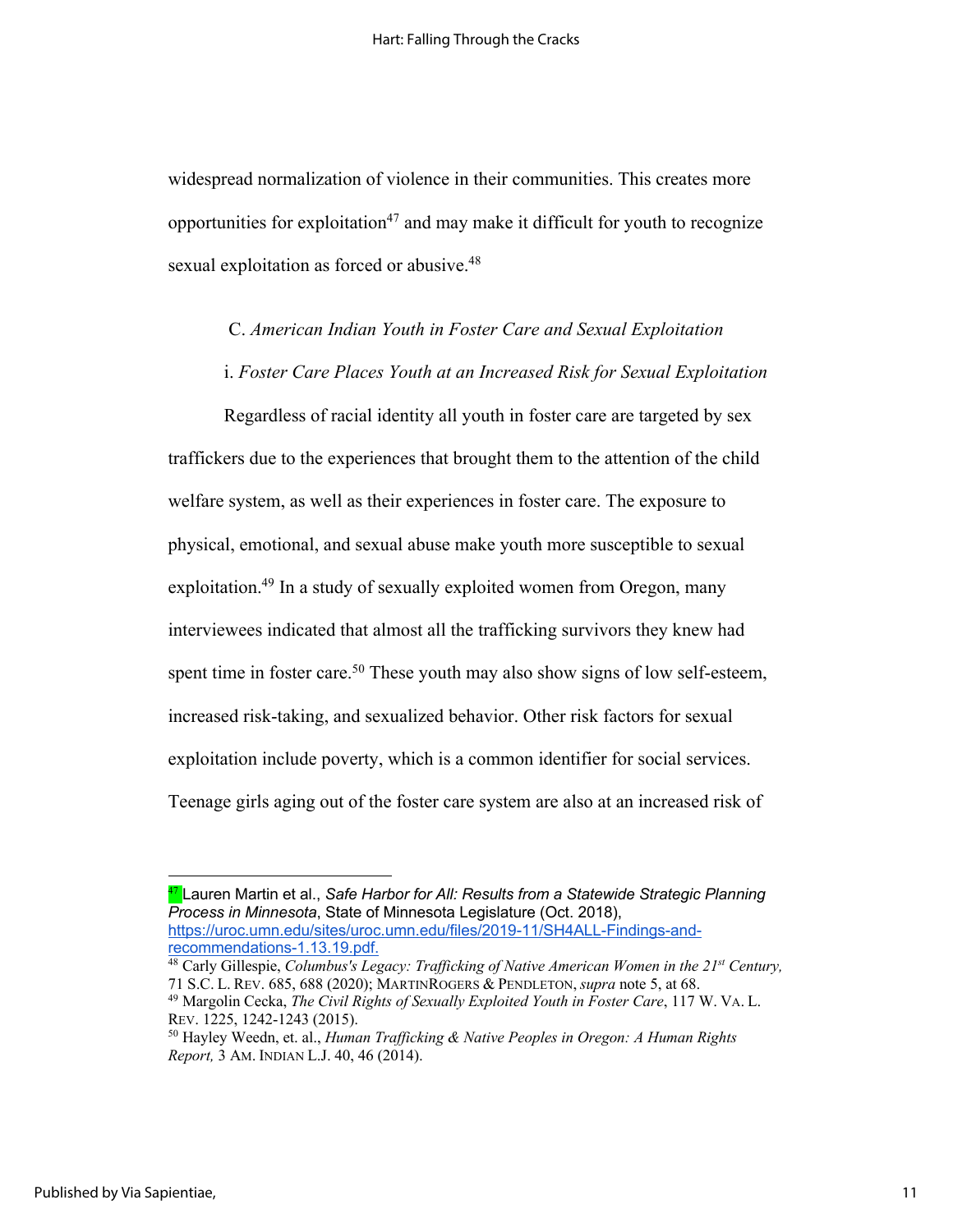sexual exploitation because of their susceptibility to emotional manipulation and lack of basic life skills.<sup>51</sup> In addition, between 11% and 37% of youth who age out of foster care experience unstable housing or homelessness.<sup>52</sup>

Many youth in foster care are isolated from their communities and families. Traffickers often target vulnerable youth from shelters or group homes because they are easier to control and exploit.<sup>53</sup> The impermanence of foster care also impacts youths' sense of stability and safety.<sup>54</sup> Due to these life experiences, youth who have experienced multiple foster home placements may normalize sex trafficking.55

Bonding opportunities for youth in foster care may be limited.<sup>56</sup> They may lack a safety network of healthy relationships, causing them to look outside of the system for emotional support.<sup>57</sup> The behavioral and cognitive challenges victims suffer as a result of their foster care experiences may encourage them to view sex traffickers as safe havens providing them support, given that many victims see

<sup>52</sup> Robin Dion et. al., *Housing for Youth Aging out of Foster Care,* U.S. DEP'T OF HOUS. & URBAN DEV. (May 2014), https://www.huduser.gov/portal/publications/youth\_hsg\_main\_report.pdf. <sup>53</sup> MINN. OFFICE OF JUSTICE PROGRAMS & MINN. STATISTICAL ANALYSIS CTR., *supra* note 45, at 15; Jessica L. Moore, et. al, *Sex Trafficking of Minors*, 64 PEDIATR. CLIN. N. AM. 413, 415 (2017). <sup>54</sup> *Missing Children, State Care, and Child Sex Trafficking: Engaging the Judiciary in Building a Collaborative Response*, NAT'L CTR. FOR MISSING & EXPLOITED CHILDREN & NAT'L COUNCIL OF JUVENILE & FAMILY COURT JUDGES, 3 (2015).

<sup>51</sup> *Id. at* 94.

<sup>55</sup> Jessica F. Speckman, *Trafficking and the Child Welfare System Link: An Analysis*, 36 J. AM. ACAD. MATRIM. LAW. 391, 413 (2016).

<sup>56</sup> Rowena Fong & Jodie Berger Cardoso, *Child Human Trafficking Victims: Challenges for the Child Welfare System*, 33 EVALUATION & PROGRAM PLAN. 311, 314 (2010). <sup>57</sup> *Id.*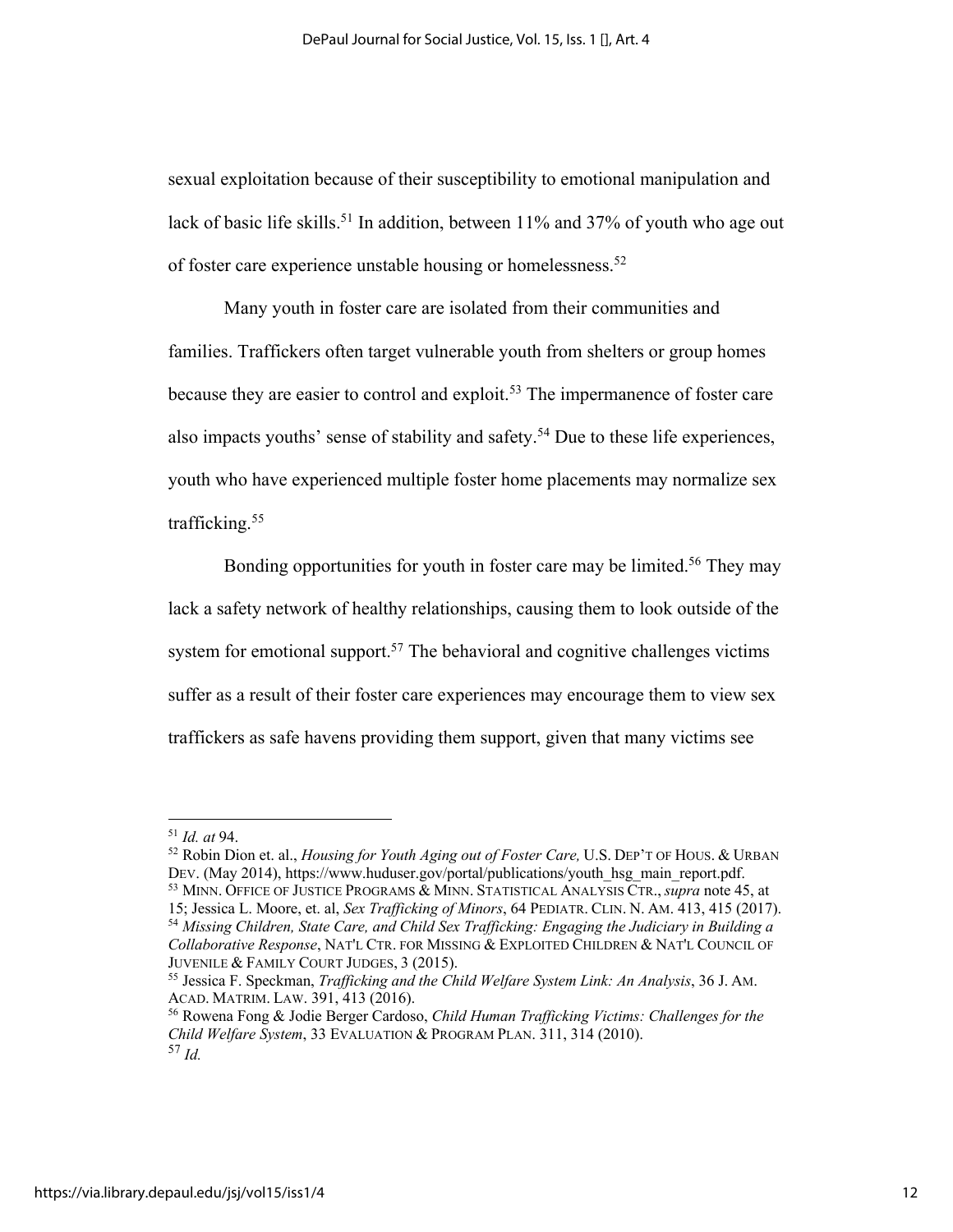their sex traffickers as protectors; youths may also be trauma bonded with sex traffickers if they see their abusers as protectors.<sup>58</sup> An abuser or trafficker is typically a trusted adult who place themselves in the youth's life during a vulnerable time.<sup>59</sup>

Nationally, up to 80% of youth in foster care may be sexually exploited.<sup>60</sup> While all children are vulnerable to sexual exploitation, those involved with the child welfare system, including those who run away from foster placements, are more likely to be homeless, delinquent, or vulnerable.<sup>61</sup> Those who run away from their placements may think living on the streets is safer than staying in a dangerous foster home, but these youth are likely to be exposed to sexual exploitation within 48 hours.<sup>62</sup> Some traffickers may shower victims with gifts, which can be enticing for those who receive little attention from their foster

<sup>58</sup> *Id.*

<sup>59</sup> Roetzel et. al., *supra* note 43, at 360.

<sup>60</sup> *What the Preventing Sex Trafficking and Strengthening Families Act Means for Your Practice,*  AM. BAR ASS'N (2016),

https://www.americanbar.org/groups/public\_interest/child\_law/resources/child\_law\_practiceonline /child\_law\_practice/vol-35/november-2016/what-the-preventing-sex-trafficking-andstrengthening-families-

a/#:~:text=The%20Act's%20requirements%20to%20provide,criminal%20or%20juvenile%20justi ce%20systems.

<sup>61</sup> Richard J. Estes & Neil A Weiner, *The Commercial Sexual Exploitation of Children in the U. S., Canada and Mexico*, U. PA. SCH. SOC. WORK CTR. FOR STUD. YOUTH POL'Y. 1, 38 (Sep. 18, 2001).

<sup>62</sup> Heather J. Clawson et al., *Human Trafficking into and Within the United States: A Review of the Literature*, US DEP'T HEALTH & HUM. SERVS. 1, 10 (2009); Natasha E. Latzmana et. al., *Human Trafficking Victimization Among Youth Who Run Away from Foster Care,* 98 CHILD. & YOUTH SERVS. REV. 113, 115 (2019).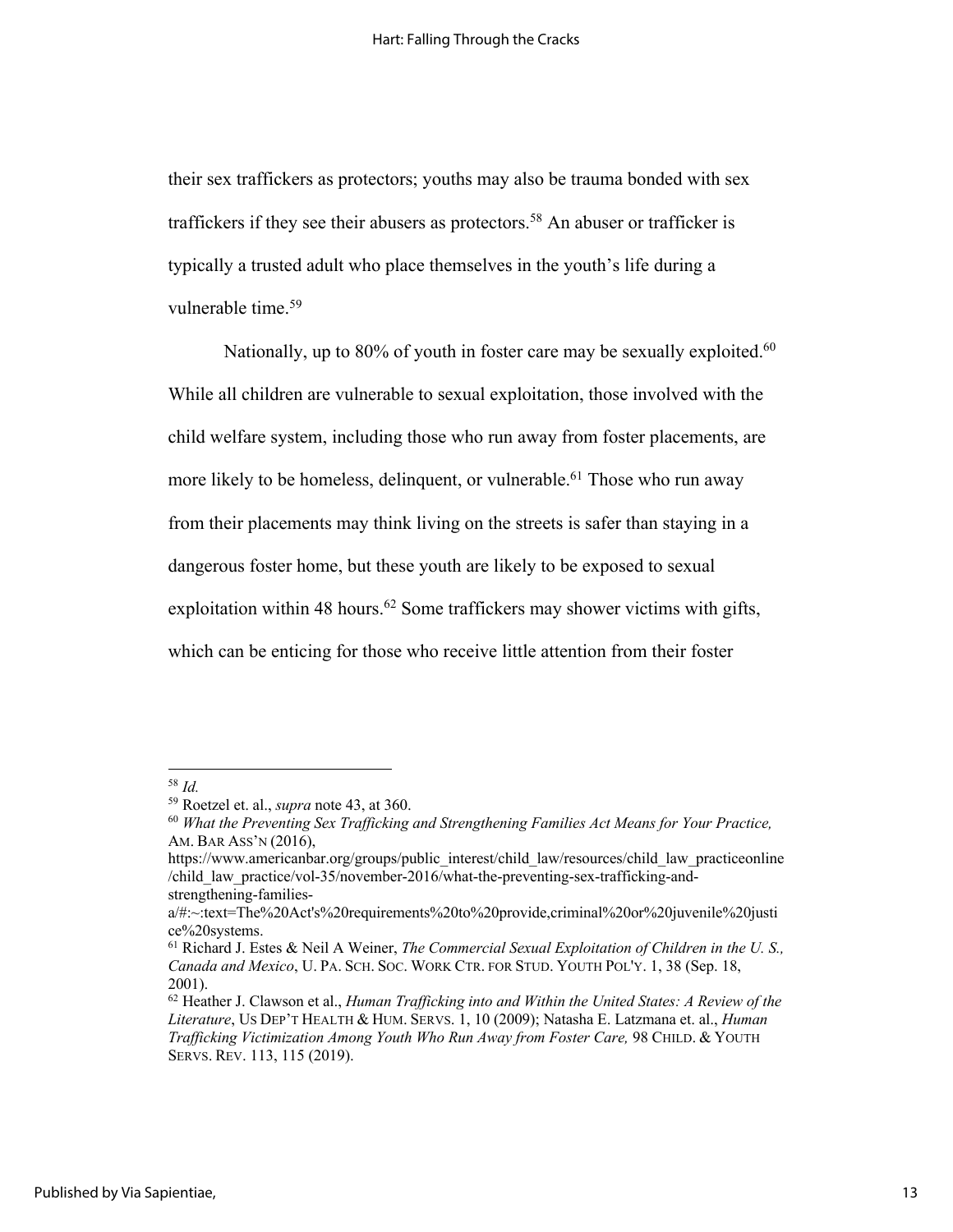families.63 Children in foster care are also less likely to have someone looking for them, or may not want to be found.<sup>64</sup>

ii. *American Indian Youth in Foster Care at Even Greater Risk for Exploitation*

American Indian youth are five times more likely than other youth to be victims of sex trafficking.<sup>65</sup> In Minnesota, six percent of American Indian youth ran away at least once from their out-of-home care, compared to four percent of children from other races.<sup>66</sup> Between January 1, 2011 and March 31, 2017, the National Human Trafficking Hotline reported 116 cases of human trafficking involving American Indians,  $37%$  of which involved children and youth victims.<sup>67</sup> In a report of women involved in prostitution in Minnesota, 75% were sexually abused as children by an average of four perpetrators.<sup>68</sup> 98% of these women reported a history of homelessness and a lack of alternative means to survive.<sup>69</sup>

<sup>63</sup> LINDA M. WILLIAMS & MARY E. FREDERICK, PATHWAYS INTO AND OUT OF COMMERCIAL SEXUAL VICTIMIZATION OF CHILDREN: UNDERSTANDING AND RESPONDING TO SEXUALLY EXPLOITED TEENS 49-50, UNIV. OF MASS. LOWELL (2009).

<sup>64</sup> MINN. OFFICE OF JUSTICE PROGRAMS & MINN. STATISTICAL ANALYSIS CTR., *supra* note 45, at 16.

<sup>65</sup> ELLIOT GLUCK, ET. AL., CHILD SEX TRAFFICKING AND THE CHILD WELFARE SYSTEM, 4 (State Policy Advocacy & Reform Ctr. 2014).

<sup>66</sup> MARTINROGERS & PENDLETON, *supra* note 5, at 40-41.

<sup>67</sup> Katherine Chon, *Combating Trafficking: Native Youth Toolkit on Human Trafficking,* ADMIN. FOR CHILDREN & FAMILIES (June 20, 2021), https://www.acf.hhs.gov/blog/2018/01/combatingtrafficking-native-youth-toolkit-on-human-trafficking; Stumblingbear-Riddle, et. al., *supra* note 40, at 3.

<sup>68</sup> Farley et. al., *supra* note 44, at 89.

<sup>69</sup> *Id.* at 87-89.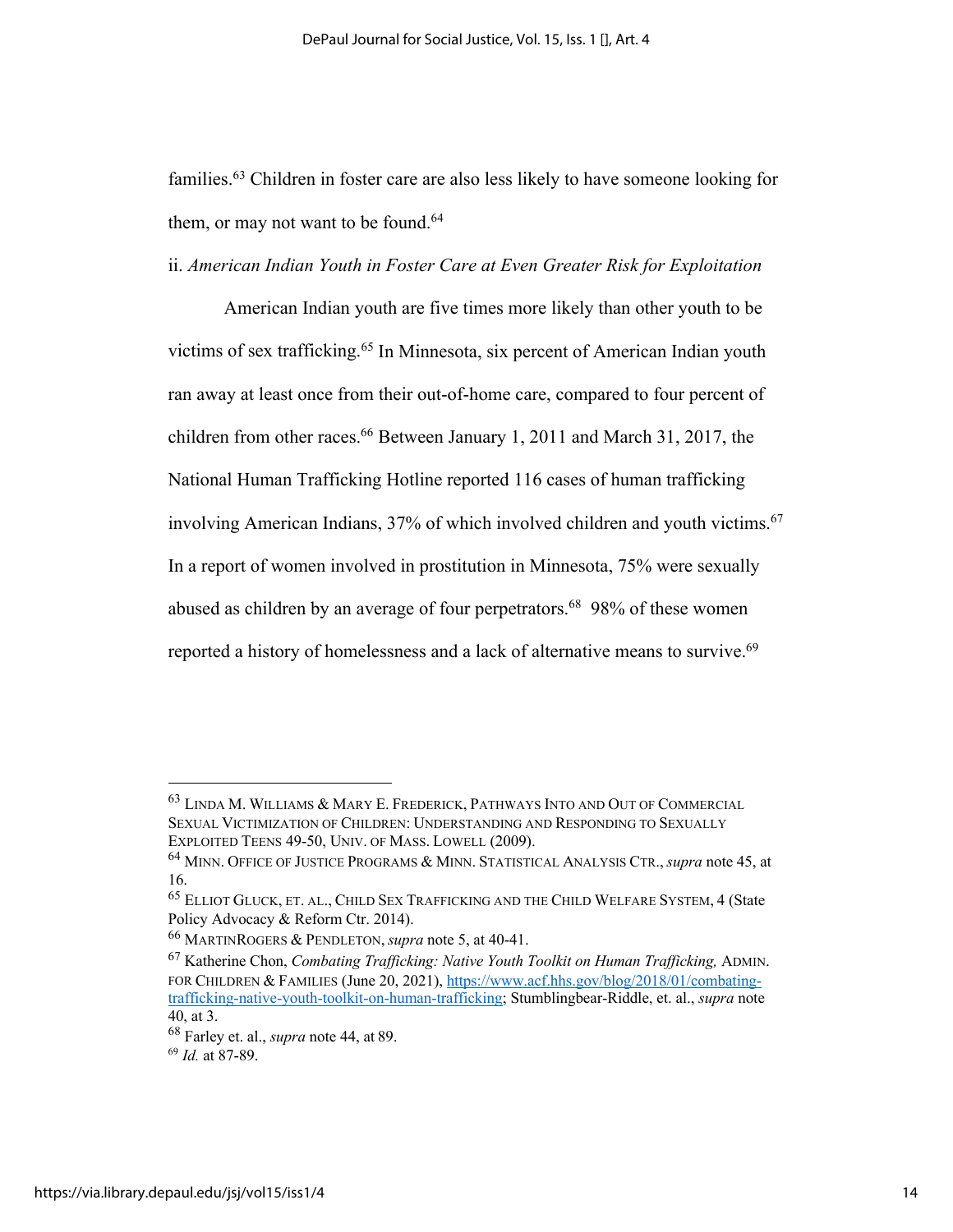Many also reported extensive family history with boarding schools, forced removals, and sexual violence.70

Between May 2017 and June 2020, 1,683 reports of sex trafficking or sexual exploitation were made to child welfare agencies in Minnesota.<sup>71</sup> This represented more than 1,500 alleged child victims.72 Ten percent of these alleged victims were members of, or eligible for membership in, federally recognized tribes.73 American Indian youth are 5.8 times more likely to be reported as victims of sex trafficking or sexual exploitation than white youth, though it should be noted that in Minnesota's Social Service Information System, youth who are American Indian but identify as multiracial are often included under the "two or more races" category, so this number may be underreported.<sup>74</sup>

Given the overrepresentation of American Indian youth in the child welfare system, it is not surprising that they are at increased risk of sexual exploitation. Many of the reasons for an American Indian youth's placement in foster care are results of generational and historical trauma, which, when combined with the trauma of foster care, can intensify American Indian youths'

<sup>70</sup> *Id.*

<sup>71</sup> MARTINROGERS & PENDLETON, *supra* note 5, at 40-41.

<sup>72</sup> *Id.*

<sup>73</sup> *Id.*

<sup>74</sup> Ladd Interview, *supra* note 8.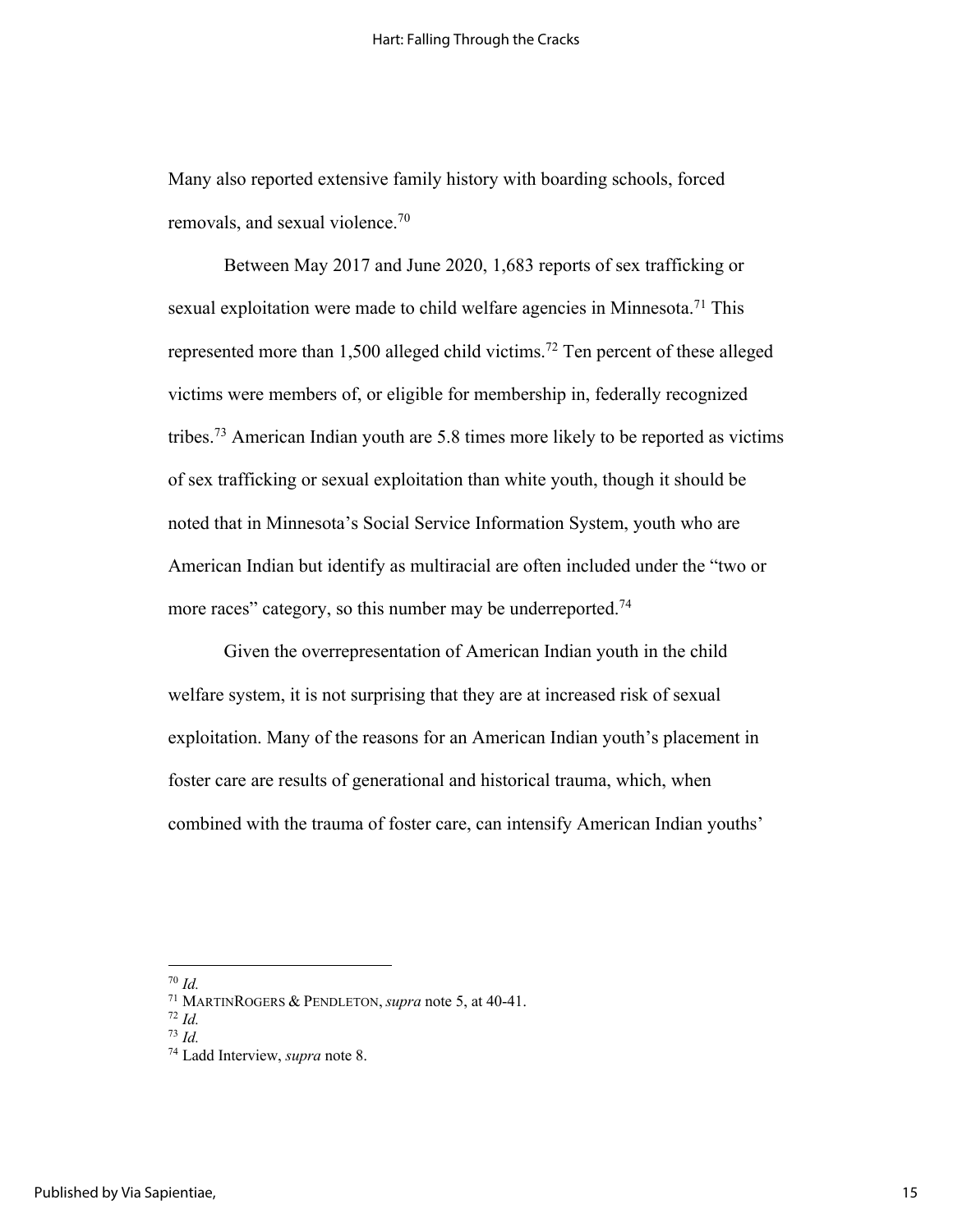vulnerability to sex trafficking.<sup>75</sup> Without emotional and economic support systems, these youth may seek comfort from traffickers.<sup>76</sup>

While data relating to American Indian youths' experiences in foster care is limited, the report "Garden of Truth: The Prostitution and Trafficking of Native Women in Minnesota," written in collaboration with the Minnesota Indian Women's Resource Center, provides insight into the foster care experiences of trafficked American Indian women. Of the 105 women interviewed, 46% had been in foster care and resided in an average of five different foster homes.<sup>77</sup> According to the report:

> Almost half (46%) of the women in foster care had been abused, most often verbally or mentally abused (86%), spiritually abused (81%), culturally abused (76%), physically abused (67%), and sexually abused (38%). Most frequently the abuser was the foster mother (57%), foster brother (52%), or foster father (45%). Twenty-nine percent of the time, the abuser was a foster sister or others in the extended family.78

## D. *Demand for Increased Research*

Minnesota leads the country in researching the sexual exploitation of

American Indian women and youth, but while it is well-known that involvement

<sup>75</sup> PIERCE & KOEPPLINGER, *supra* note 37, at 2.

<sup>76</sup> Weedn, et. al., *supra* note 50, at 45.

<sup>77</sup> MELISSA FARLEY ET AL., GARDEN OF TRUTH: THE PROSTITUTION AND TRAFFICKING OF NATIVE WOMEN IN MINNESOTA 41 (2011).

<sup>78</sup> *Id.* at 42.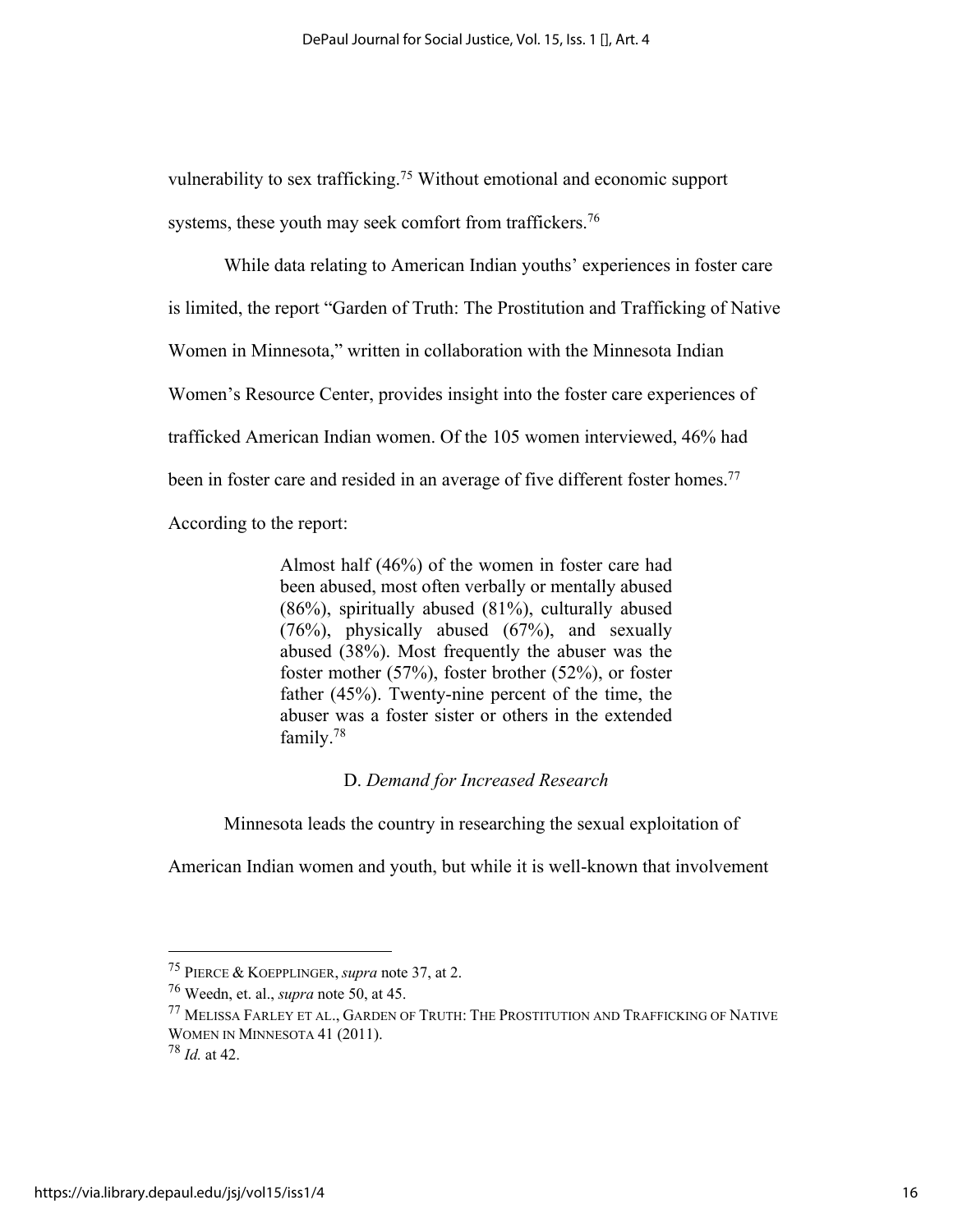in the child welfare system increases a youth's vulnerability to sexual exploitation, little research is available to address this vulnerability specifically, for American Indian foster youth.<sup>79</sup> Both the limited number of resources and the challenging nature of identifying survivors prevent accurate estimates of how many youth involved in child welfare have experienced sexual exploitation. While many research barriers exist in this field, the most prevalent is that American Indian youth are less likely to seek help or identify as victims of sexual exploitation.<sup>80</sup> Many researchers conducting surveys on sexual exploitation indicate that there is underreporting due to the stigmatization and normalization of violence in American Indian communities.<sup>81</sup>

In the 2019 Minnesota Student Survey, at least 5,000 young people had traded sex. This figure is considered low due to reluctance in answering survey questions accurately, either out of shame, fear, or the like.<sup>82</sup> Just over 8% of youth who reported trading sex had previous foster care experience, 12% had been in a juvenile detention facility, over 7% had previously experienced sexual assault, and over  $6\%$  had unstable housing in the past year.<sup>83</sup> Notably, youth in rural areas of Minnesota were more likely to trade sexual activity to receive money, food,

<sup>79</sup> PIERCE & KOEPPLINGER, *supra* note 37, at 3.

<sup>80</sup> MINN. OFFICE OF JUSTICE PROGRAMS & MINN. STATISTICAL ANALYSIS CTR., *supra* note 45, at 7; Moore, et. al, *supra* note 53, at 414.

<sup>81</sup> Jody M. Greene et. al., *Prevalence and Correlates of Survival Sex Among Runaway and Homeless Youth,* 89 AM. J. PUBLIC HEALTH 1406, 1408 (1999).

<sup>82</sup> LAUREN MARTIN, ET. AL., TRADING SEX AND SEXUAL EXPLOITATION AMONG HIGH SCHOOL STUDENTS: DATA FROM THE 2019 MINNESOTA STUDENT SURVEY 1 (2020). <sup>83</sup> *Id.* at 2.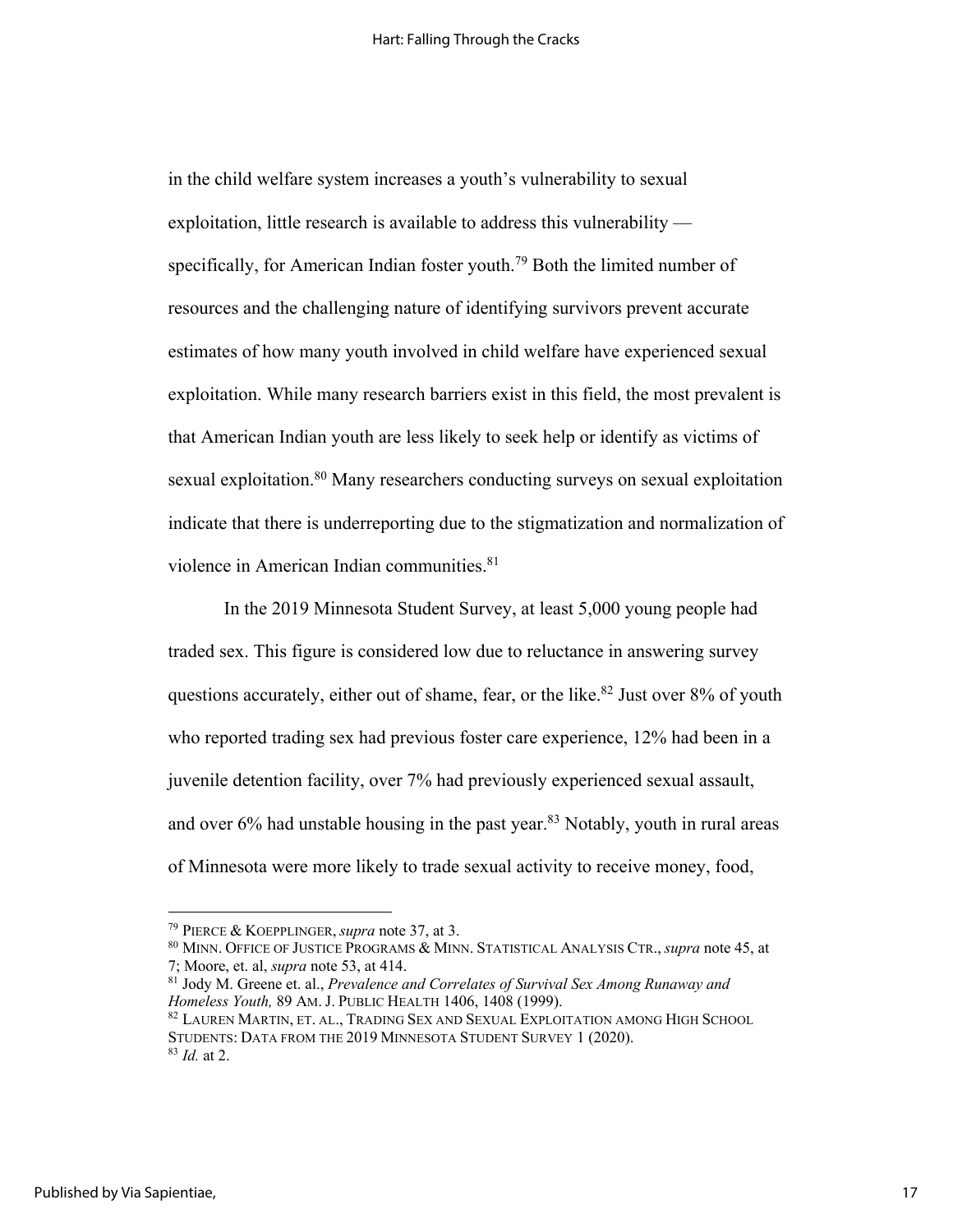drugs, alcohol, or a place to stay than youth in urban areas.<sup>84</sup> Roughly 3% of youth who identified as American Indian reported trading sex, compared to 1.7% of youth who identified as African American and 1.2% of youth who identified as white.<sup>85</sup>

The available data indicates an intolerably high number of American Indian foster youth are sexually exploited. This intersection must be further researched; youth in the foster care system are the state's responsibility, and child welfare and sex trafficking laws have not been adequately enforced. Culturally specific programs that could prevent American Indian youth from being sexually exploited or help them effectively exit sexual exploitation should also be researched. 86

### III. LEGAL LANDSCAPE AND CURRENT INITIATIVES

While the United States as a whole, and Minnesota specifically, have enacted legislation to protect victims of human trafficking and prosecute perpetrators, there has been little focus on the specific needs of tribal communities, American Indian communities, and American Indian youth who have experienced the dual trauma of foster care and sexual exploitation. However, these laws create a foundation on which to address the significant need for

<sup>84</sup> *Id.* at 1.

<sup>85</sup> *Id.* at 2.

<sup>86</sup> PIERCE & KOEPPLINGER, *supra* note 37, at 8.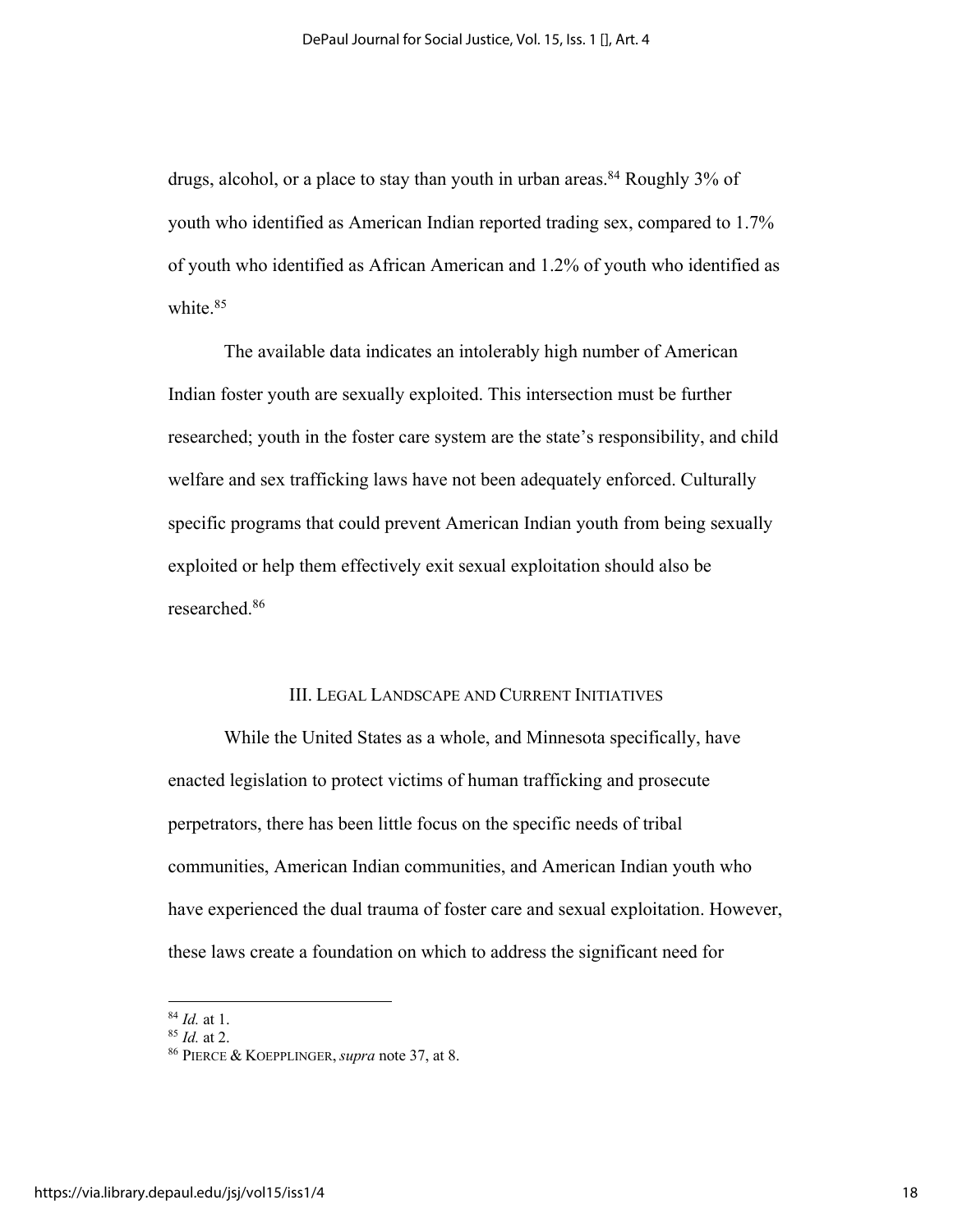targeted allocation of resources and partnership with American Indian organizations. This legal framework will be explained and tools for advocacy highlighted. This approach is vital for youth who are in the State of Minnesota's care and could benefit most from culturally responsive services.

### A. American Indian Child Welfare Laws

In 1978, Congress enacted the Indian Child Welfare Act (ICWA) to address the high rate of family separations in the American Indian community, the placement of American Indian children with white families, and the continued bias against American Indians in the child welfare system. In cases of abuse or neglect, the ICWA requires that child welfare agencies work with the child's tribe regarding removal and placement decisions and provide active efforts to reunify families; this recognizes that children are vital to both the existence of tribes and tribal sovereignty. <sup>87</sup> In 1985, Minnesota enacted the Minnesota Indian Family Preservation Act (MIFPA), which supplements ICWA's requirements in several areas, including expanding efforts to work collaboratively with the tribe, offering cultural services to the family, and working with extended family members.<sup>88</sup> The Minnesota Tribal/State Agreement (TSA), an agreement between Minnesota's Department of Human Services and its federally recognized tribes, provides

<sup>87</sup> Koepplinger, *supra* note 29, at 130.

<sup>88</sup> MINN. DEP'T OF HUMAN SERVS., MINNESOTA'S BEST PRACTICE RESPONSE TO TRAFFICKING AND EXPLOITATION OF CHILDREN AND YOUTH: A GUIDE FOR COUNTY AND TRIBAL CHILD WELFARE AGENCIES 6 (Minn. Dep't of Human Servs. 2020).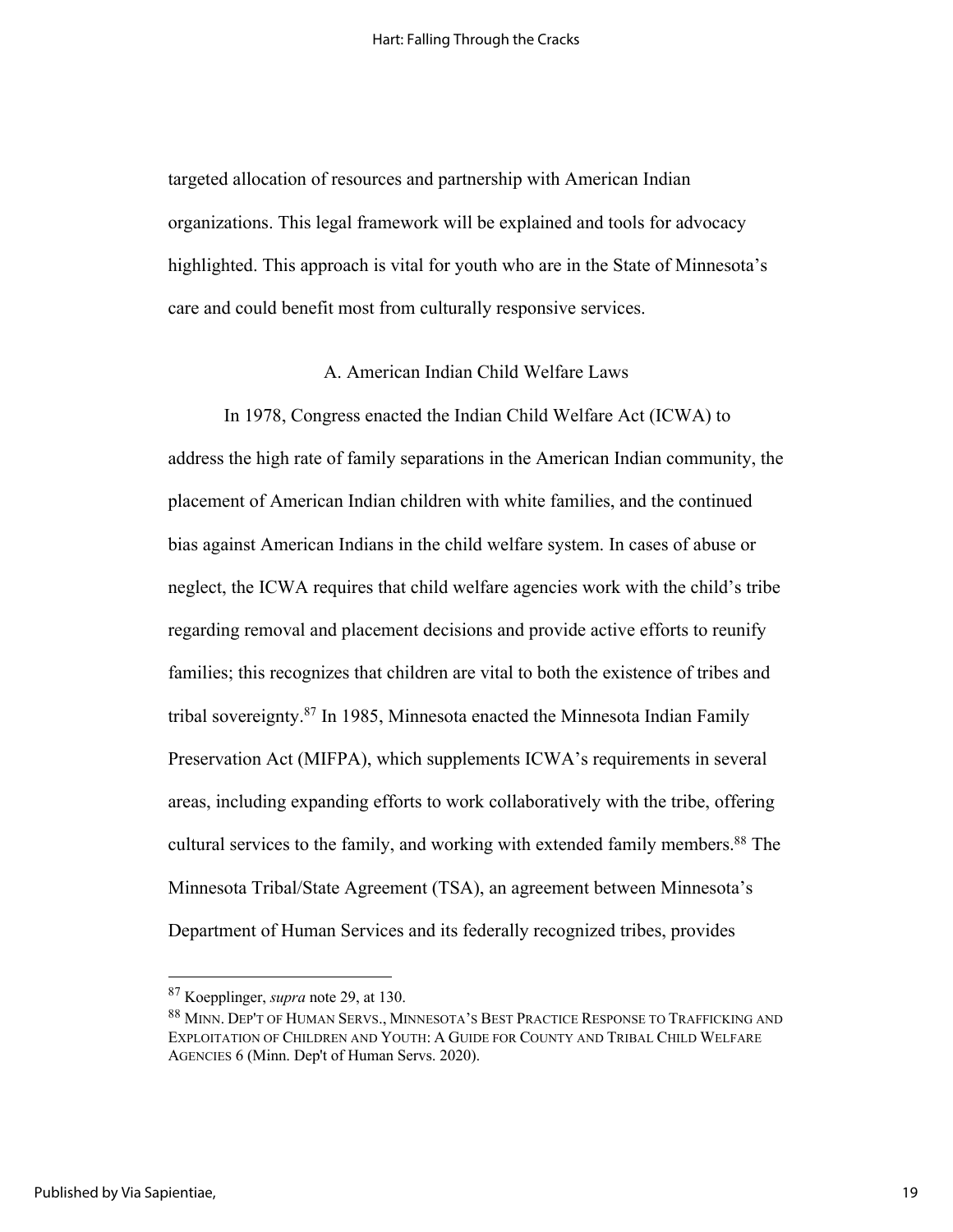additional guidance to child welfare agencies implementing the ICWA and MIFPA.<sup>89</sup>

While these laws provide structure to address the high out-of-home placement rate of American Indian youth, a lack of understanding about the complex needs of American Indian families prevents compliance with these laws. These misunderstandings include historical trauma, traditional childrearing practices, and continued bias against American Indians. Today, American Indian communities continue to mistrust the government and child welfare system because the system perpetuates harm while doing little to protect. The government is, in effect, merely continuing colonization efforts.<sup>90</sup>

Issues resulting from poverty are often considered "neglect" in child welfare systems and are a rationalization for removing American Indian children from their parents, resulting in another barrier to compliance.<sup>91</sup> Parents' internalized oppression and unresolved grief, evidenced by substance abuse and mental health issues, can be viewed as neglect or abuse towards children.<sup>92</sup> There is a shortage of culturally appropriate services for American Indian families to address the specific issues induced by historical trauma. Children may be sent

<sup>89</sup> *Id.*

<sup>90</sup> MARTINROGERS & PENDLETON, *supra* note 5, at 37, 43.

<sup>91</sup> *Id.* at 43.

<sup>92</sup> Weedn, et. al., *supra* note 50, at 99.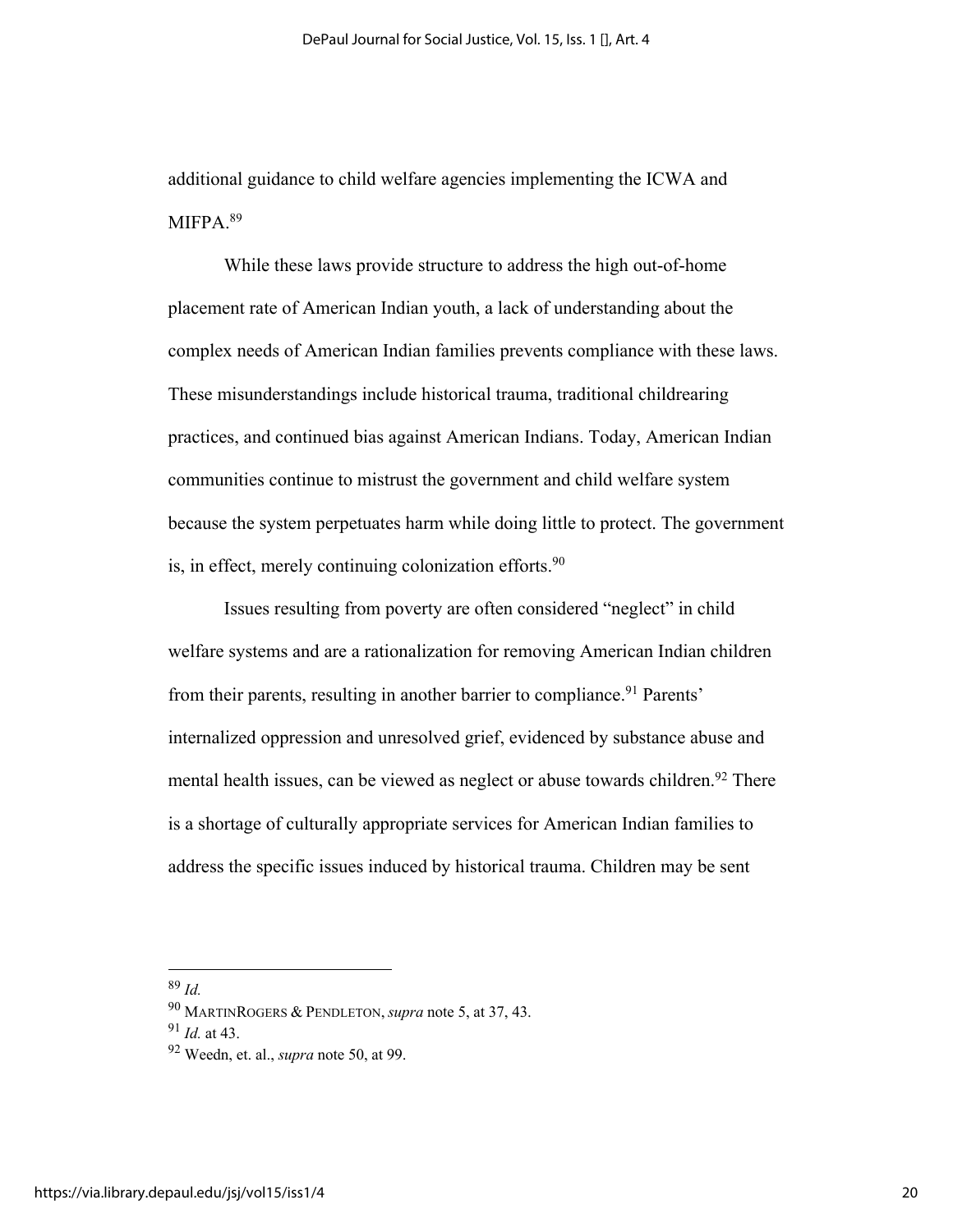away from their communities and placed in available American Indian homes, overcrowded foster homes, or in non-American Indian homes.<sup>93</sup>

Despite the ICWA and MIFPA, American Indian youth are disproportionately represented in Minnesota's child welfare system. According to the Minnesota Department of Human Services, in 2019, 31% of the 15,289 youth in out-of-home care in Minnesota identified at least one of their races as American Indian.<sup>94</sup> This figure is staggering considering that only 2% of Minnesota's population under 18 years of age identify as only American Indian, while  $4\%$  identify as American Indian and another race.<sup>95</sup> In 2019, approximately 10% of all American Indian youth in Minnesota experienced an out-of-home placement.96 In 2020 American Indian children in Minnesota were 5.2 times more likely to be involved in maltreatment assessments and investigations than white children $97$  and 16.4 times more likely than white children to experience out-ofhome placement.<sup>98</sup> American Indian youth are also more likely to stay in care for two years or longer when compared to other racial groups.<sup>99</sup> Non-compliance with the ICWA and MIFPA is a barrier to protecting American Indian families in

<sup>93</sup> MARTINROGERS & PENDLETON, *supra* note 5, at 46.

<sup>94</sup> *Id.* at 40-41.

<sup>95</sup> *Id.*

<sup>96</sup> *Id.* at 41.

<sup>97</sup> *Minnesota's Child Maltreatment Report*, MINN. DEP'T OF HUM SERVS., 2019 at 15 (2020).

<sup>98</sup> *Minnesota's Out-of-home Care and Permanency Report* , MINN. DEP'T OF HUMAN SERVS*, 2020* at 6 (2021).

<sup>99</sup> *Id.* at 27.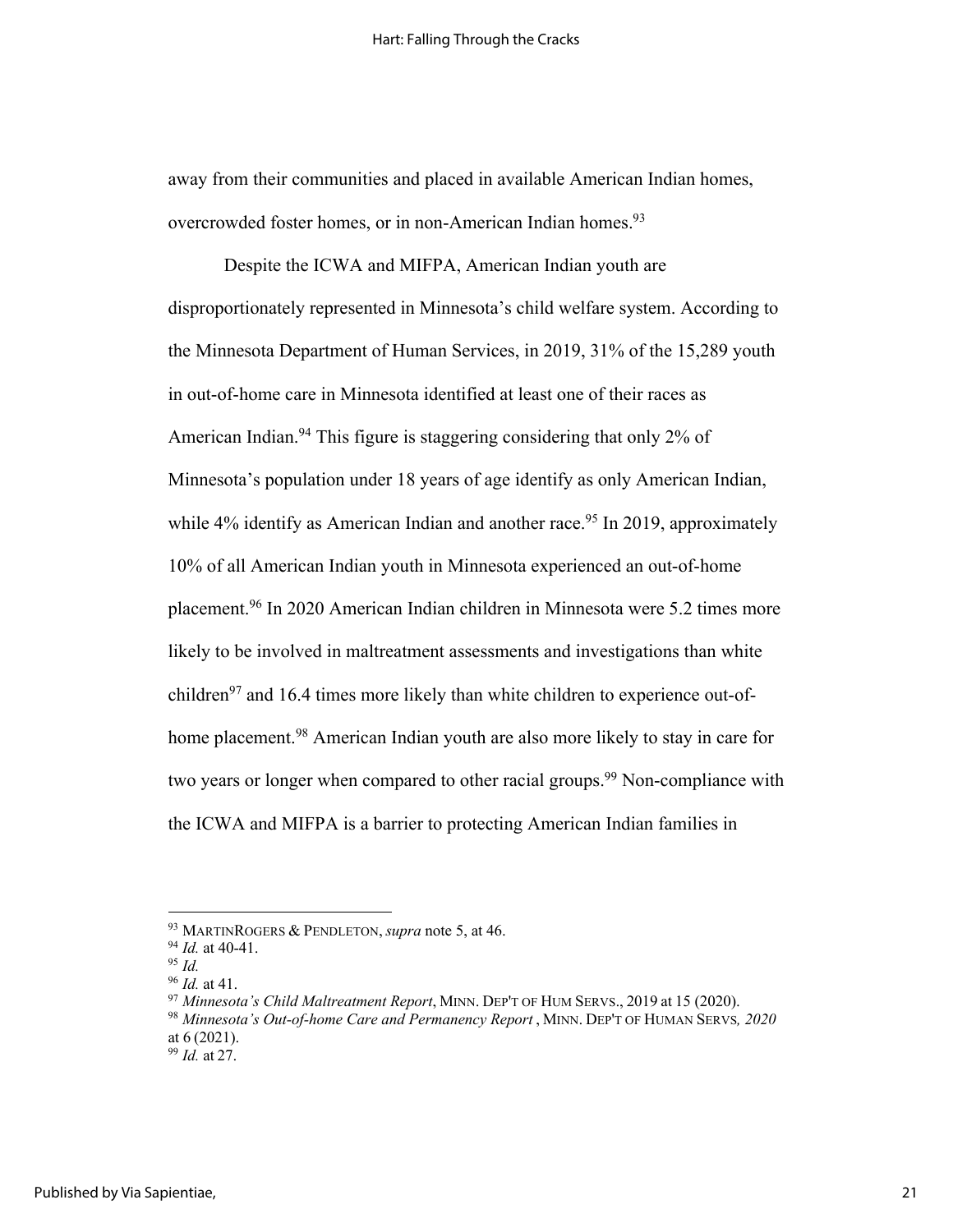Minnesota and further victimizes communities, contributing to the high rates of sexual exploitation among American Indian youth in foster care.<sup>100</sup>

### B*. Federal Sex Trafficking Legislation and Responses*

#### *i. Trafficking Victims Protection Act of 2000*

The Trafficking Victims Protection Act (TVPA) was the first comprehensive federal approach to combating domestic and foreign trafficking, establishing avenues for prosecution, protection, and prevention. The TVPA defines sex trafficking as "control over another person by force, fraud, or coercion for the purpose of exploitation," including when there is a transactional exchange, such as money, food, drugs, or shelter.<sup>101</sup> The Act does not require that the person be moved across state or tribal lines.<sup>102</sup> Under this statute, sex trafficking of children occurs when a person under 18 years of age engages in commercial sex.<sup>103</sup> A child who is sex trafficked is considered a victim in need of supervision and protected from criminal prosecution.104 Force, fraud, or coercion is not required for the sexual exploitation of children because they cannot consent to  $sex.<sup>105</sup>$ 

<sup>100</sup> MARTINROGERS & PENDLETON, *supra* note 5, at 7.

<sup>101</sup> Clawson et al., *supra* note 62, at 3.

<sup>102</sup> *Id.* at 1.

 $103$  *Id.* at 3.

<sup>104</sup> Courtney Bryan, *Representing and Defending Victims of Commercial Sexual Exploitation in Criminal Court*, LAWYER'S MANUAL ON HUMAN TRAFFICKING: PURSUING JUSTICE FOR VICTIMS 183, 185 (2013).

<sup>105</sup> Michelle Tomes, *A Child Is Not a Commodity: Stopping Domestic Child Sex Trafficking*, 24 U. FLA. J.L. & PUB. POL'Y 213, 216 (2013).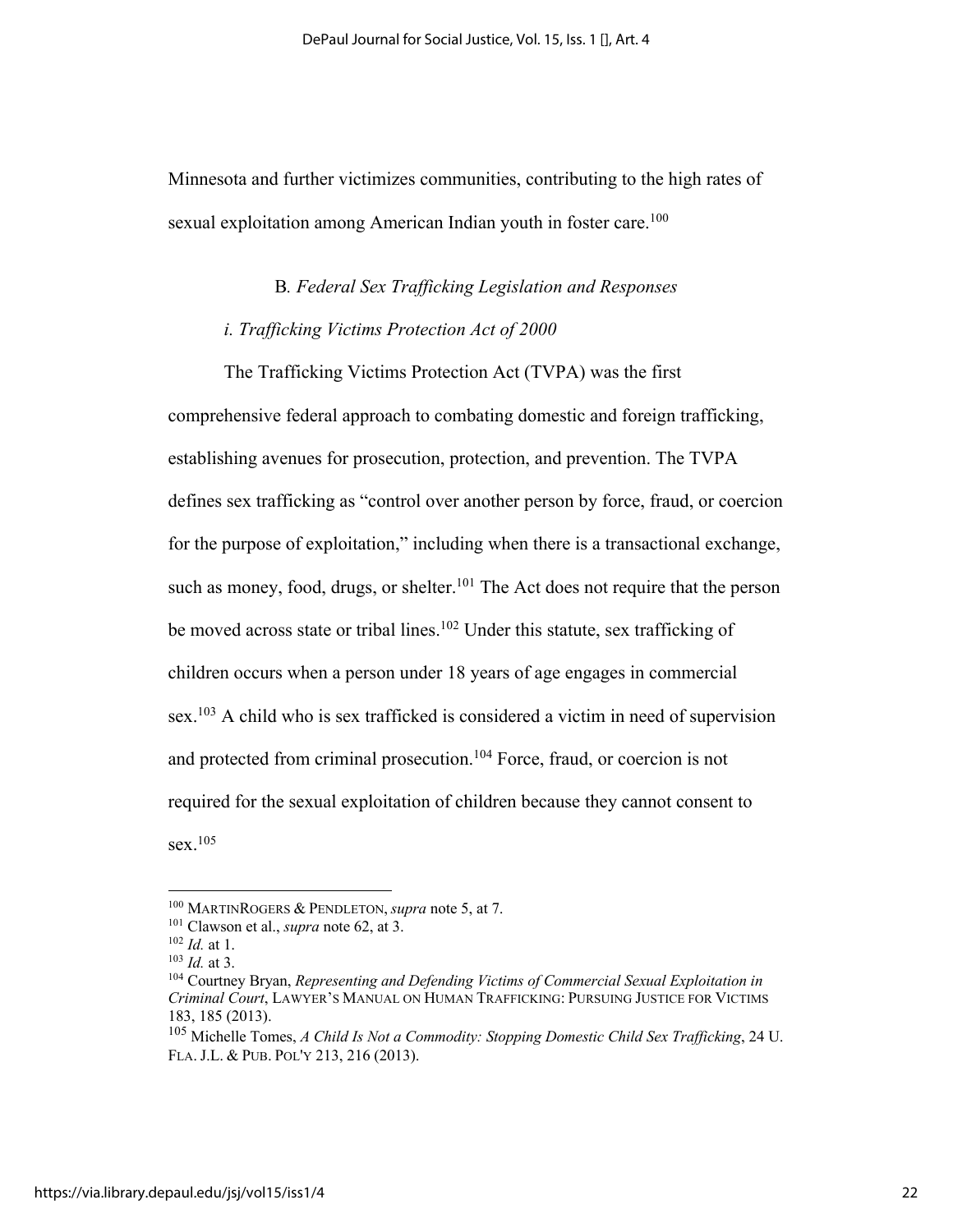# *ii. Preventing Sex Trafficking and Strengthening Families Act*

In 2014, the federal Preventing Sex Trafficking and Strengthening Families Act (PSTSFA) recognized the implication of the child welfare system in sex trafficking.<sup>106</sup> It acknowledged that foster care could create an environment that encouraged youth to leave their foster homes and place them in danger, such as seeking solace with a trafficker.<sup>107</sup> Removing youth from their families and communities through isolation contributed to these actions.<sup>108</sup> As a result, the PSTSFA amended the federal foster care program, authorized in Title IV-E of the Social Security Act, to require state child welfare agencies to identify and determine services for youth who are under state jurisdiction and at risk for sex trafficking.109

The PSTSFA provides structure to protect youth at risk of sex trafficking, create incentives for adoption, and improves the child support system.<sup>110</sup> Beginning in 2016, the statute required states to identify and report any youth under their jurisdiction who may be a victim of sex trafficking to law enforcement and the National Center for Missing and Exploited Children within 24 hours.

<sup>106</sup> Preventing Sex Trafficking and Strengthening Families Act, Pub. L. No. 113-183, 128 Stat. 1919-1950 (2014).

<sup>107</sup> *Id.*

<sup>&</sup>lt;sup>108</sup> *Id.* 108 *Id.* 109 *Preventing Sex Trafficking and Strengthening Families Act (H.R. 4980)*, CHILD. DEF. FUND 1, 1 (Oct. 2014).  $^{110}$  *Id.*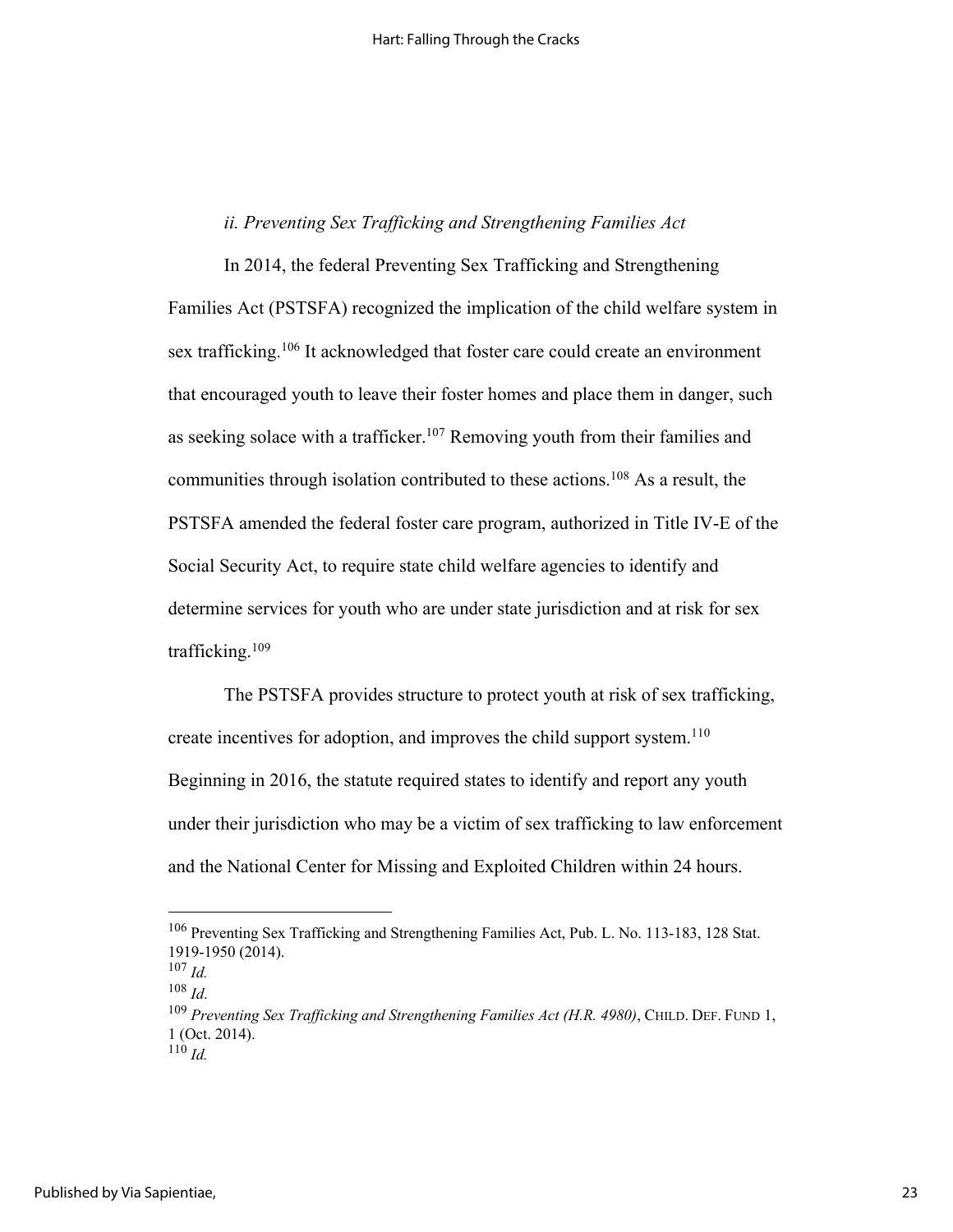States are also required to compile data regarding youth and report annually the state's efforts to provide services and placement options to the youth.<sup>111</sup> The statute also mandates states develop plans to prevent youth from running away from foster care placements, determine what contributed to the youth running away, and understand what the youth experienced while away from their placements. <sup>112</sup> The PSTSFA requires states to support normalcy for children in foster care, prevent isolation from their communities, and help improve their sense of belonging.<sup>113</sup> Children 14 years of age or older are afforded a larger role in the development of their case plans, especially through constructing their independent living plans and expanding their networks of supportive adults.<sup>114</sup>

The PSTSFA provides additional incentives for states to facilitate adoptions, changing the structure for incentive payments to improve the rate of adoptions and guardianships.<sup>115</sup> It also incentivizes timely adoptions for youth who are in foster care for less than 24 months.<sup>116</sup> Relative placements are eligible for additional kinship guardianship assistance payments, providing greater incentive for youth to be placed with family.<sup>117</sup> The Act further improves child

<sup>111</sup> *Id.* at 1-2.

 $112$  *Id.* 

<sup>113</sup> *Id.* at 2.

<sup>114</sup> *Preventing Sex Trafficking and Strengthening Families Act (H.R. 4980), supra* note 109, at 2. <sup>115</sup> *Id.* at 4-5.

 $^{116}$  *Id.* at 4.

<sup>117</sup> *Id.* at 5.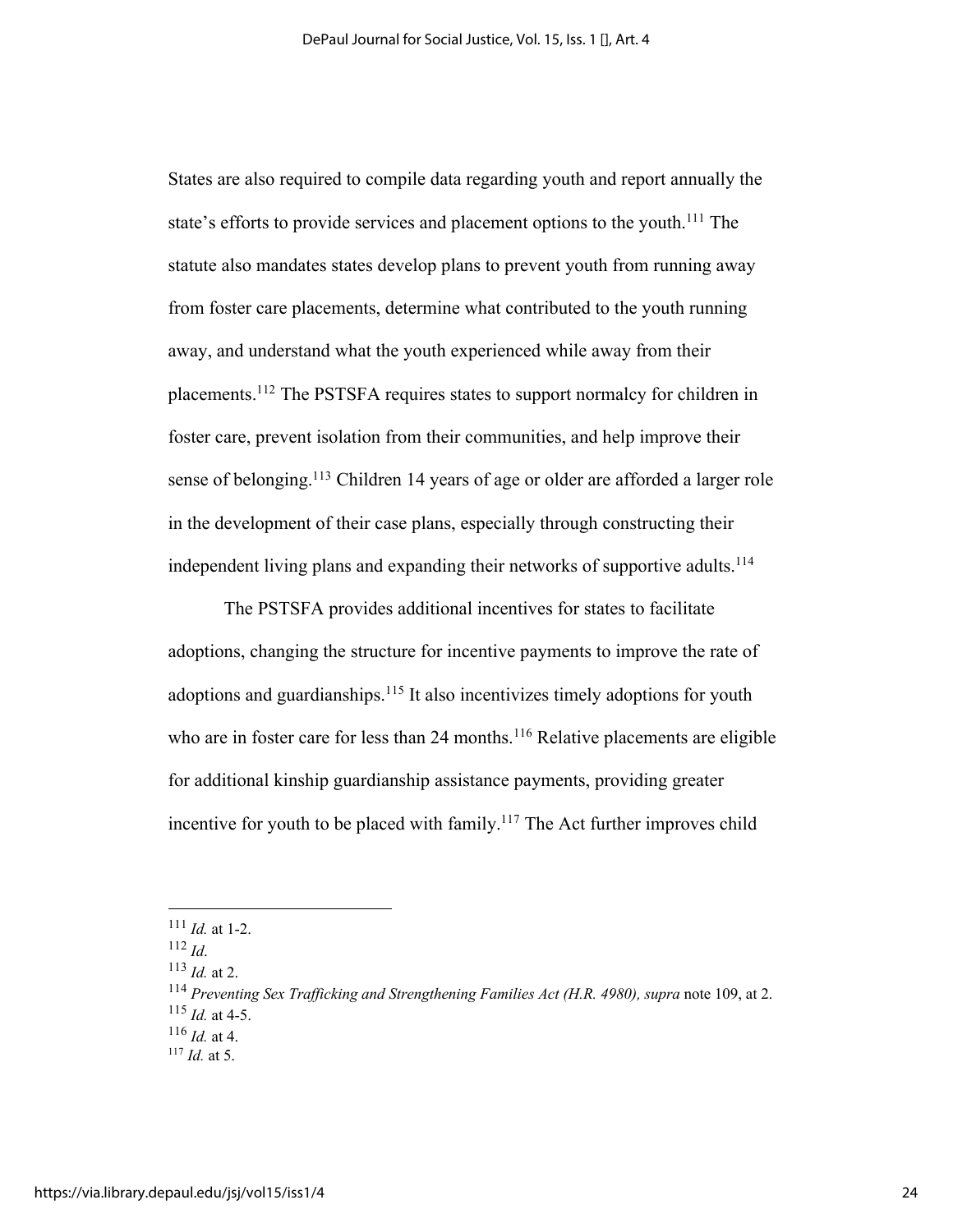support enforcement and recovery by authorizing child support officers from other countries and tribal governments to access the Federal Parent Locator Services,<sup>118</sup> which improves the chances of locating family members for relative placements. While the PSTSFA provides a framework to access resources and services and Minnesota has implemented the changes in statutes, a lack of culturally appropriate resources available for American Indian youth remains. 119 *iii.. Justice for Victims of Trafficking Act of 2015*

The Justice for Victims of Trafficking Act of 2015 (JVTA) expanded the federal response to trafficking by improving victims' access to services and addressing domestic sex trafficking of children.120 The JVTA directed the Department of Justice to provide trafficking victim with a database to receive counseling and connect with other victims as support. Additional financial penalties were established for traffickers, and the money from those penalties was deposited into a Domestic Trafficking Victims' Fund to enhance existing TVPA grants.121 The JVTA also addressed response coordination and training, ensured that efforts are not duplicated, and facilitated sharing information between agencies.

<sup>118</sup> *Id.*

<sup>119</sup> MINN. STAT. § 260C.212 Subd. 13 (2020).

<sup>120</sup> *What the Preventing Sex Trafficking and Strengthening Families Act Means for Your Practice*, *supra* note 60

<sup>121</sup> *Id.*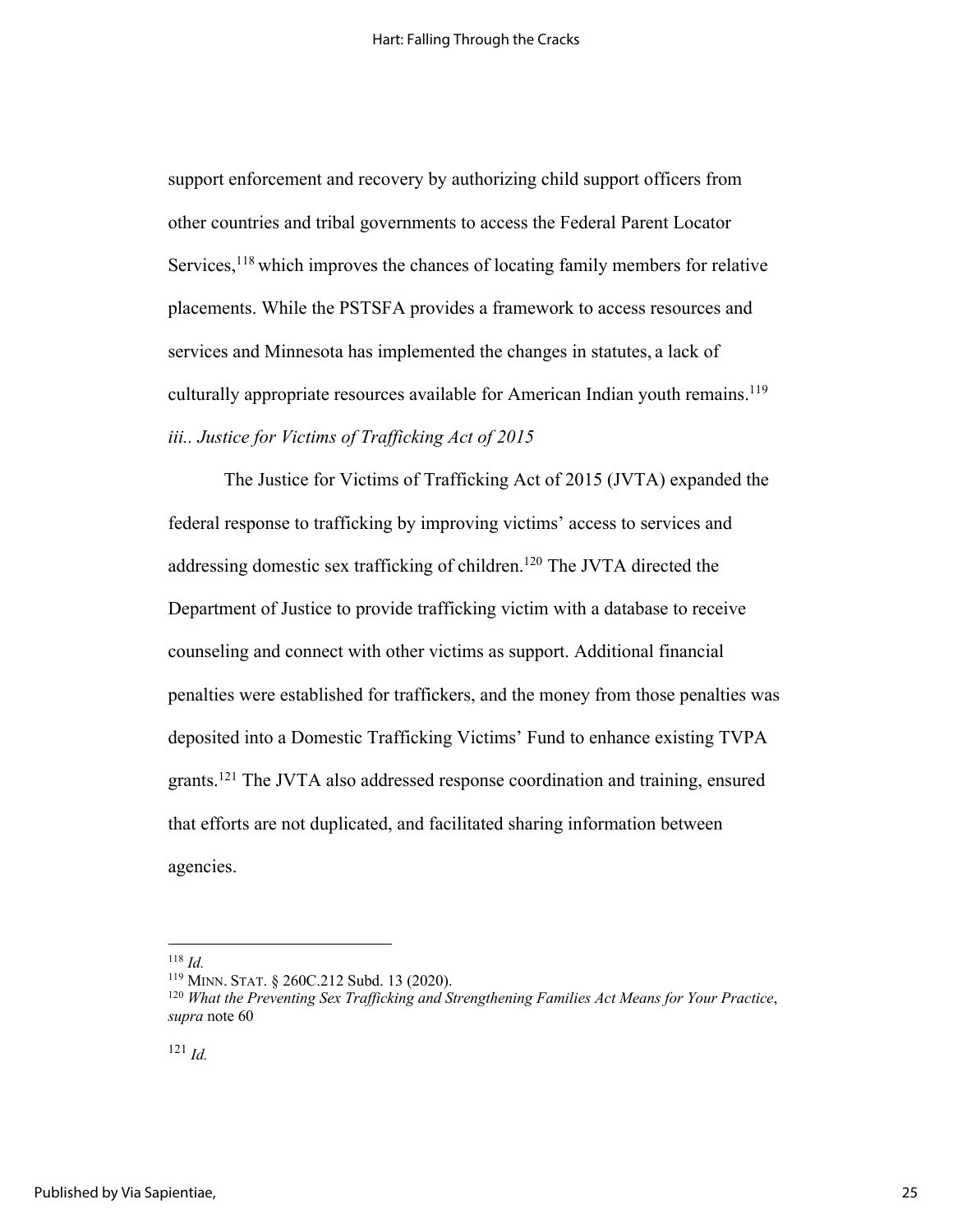The JVTA targets minor sex trafficking through several policy changes for child welfare, juvenile justice, and missing, exploited, and runaway youth. The Missing and Exploited Children's program requires the Department of Justice to provide an annual grant to the National Center for Missing and Exploited Children (NCMEC), a clearinghouse to help law enforcement and other stakeholders respond to cases involving these children.<sup>122</sup> NCMEC houses a tip line for reporting online child sexual exploitation.<sup>123</sup> The JVTA also requires law enforcement agencies that information submitted to the federal National Crime Information Center (NCIC) Missing Person File both include a recent photo of the youth to assist in identification and notify the NCMEC of youth missing from foster care.<sup>124</sup>

The JVTA amended the Runaway and Homeless Youth Act, which authorized community-based runaway and homeless youth programs to provide temporary shelter and care to runaway or homeless youth.<sup>125</sup> The amendments expanded the Department of Health and Human Services' priorities to include conducting training to identify the behavioral and emotional effects of trafficking and creating strategies to work with runaway and homeless youth who have

<sup>122</sup> *Id.*

<sup>123</sup> *What the Preventing Sex Trafficking and Strengthening Families Act Means for Your Practice*, *supra* note 60  $^{124}$  *Id.* 

 $125$  *Id.*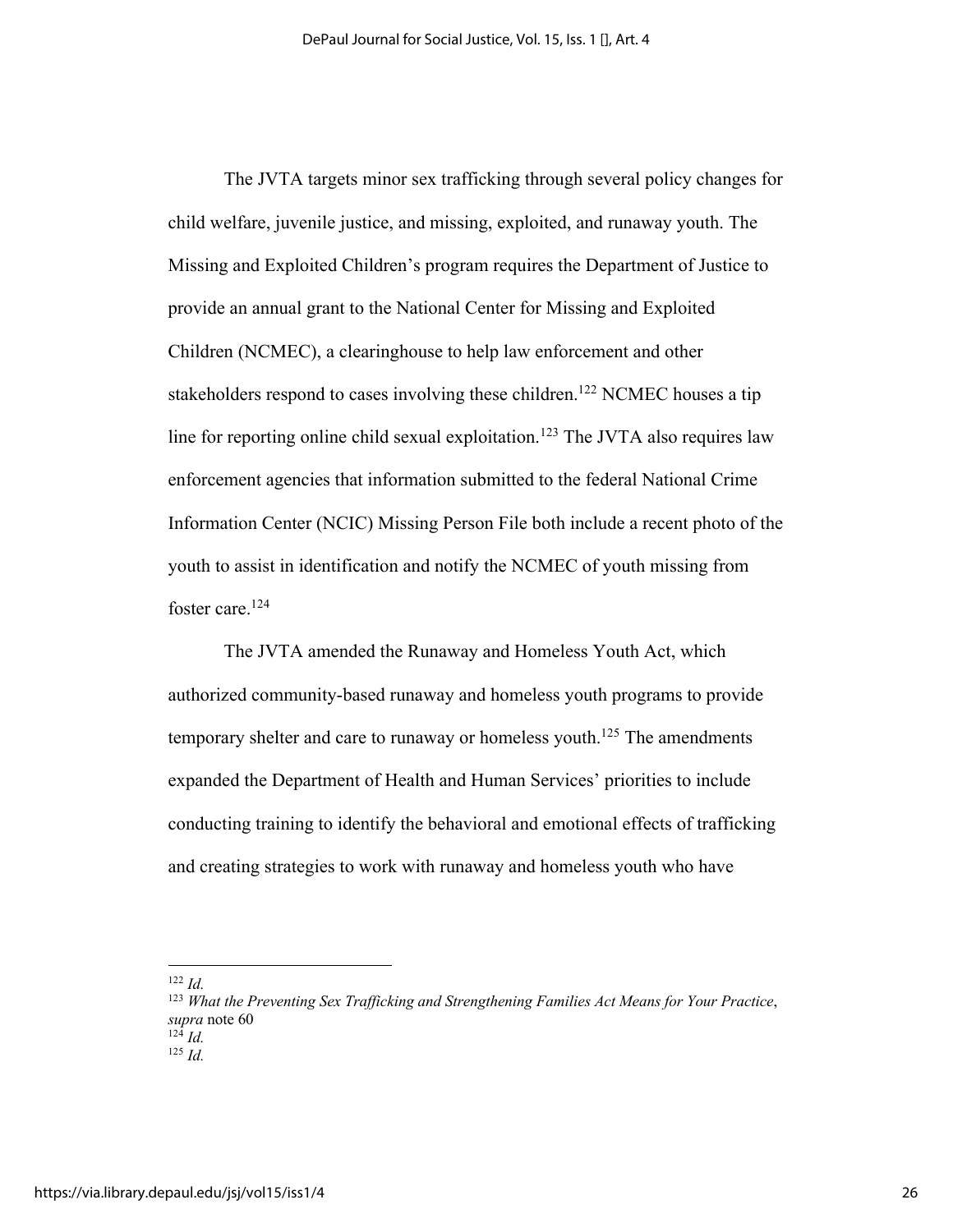experienced sex trafficking.<sup>126</sup> The JVTA also amended the Victims of Child Abuse Act, which authorized appropriations for children's advocacy programs, grants for developing child abuse investigation and prosecution programs, and technical assistance for the criminal prosecution of child abuse cases in state or federal courts.127 This expanded the definition of "child abuse" to include human trafficking, as well as expanding the response and training of Children's Advocacy Centers to include the coordination of a multidisciplinary response to child abuse.128

Some of the greatest changes of the JVTA were to local child welfare response. For many states, the capacity to respond to youth sex trafficking victims had been limited, due in part to high caseloads and inadequate victim-centered training. <sup>129</sup> States did not have a process to "screen in" cases involving youth who were sex trafficked if the perpetrator was not the child's parent or caregiver.  $^{130}$  As a result, the JVTA now ensures that investigations and assessments of child trafficking occur through the child welfare system and utilize funds provided by the Child Abuse Prevention and Treatment Act (CAPTA) to improve child welfare responses in identifying and reacting to child sex trafficking.<sup>131</sup> This

<sup>126</sup> *Id.*

<sup>127</sup> *Id.*

<sup>128</sup> *What the Preventing Sex Trafficking and Strengthening Families Act Means for Your Practice*, *supra* note 60.  $^{129}$  *Id.* 

<sup>130</sup> *Id.*

 $^{131}$  *Id.*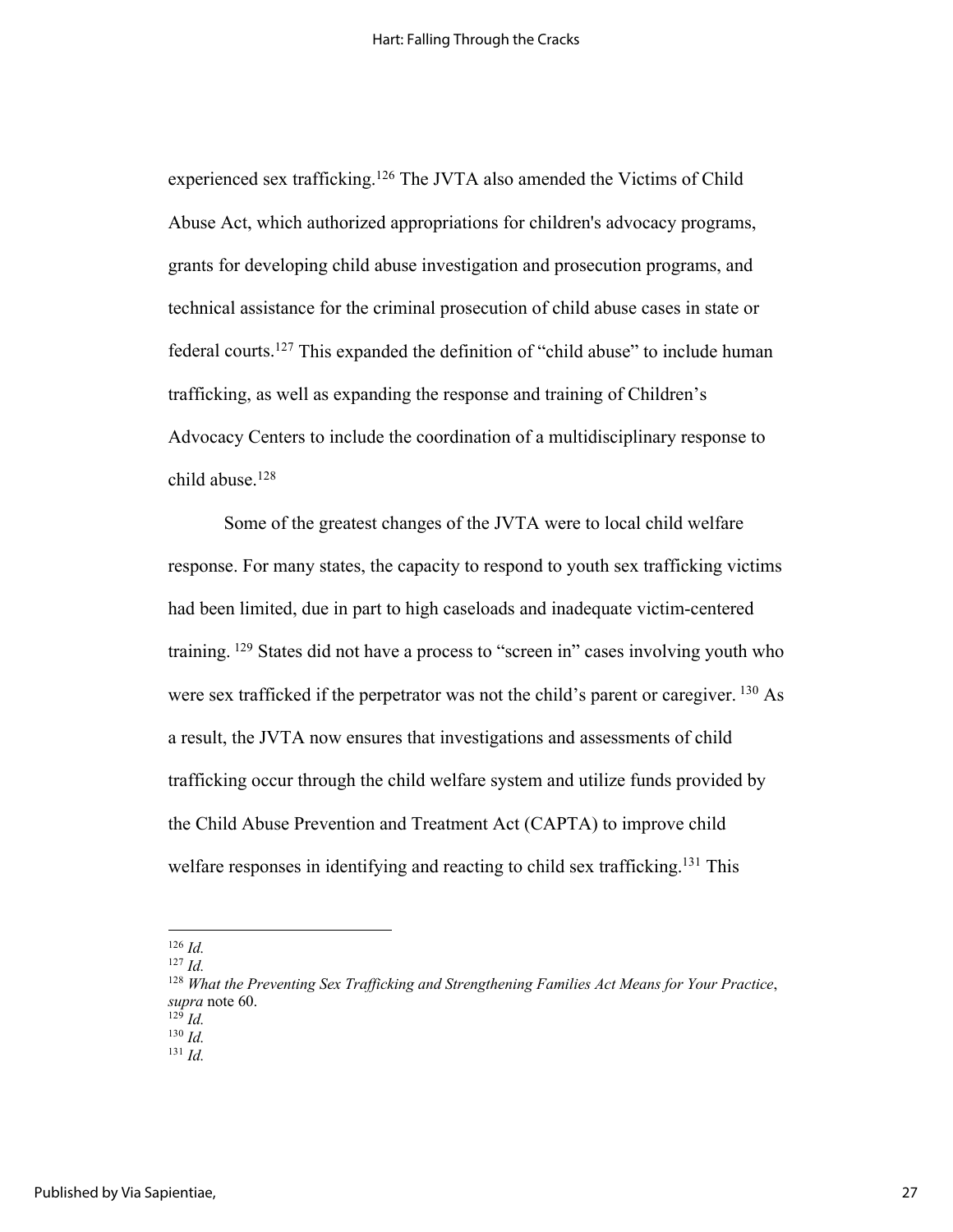provision also includes increased training of child welfare workers to identify, assess, and provide services to children who have experienced sex trafficking. The JVTA requires states receiving funding under CAPTA to define child sex trafficking victims as victim of "sexual abuse" and "child abuse and neglect," consistent with the CAPTA definition.<sup>132</sup> The JVTA also allows states to qualify individuals under the age of 24 who have experienced sex trafficking as "children" and provides incentives to states which enact safe harbor laws that would treat youth involved in commercial sexual activity as victims, therefore discouraging a criminal response. These increased resources could allow American Indian organizations partnering with child welfare agencies, such as the Ain Dah Yung Center and Minnesota Indian Women's Resource Center, to provide safe harbor services.

### iv. *Violence Against Women Act*

The federal Violence Against Women Act (VAWA), reauthorized in 2022 after partisan disagreements caused it to expire for almost three years, <sup>133</sup> expands special tribal criminal jurisdiction to include non-American Indian perpetrators of sexual assault, child abuse, stalking, sex trafficking, and assaults on tribal law

<sup>132</sup> *Id.*

<sup>&</sup>lt;sup>133</sup> A proposed gun-safety provision to close the "boyfriend loophole," which allows people convicted of domestic violence against a current or former dating partner to purchase guns, had prevented the bill from moving forward and was ultimately removed.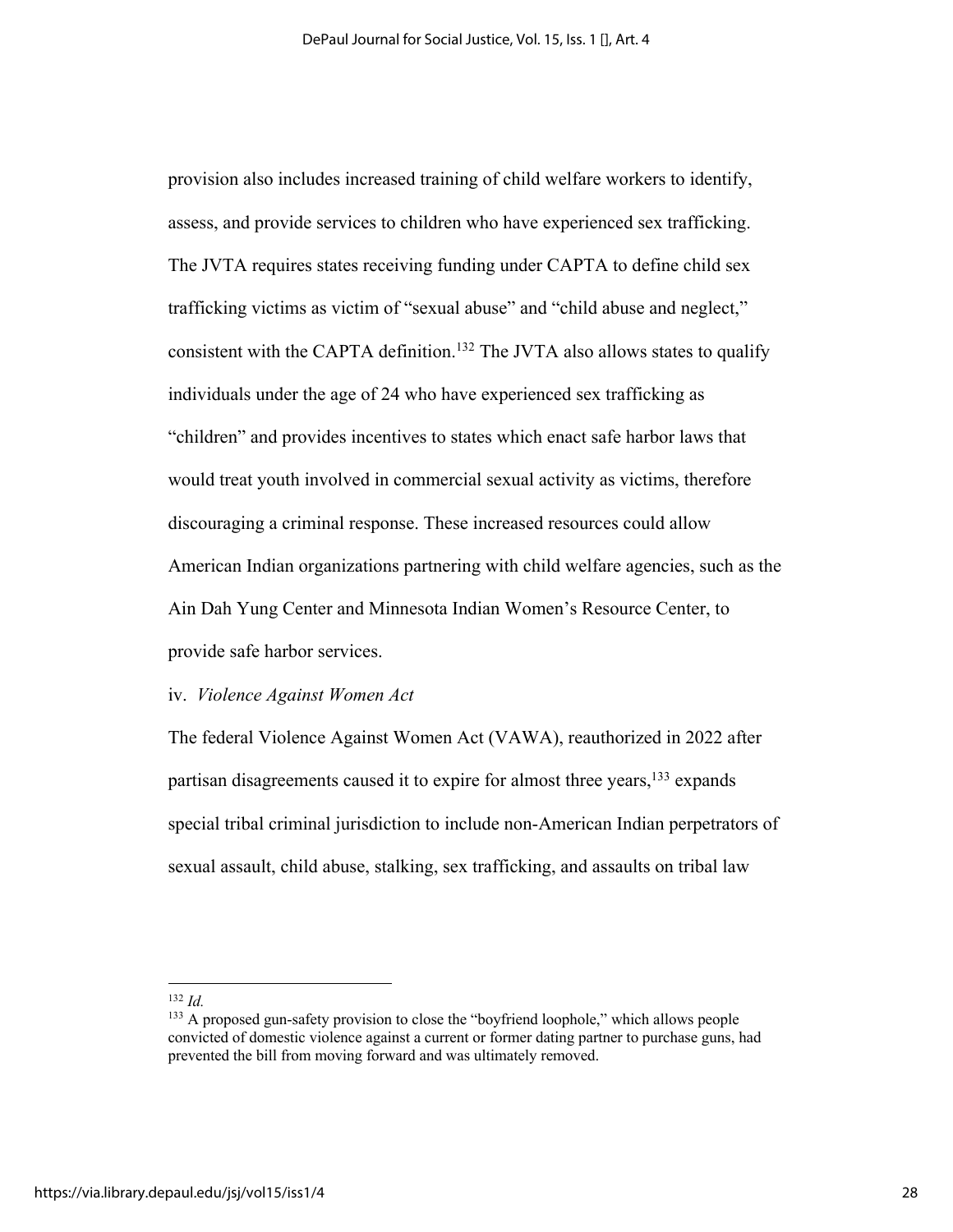enforcement officers on tribal lands.<sup>134</sup> The reauthorization also provides increased funding for grants to tribal governments for culturally appropriate services, community-based restorative practice services, and assistance for victims and their families.135 These services include programs directed towards American Indian youth who were subjected to foster care and sexual exploitation. 136

## v. *Family First Prevention Services Act*

The federal Family First Prevention Services Act (FFPSA) was signed into law in 2018 and created new financial support, through Title IV-E of the Social Security Act, for placement prevention services targeting children at risk of outof-home placement. The law helps keep children safely with their families, while avoiding foster care placement and the trauma of out-of-home placement.<sup>137</sup> When out-of-home placement is necessary, the law prioritizes placements that are the least-restrictive and most homelike.<sup>138</sup> Federal funding is available for placements in specialized residential programming for all youth who have been or are at risk of being sex trafficked or sexually exploited. <sup>139</sup> The law redirects

<sup>134</sup> Violence Against Women Reauthorization Act of 2019, H.R. 1585, 116th Cong. (2019), https://www.congress.gov/bill/116th-congress/house-bill/1585/text#toc-HE5E29CE928EA4669B2385C53C03E1C59.

 $\frac{135}{13}$  *Id.* 

<sup>136</sup> *Id.*

<sup>137</sup> MINN. DEP'T OF HUMAN SERVS., *supra* note 6, at 2.

<sup>138</sup> *The Family First Prevention Services Act: Historic Reforms to the Child Welfare System Will Improve Outcomes for Vulnerable Children*, CHILDREN'S DEFENSE FUND (2018), *https://www.childrensdefense.org/wp-content/uploads/2018/08/family-first-detailed-summary.pdf* <sup>139</sup> *Id.*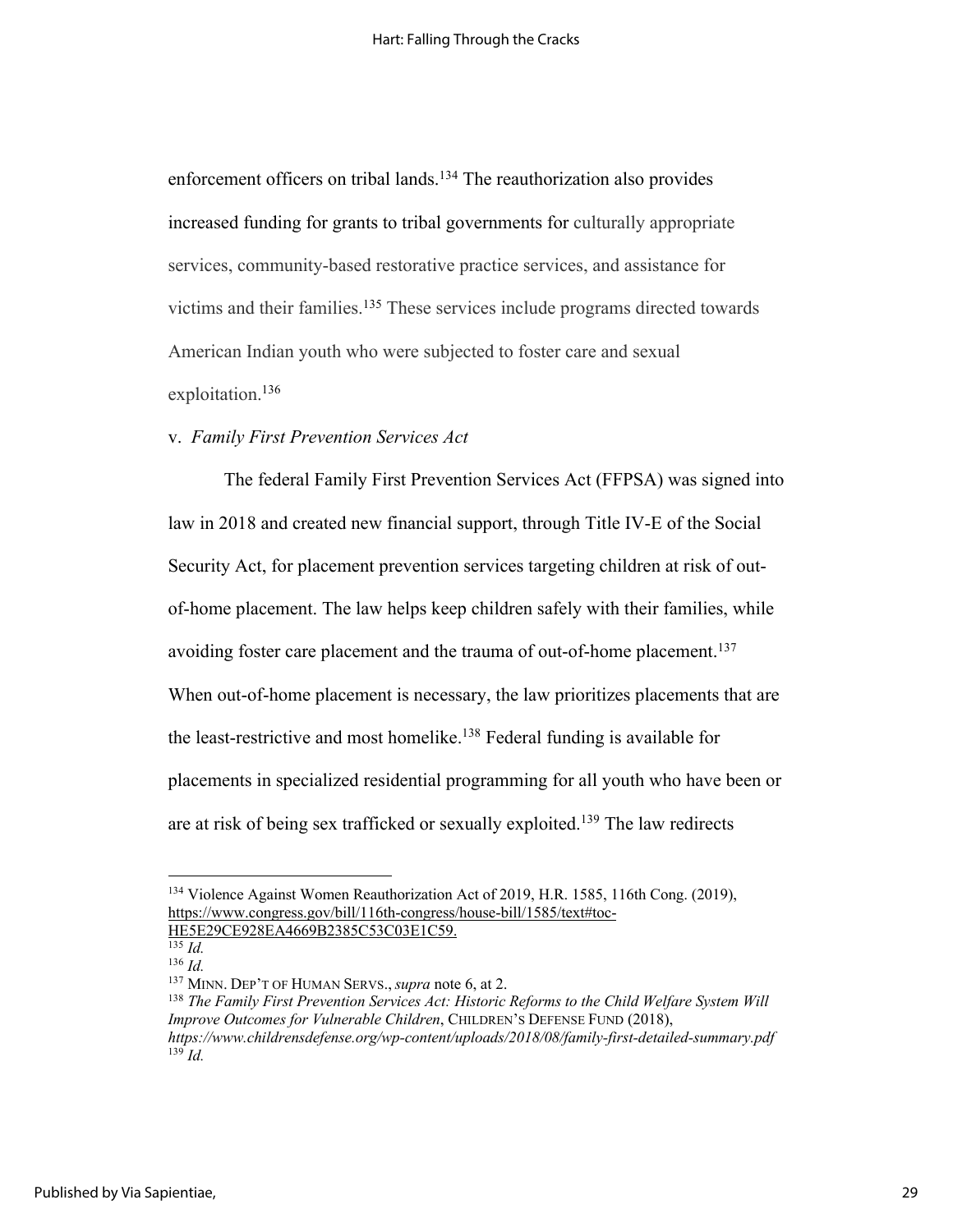funding from foster care placements to evidence-based services that address parents' needs, including mental health, substance abuse, and parenting skills.<sup>140</sup> Many evidence-based services are generally not culturally relevant or effective for American Indian communities because they do not rely on traditional knowledge and healing practices.<sup>141</sup> To address this concern, the Minnesota Department of Human Services will issue grants to community based non-profit prevention programs using funds from the Family First Transition Act to prepare these programs for approval and secure Title IV-E reimbursements. <sup>142</sup> FFPSA's requirements become effective in Minnesota on September 30, 2021.<sup>143</sup>

### C. *Minnesota Sexual Exploitation Legislation and Response*

#### *i. Minnesota Safe Harbor Law and No Wrong Door Program*

In 2011, Minnesota enacted the Safe Harbor for Sexually Exploited Youth Law. The law decriminalizes youth who are trafficked or sexually exploited commercially and treats them as victims, meaning they cannot be charged with prostitution.144 Minnesota law defines sex trafficking as:

> "(1) receiving, recruiting, enticing, harboring, providing, or obtaining by any means an individual to aid in the prostitution of the

<sup>140</sup> MARTINROGERS & PENDLETON, *supra* note 5, at 39.

<sup>141</sup> Lisa Bayley, *Family First Prevention Services Act Overview and Update,* Children and Family Services, MINN. DEP'T OF HUMAN SERVS. 1, 9 (Feb. 2, 2021), https://www.senate.mn/committees/2021-

<sup>2022/3096</sup> Committee on Human Services Reform Finance and Policy/CFS HSR\_Abeler F FPSA\_2021.02.02\_PPT.pdf

<sup>142</sup> *Id.*

<sup>143</sup> MINN. DEP'T OF HUMAN SERVS., *supra* note 6, at 2.

<sup>144</sup> MARTINROGERS & PENDLETON, *supra* note 5, at 59.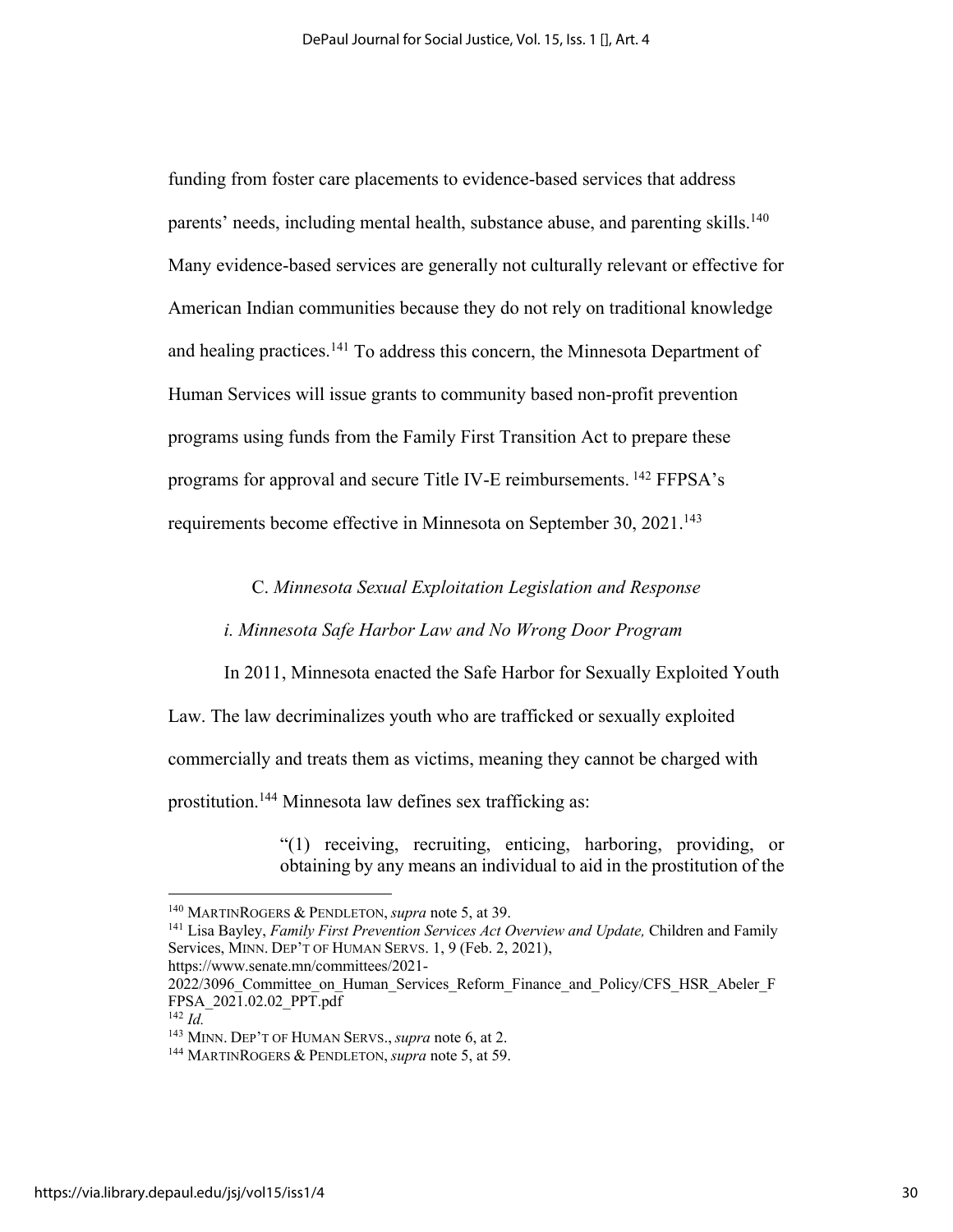individual; or (2) receiving profit or anything of value, knowing or having reason to know it is derived from an act described in clause  $(1).$ "<sup>145</sup>

This definition expands the federal Trafficking Victims Protection Act by removing the "force, fraud or coercion" requirement and replacing it with "by any means necessary."146 When no third party is involved in the transaction, it is considered sexual exploitation, and youth are still considered victims of a crime.<sup>147</sup> In 2016, the law was further extended to those under the age of 24, although adults over 18 are only considered victims if their sexual exploitation involves a third party.148

The Safe Harbor "No Wrong Door" model, coordinated by the Minnesota Department of Health and funded by state and federal dollars, manages the organization of training and resources for government, law enforcement, social service agencies, and community organizations. Under this model, sexually exploited youth will be treated as victims and receive services, regardless of how they encounter a government or social services agency.<sup>149</sup> A system of regional navigators with in-depth understanding of the services available to sexually exploited youth in the region work cooperatively with government and social

*documents/Documents/!2012%20Safe%20Harbor%20Report%20(FINAL).pdf.*

<sup>145</sup> MINN. STAT. § 609.321 Subd. 7a (2020).

<sup>146</sup> MARTINROGERS & PENDLETON, *supra* note 5, at 58-59.

<sup>147</sup> MINN. DEP'T OF HUMAN SERVS., *supra* note 5, at 3.

<sup>148</sup> *No Wrong Door: A Comprehensive Approach to Safe Harbor for Minnesota's Sexually Exploited Youth,* MINN. DEP'T OF PUBLIC SAFETY, OFFICE OF JUSTICE PROGRAMS (2013), *https://dps.mn.gov/divisions/ojp/forms-*

<sup>149</sup> MARTINROGERS & PENDLETON, *supra* note 5, at 59.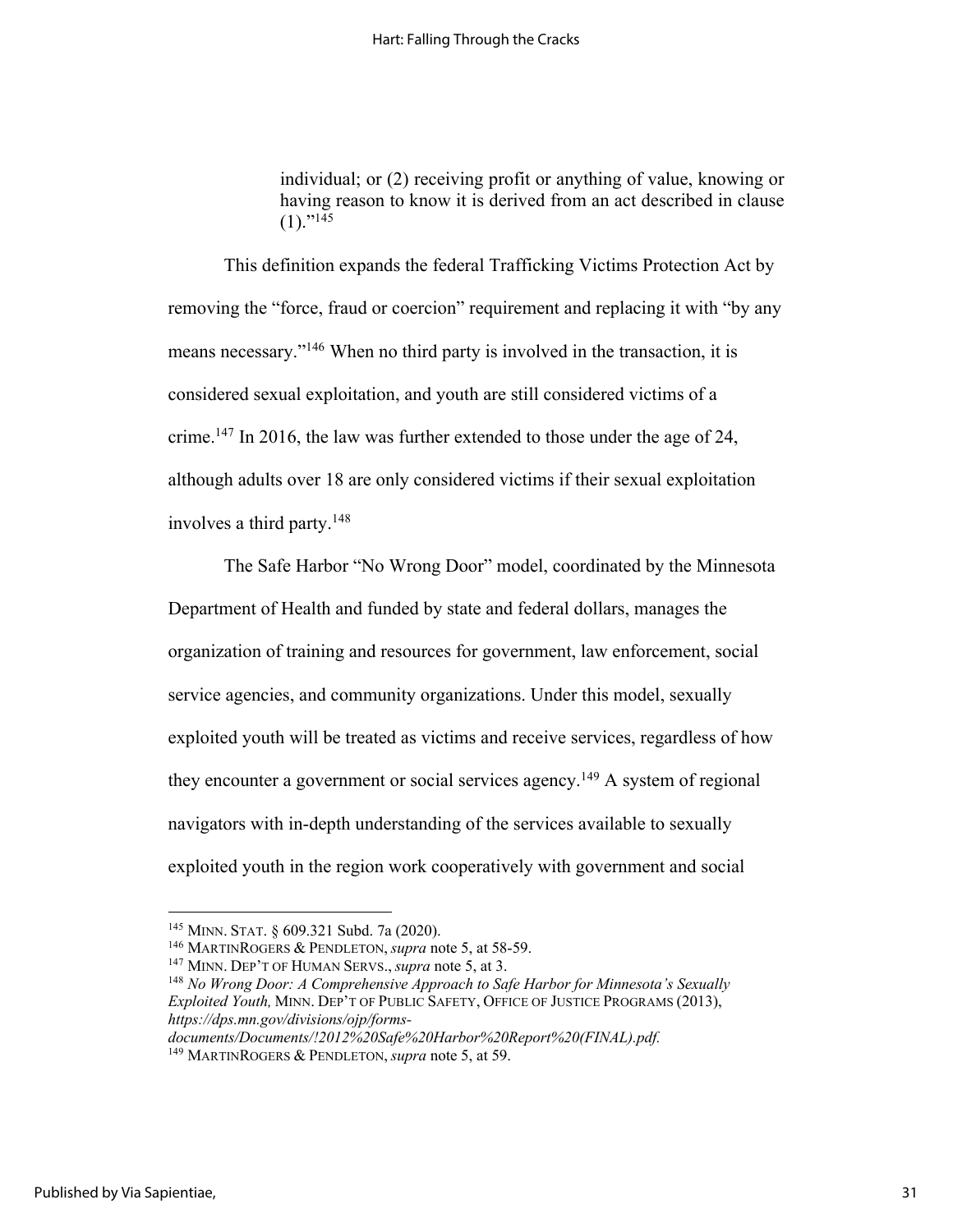services agencies to refer youth to services and provide trainings. The No Wrong Door model supports specialized housing and outreach services<sup>150</sup> as well as the use of community-based services for sexually exploited youth, since the child protection system is unable to satisfactorily address the youth's needs.<sup>151</sup>

Tribes continue to develop their own systems to protect sexually exploited American Indian youth and may work collaboratively with the state child welfare system to further their protection.<sup>152</sup> However, the exploited youth may suffer because trafficking across reservation boundaries creates complex jurisdictional issues for responding law enforcement.<sup>153</sup> In an effort to assist, Tribes United Against Sex Trafficking (TRUST) was formed in 2018 to increase coordination among tribes responding to sex trafficking cases in Minnesota. <sup>154</sup> TRUST has received Safe Harbor grants to fund its work.<sup>155</sup> As a result, tribes have increased tribal law enforcements' ability to protect sex trafficking victims on tribal  $lands.<sup>156</sup>$ 

### ii. *Minnesota Child Welfare Response to Sexual Exploitation*

<sup>150</sup> LAUREN MARTIN, ET. AL., *supra* note 82, at 1.

<sup>151</sup> *No Wrong Door: A Comprehensive Approach to Safe Harbor for Minnesota's Sexually Exploited Youth*, *supra* note 148, at 9.

<sup>&</sup>lt;sup>152</sup> RAMSEY CNTY. ATTORNEY'S OFFICE & SEXUAL VIOLENCE JUSTICE INST. AT THE MINN. COAL. AGAINST SEXUAL ASSAULT, *supra* note 46, at 94.

<sup>153</sup> *Id.*

<sup>154</sup> MARTINROGERS & PENDLETON, *supra* note 5, at 79.

<sup>155</sup> MARTINROGERS & PENDLETON, *supra* note 5, at 79.

<sup>156</sup> *Id.*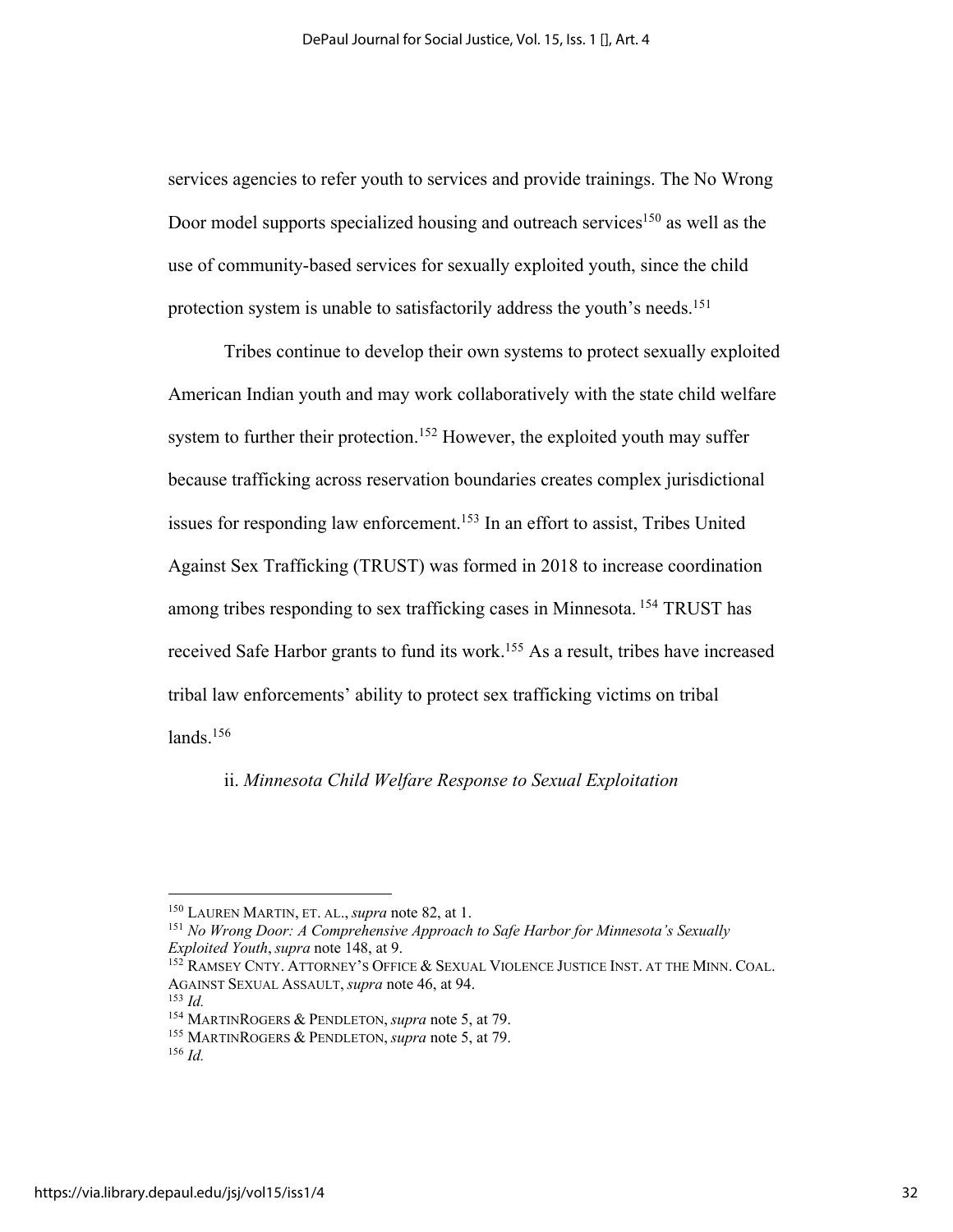The Minnesota Department of Human Services (DHS) is implementing numerous changes to its response to sexually exploited youth, including development of improved screening, intake, and service protocols, and training.<sup>157</sup> Caregivers suspected of sex trafficking or sexually exploiting a child are mandatorily reported, while reports of sexual exploitation by non-caregivers are referred to child welfare services.158 Minnesota's county and tribal child welfare agencies also respond to reports of suspected sex trafficking victims and youth who are missing or have run away from placements.<sup>159</sup>

In response to reports of suspected sex trafficking of a child or sexual exploitation involving caregivers, the Minnesota DHS employs two Human Trafficking Child Protection Program Coordinators. The federal Office for Victims of Crimes funds one position, while the state funds the other. A one-year, half-time Human Trafficking Tribal Child Welfare Liaison position has also been approved, with the goal to secure additional funding to continue this position in the future.<sup>160</sup> The Liaison will focus on providing more specialized services and child welfare responses for American Indian youth involved with the child welfare system. It will also collaborate with the Minnesota Department of Health and DHS to improve general policy guidance and the Safe Harbor response for

<sup>158</sup> *Id.*

<sup>157</sup> MARTIN ET AL., *supra* note 45, at 93-94.

<sup>159</sup> MARTINROGERS & PENDLETON, *supra* note 5, at 39.

<sup>160</sup> Ladd Interview, *supra* note 6.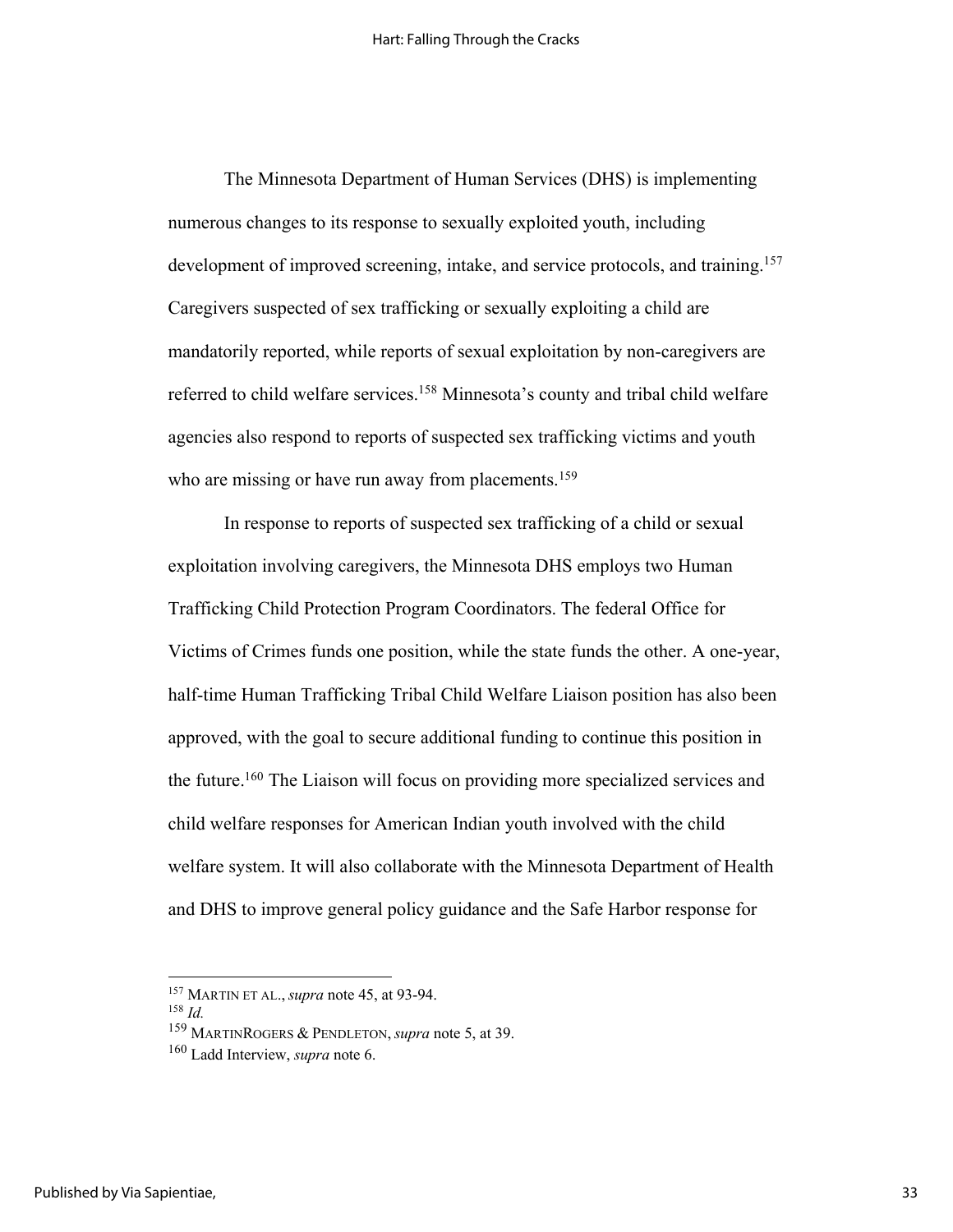American Indian youth and work with tribal and county child welfare agencies to provide support and ongoing training.<sup>161</sup> The Liaison will support all tribes in Minnesota and work closely with American Indian Child Welfare Initiative tribes,<sup>162</sup> which currently include the White Earth Nation and Leech Lake Band of Ojibwe, and Red Lake Nation. <sup>163</sup> The Mille Lacs Band of Ojibwe has started the process to participate in the initiative.<sup>164</sup> Liaison-supported tribes are subject to state child welfare laws and will also receive state child welfare funding.<sup>165</sup>

While the Minnesota state government has worked hard to collaborate with Minnesota's American Indian tribes and communities to secure funding for American Indian services, resources are still limited.<sup>166</sup> Child welfare agencies are responsible for providing services to youth in their care to address their needs, but the system's ability to respond to the sexual exploitation of American Indian youth who experience foster care is hindered by the limited community services

<sup>161</sup> *Id.*

<sup>&</sup>lt;sup>162</sup> The American Indian Child Welfare Initiative, created with commitment by tribal, county, and state governments, has the shared goal of improving child welfare outcomes for American Indian children. The Minnesota Department of Human Services transferred the roles and responsibilities for child welfare from counties to participating tribes. Participating tribes receive state funds and federal reimbursements for eligible costs. Services include family preservation, child protection, foster care, foster care licensing, and other services related to child welfare; Minn. Dep't of Human Servs.*, Indian Child Welfare: Program Overviews*, MINN. DEP'T OF HUMAN SERVS. (July 24, 2021), https://mn.gov/dhs/partners-and-providers/program-overviews/indian-child-welfare/. 163 Ladd Interview, *supra* note 6.

<sup>164</sup> *Id.*

<sup>165</sup> *Id.*

<sup>166</sup> *Id.*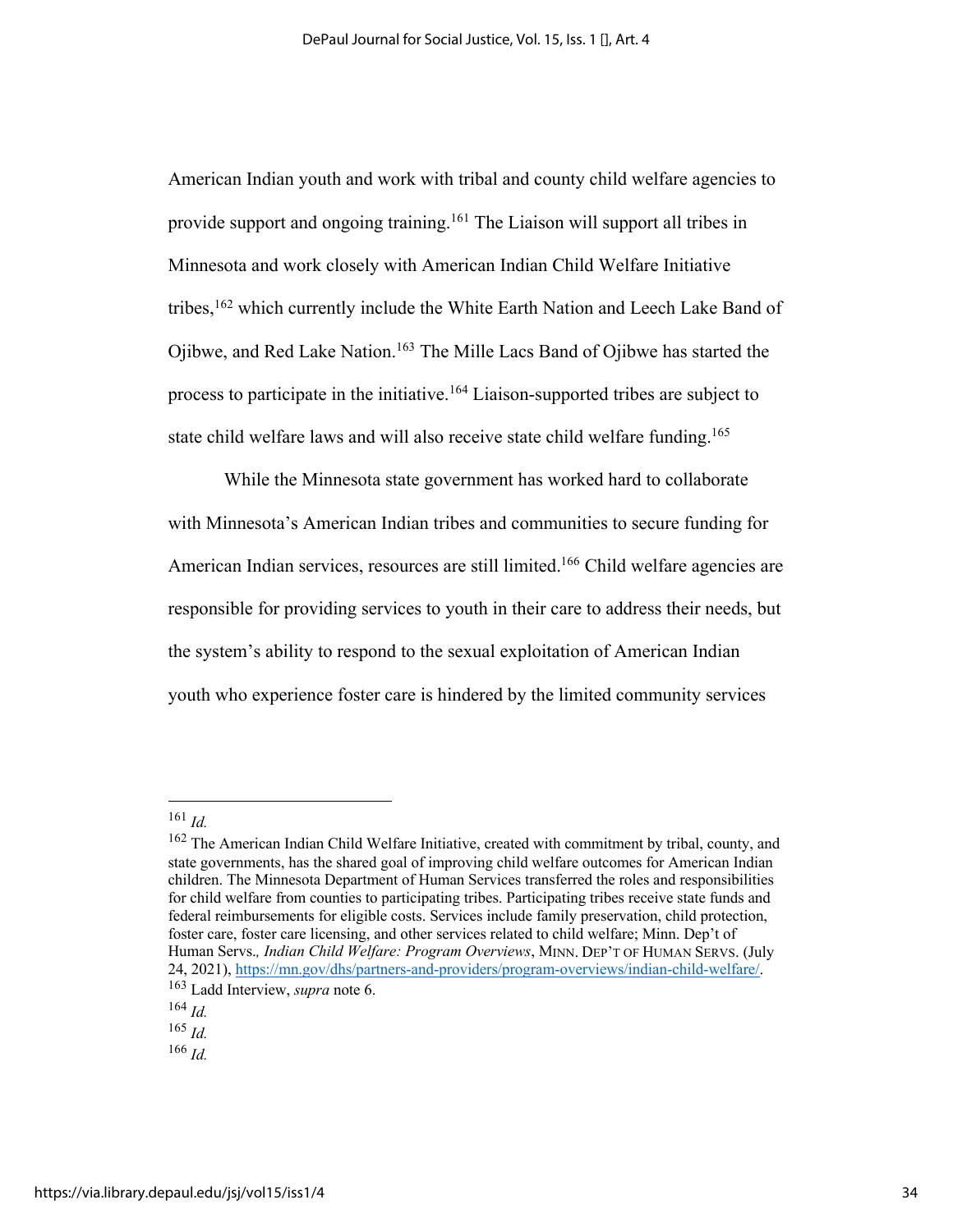available.167 While the child protection system has an obligation to address the sexual exploitation of Minnesota's youth in its care, it must also partner with culturally based community organizations to provide the supports.

#### IV. CULTURALLY BASED COMMUNITY ORGANIZATIONS AND PREVENTION

For American Indian youth who have experienced foster care and sexual exploitation, cultural programs are key to reestablishing connections to their communities. These programs provide a service that non-cultural programs cannot: an opportunity for youth to connect with traditional cultures and strengthen their personal and community identities, which provides emotional and psychological protective factors against future victimization.168

While some approaches to trauma treat only the symptoms, American Indian programs address the intergenerational and historical trauma that cause higher rates of child welfare involvement and sexual exploitation.<sup>169</sup> Youth who experience intergenerational trauma may emotionally and mentally detach from their surroundings and remain vulnerable to sexual exploitation.<sup>170</sup> Without acknowledging and understanding the root problem, youth will not have the foundation to successfully exit or heal from the dual trauma of sexual exploitation and foster care. Interventions that are not aligned with participants' worldviews

<sup>167</sup> *See generally* MINN. DEP'T OF HUMAN SERVS., *supra* note 88.

<sup>168</sup> Farley et. al., *supra* note 44, at 89.

<sup>169</sup> *Id.* at 85.

<sup>170</sup> Deer, *supra* note 4, at 625.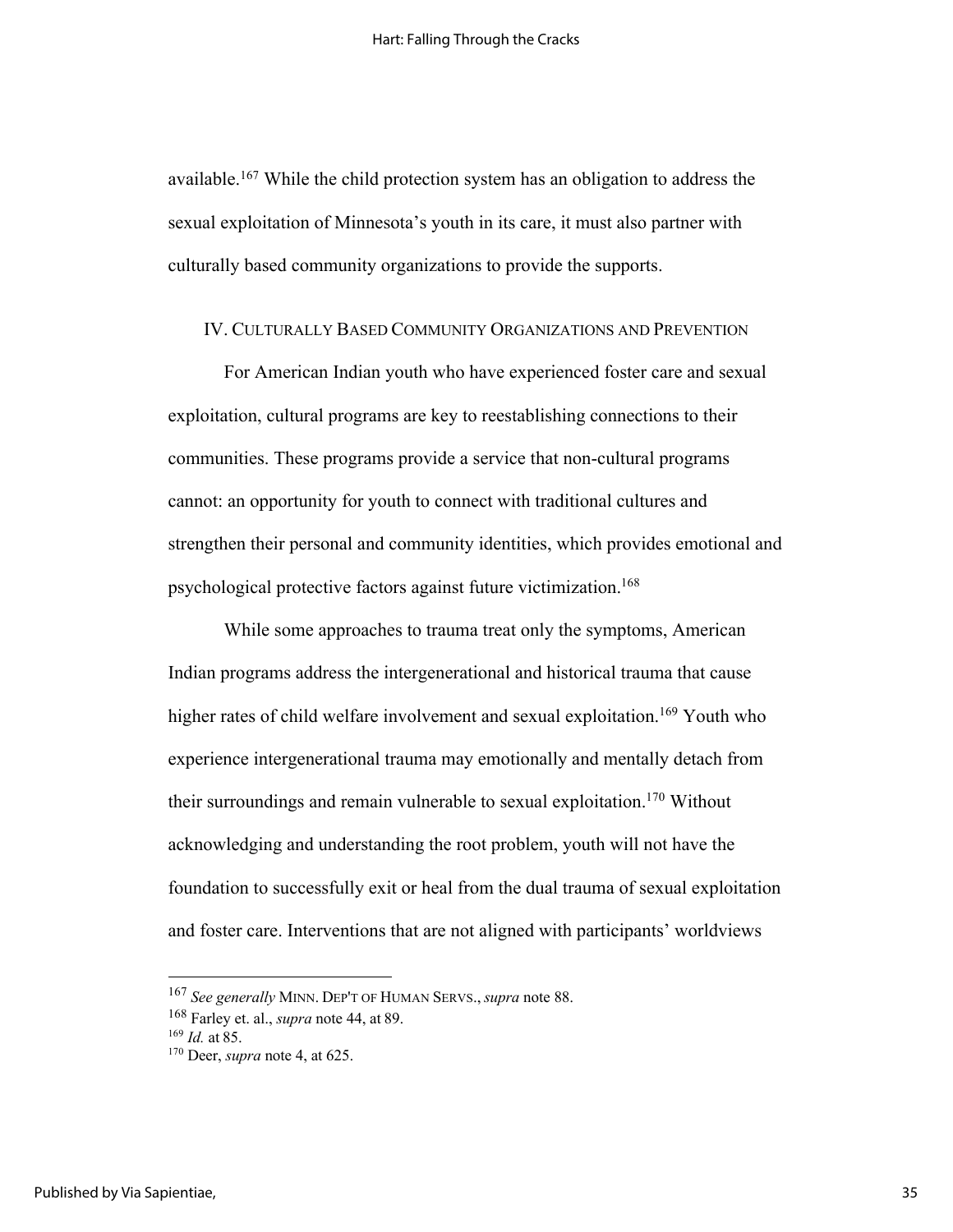and experiences are only minimally effective; non-American Indian services may cause more harm than good by unintentionally reinforcing standards of colonization and perpetuating the cycle of trauma. 171

There are several tribal and community organizations that provide Safe Harbor services to American Indian youth in Minnesota,<sup>172</sup> but this article specifically focuses on the programs at the Minnesota Indian Women's Resource Center in Minneapolis and the Ain Dah Yung ("Our Home" in Ojibwe) Center in St. Paul. While these programs may not be directed specifically towards youth in foster care, many of these youth still utilize their services. By expanding resources to these programs, more American Indian youth can benefit from the multidisciplinary responses provided to victims of sexual exploitation that focus on outreach, housing, economic stability and vocational training, and stability through culture.

#### A. *Minnesota Indian Women's Resource Center*

The Minnesota Indian Women's Resource Center (MIWRC) was founded in 1984 as a non-profit social and mental health resource to provide a range of programs empowering American Indian women and families through cultural

<sup>&</sup>lt;sup>171</sup> Some American Indian youth are not familiar with their traditional culture due to the forced assimilation of their ancestors and may not be interested in cultural services. Mark Standing Eagle Baez et. al., *H.O.P.E. for Indigenous People Battling Intergenerational Trauma: The Sweetgrass Method,* 5 J. INDIGENOUS RES. 2 1, 8-9 (2016).

<sup>172</sup> Minn. Dep't of Human Servs., *supra* note 88, at 6.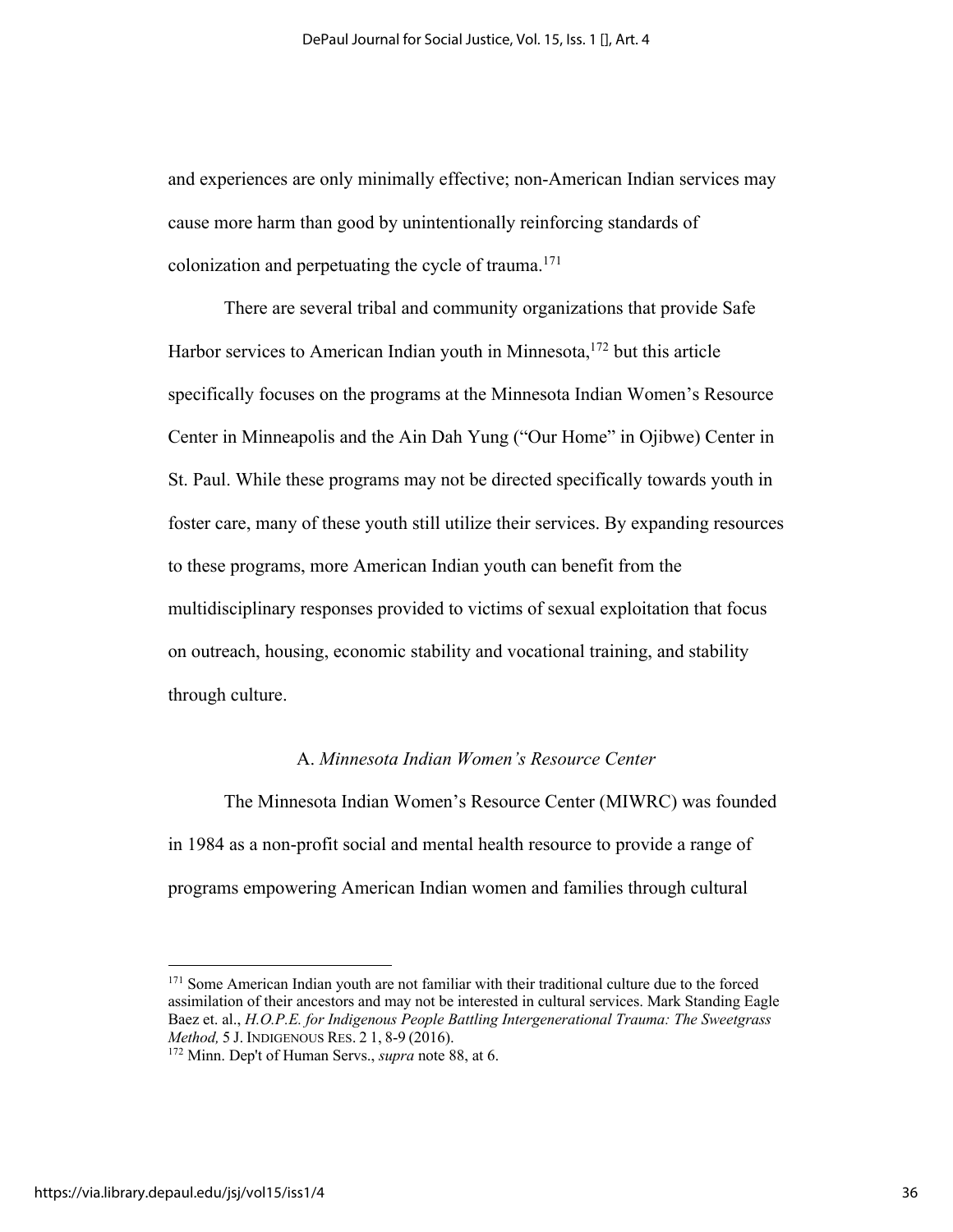values.<sup>173</sup> It is located in the Phillips neighborhood of Minneapolis, which is home to the third largest urban American Indian population in the United States.<sup>174</sup> MIWRC's programs target cultural healing, family services, and other obstacles that impact well-being, including affordable housing and physical health.<sup>175</sup>

Previous research regarding MIWRC's Oshkiniigikwe ("Young Woman" in Ojibwe) Program (which was expanded in 2008 to address youth's growing admittance that they traded sex) has a long history of providing services to sexually exploited youth.<sup>176</sup> Its trauma-centered approach emphasizes meeting youth "where they are" and focuses on building relationships that support their decision-making abilities.<sup>177</sup> Staff provide intensive case management, access to health care, and cultural teachings, including space and supplies for youth to learn traditional skills such as beading and sewing. 178

MIWRC implemented the Phoenix Partnership with the Greater Minneapolis Council of Churches' Division of Indian Work to provide outreach and crisis assistance to youth at risk of sexual exploitation.<sup>179</sup> Youth who participated in the Oshkiniigikwe Program reported that it helped them build

<sup>173</sup> Minnesota Indian Women's Resource Center, *Who We Are*, MINNESOTA INDIAN WOMEN'S RES. CTR. (June 21, 2021), https://www.miwrc.org/whoweare.

<sup>174</sup> *Id.* <sup>175</sup> *Id.*

<sup>176</sup> *See* Alexandra Pierce, *American Indian Adolescent Girls: Vulnerability to Sex Trafficking, Intervention Strategies,* 19 AM. INDIAN & ALASKA NATIVE MENTAL HEALTH RESEARCH: THE J. OF THE NAT'L CENTER 37 (2012).

<sup>177</sup> *Id.* at 40.

<sup>178</sup> *Id.*

<sup>179</sup> *Id.* at 40-41.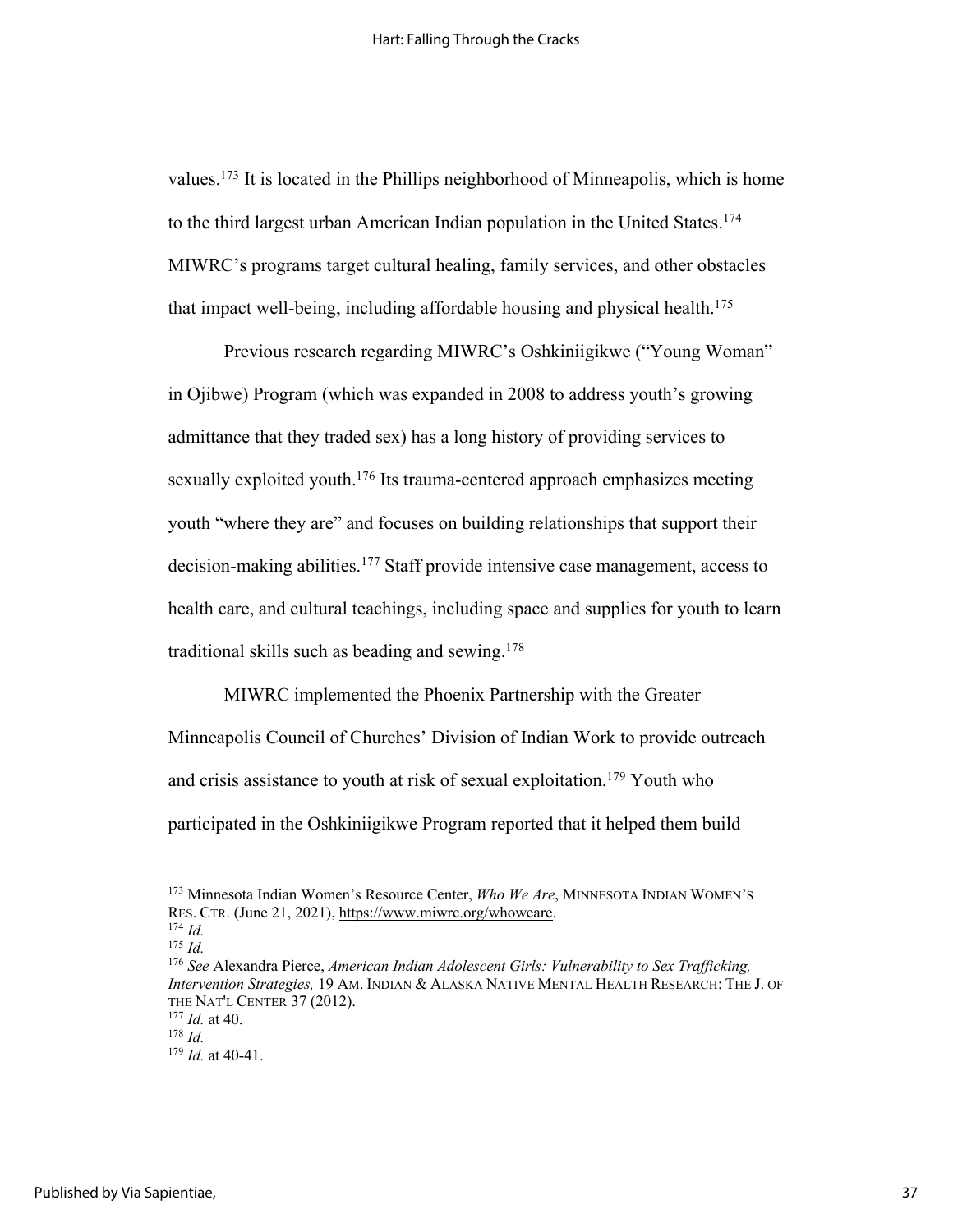healthier relationships with their families and significant others and experience an improvement in their physical, mental, emotional, and spiritual health.<sup>180</sup> Involvement in traditional arts, cultural events, and social events provided an expanded network for these youth to reduce their risk of sexual exploitation and increase their overall stability.181

Building on these foundations, MIWRC currently employs a Safe Harbor Case Manager and a Youth Outreach Specialist to address sexual exploitation of American Indian youth in the community. These advocates provide culturally informed prevention and intervention services to youth aged 24 and younger who are at risk for, or are currently experiencing, sexual exploitation to help them build stability and create personal goals that rely on their cultural strengths. Services include drop-in programs for healthy-relationship education, support groups, and case management.<sup>182</sup> In addition to providing services with a cultural lens, the programs provide internal and external service referrals, youth groups, and street outreach for unsheltered youth by offering hygiene kits and promoting harm reduction strategies.<sup>183</sup>

MIWRC found that sexually trafficked American Indian youth rarely disclose their exploitation until they have been participating actively for 12 to 24

<sup>180</sup> *Id.* at 49.

<sup>181</sup>Alexandra Pierce, *supra* note 176 at 49, 51.

<sup>&</sup>lt;sup>182</sup> Interview with Ombaazhi Guernsey, Youth Outreach Specialist, Minn. Indian Women's Res. Ctr. (June 14, 2021).

 $^{183}$  *Id.*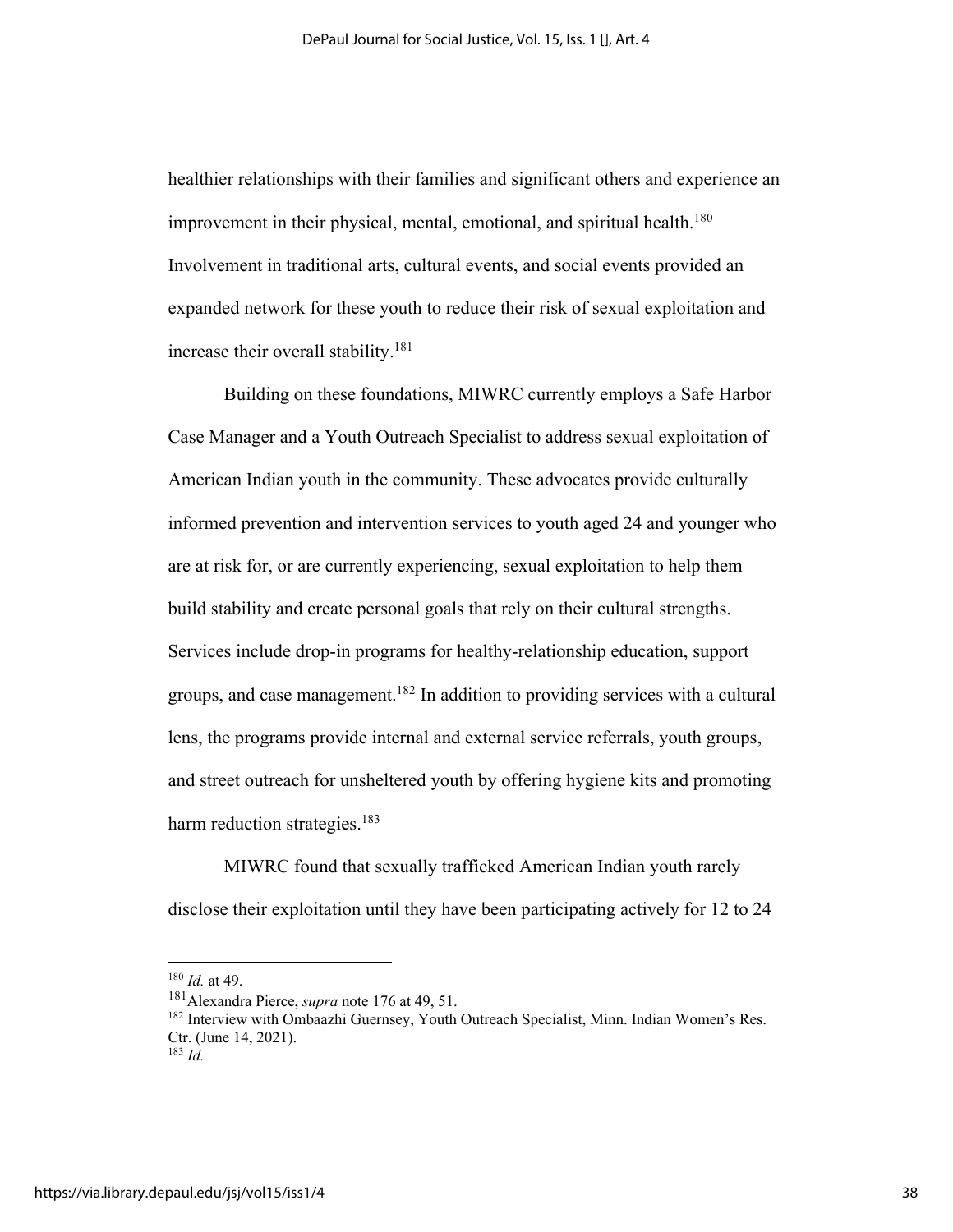months, so support is offered long-term.<sup>184</sup> The harm reduction approach allows youth to build lasting connections with the MIWRC community and find safety while being sexually exploited, especially while they are unable to leave their abusers. 185

### B. *Ain Dah Yung Center*

The Ain Dah Yung ("Our Home" in Ojibwe) Center (ADYC), whose mission is to provide "a healing place within the community for American Indian youth and families to thrive in safety and wholeness,"<sup>186</sup> opened its emergency shelter in 1983 in response to the high rate of homelessness among youth in St. Paul. Today, ADYC provides a range of services that rely on cultural values as a starting point for personal and community growth, such as family advocacy, cultural programming for youth, and housing. The emergency shelter for youth aged 5-17 provides culturally specific short-term shelter, crisis intervention, and case management for youth who are homeless or involved in the child welfare system.<sup>187</sup> The Ain Dah Yung Center's Beverley A. Benjamin Youth Lodge is a transitional living program for youth ages 16 to 21, which provides stable and culturally supportive housing.<sup>188</sup> Mino Oski Ain Dah Yung ("Good New Home"

<sup>185</sup> *Id.*

<sup>184</sup> PIERCE & KOEPPLINGER, *supra* note 37, at 8.

<sup>186</sup> Ain Dah Yung Center, *About Us*, AIN DAH YUNG CTR. (June 21, 2021), https://adycenter.org/about.

 $\overline{^{187}$ *Id.* 

<sup>188</sup> *Id.*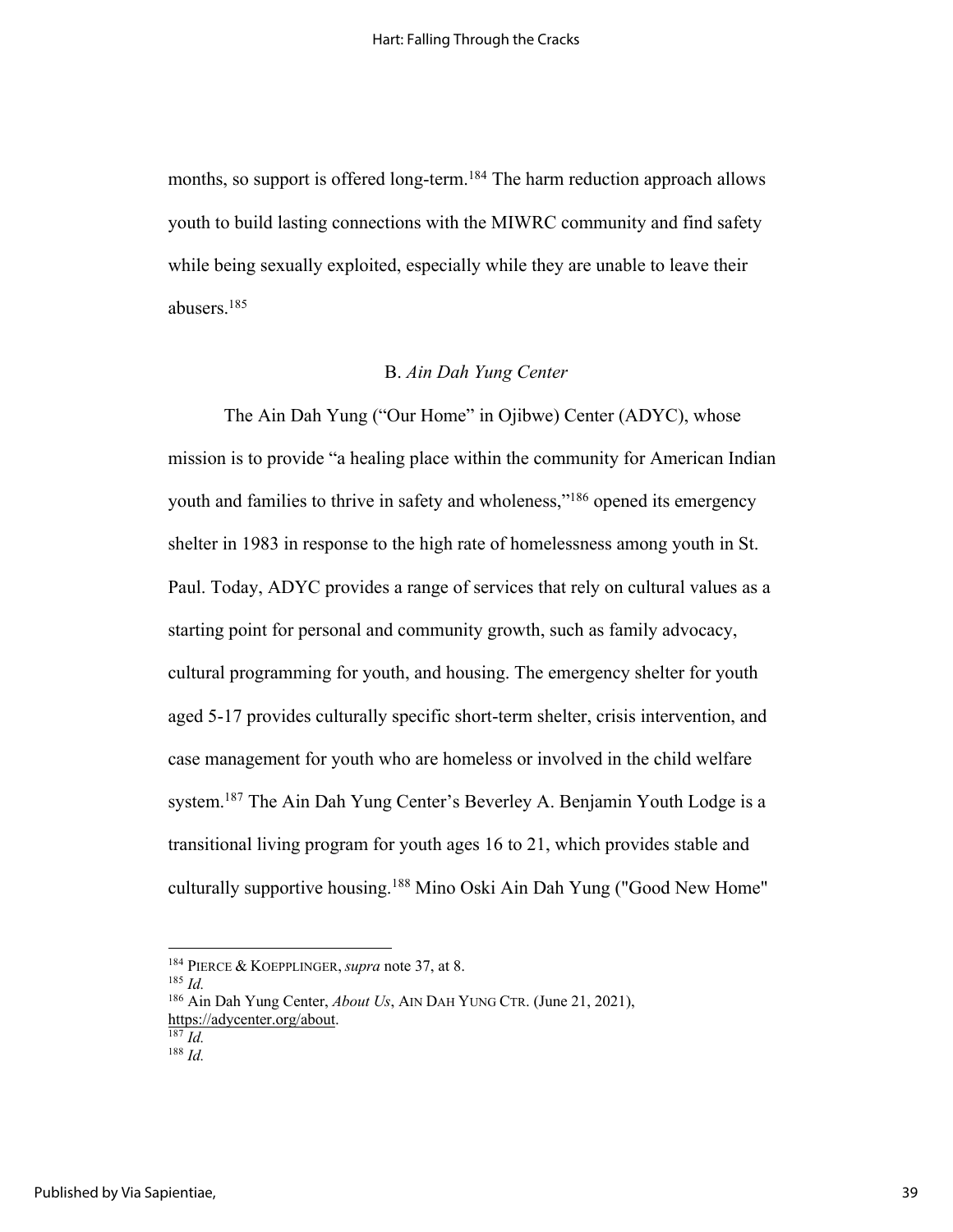in Ojibwe) is a 42-unit permanent supportive housing project providing on-site culturally responsive services for American Indian youth aged 18-24 who have experienced homelessness.189

In response to the high rate of sexual exploitation among American Indian youth, ADYC launched its Zhawenimaa ("They are Loved Unconditionally" in Ojibwe) program in 2020 to provide Safe Harbor services to victims of sexual exploitation, including culturally specific, trauma informed care for American Indian youth before, during, and after exploitation. Two case managers work with ADYC residents and community members to provide cultural support, set goals, and provide referrals.190

#### C. *Significance of American Indian Organizations*

While these programs provide Safe Harbor services and referrals, these programs provide services that non-cultural organizations cannot. Western approaches often address individual attributes, while these programs provide a holistic approach that addresses body, mind, spirit, and emotion collectively.191 These issues cannot be compartmentalized, but instead must be addressed together. Part of the uniqueness of what MIWRC and ADYC provide is that the staff help the youth

<sup>189</sup> *Id*.

<sup>&</sup>lt;sup>190</sup> Interview with Minwaanimad Gokee, Zhawenimaa Safe Harbor Mobile Case Manager, and Holly Henning, Residential Dir., Ain Dah Yung Ctr. (July 1, 2021).

<sup>191</sup> Jessica R. Goodkind et al., *Reconsidering Culturally Competent Approaches to American Indian Healing and Well-Being,* 25 QUALITATIVE HEALTH RESEARCH 4 486, 496 (2015).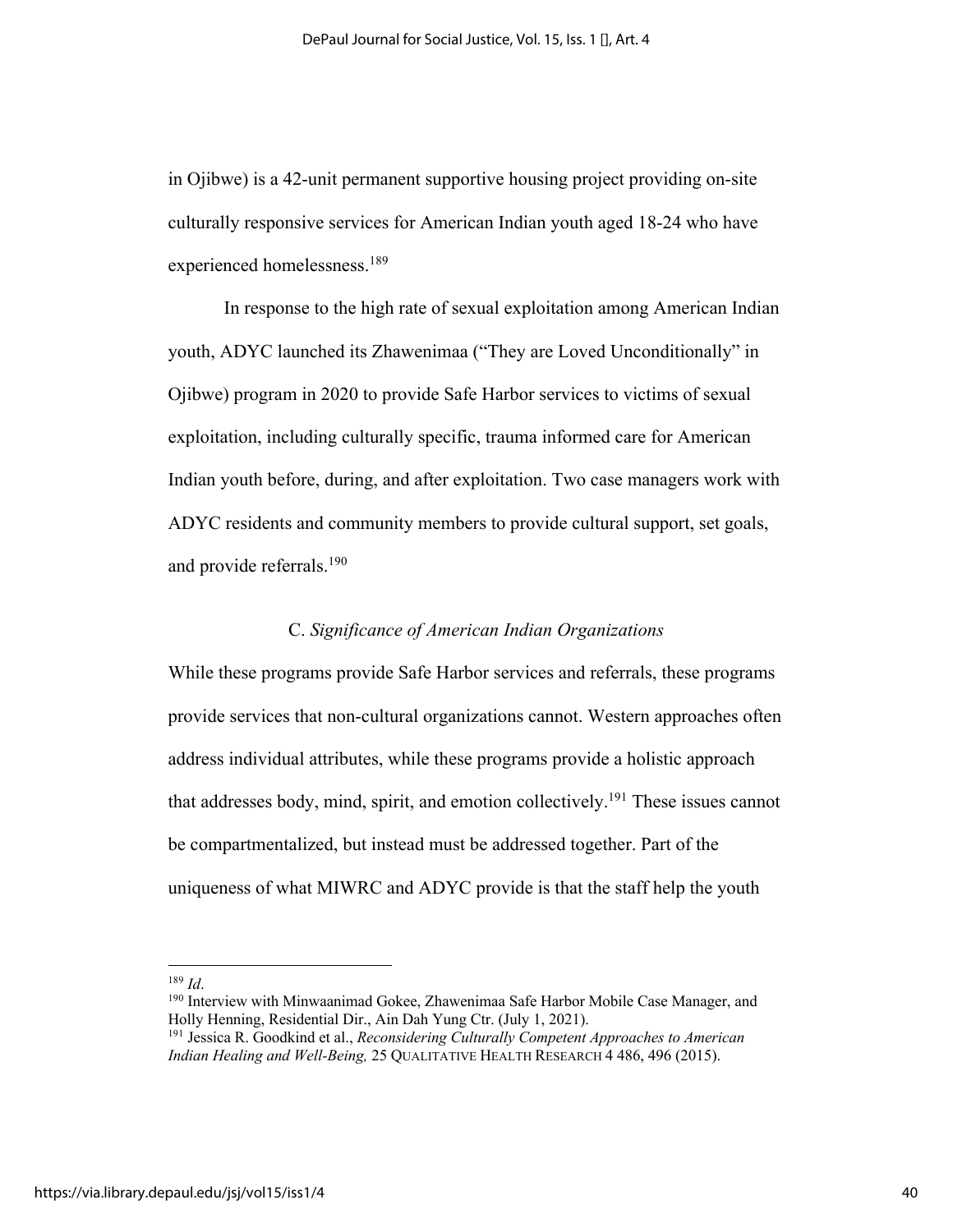establish a cultural connection and a sense of cultural identity, community, and belonging.192

### *i. Cultural Identity*

A strong sense of American Indian identity and connection to culture can be a source of resilience for American Indian youth, which can contribute to their well-being.<sup>193</sup> This is especially important for American Indian youth involved in foster care or sexual exploitation to navigate two cultures without losing their cultural identity or choosing one culture over the other.<sup>194</sup> Learning about traditions and culture may negate some of the harms of historical trauma and provide protective factors and healing. 195

For urban American Indian youth, the disruptive nature of relocation created difficulties with establishing intertribal American Indian communities in urban areas and caused some American Indians to feel culturally disconnected.<sup>196</sup> Many urban American Indian organizations rely on cultural knowledge from different traditions to reflect the diverse tribal background of the American Indian communities they serve.<sup>197</sup>

<sup>192</sup> Guernsey Interview, *supra* note 182.

<sup>193</sup> Stephen Kulis et al., *Exploring Indigenous Identities of Urban American Indian Youth of the Southwest,* 38 J. ADOLESCENT RES. 3, 271, 272 (2013).

<sup>194</sup> *Id.*

<sup>195</sup> *Id.* at 273.

<sup>196</sup> Ryan A. Brown et. al., *Cultural Identity among Urban American Indian/Native Alaskan Youth: Implications for Alcohol and Drug Use,* 17 PREV. SCI. 7 1, 11 (2016). <sup>197</sup> Kulis et al., *supra* note 193, at 274.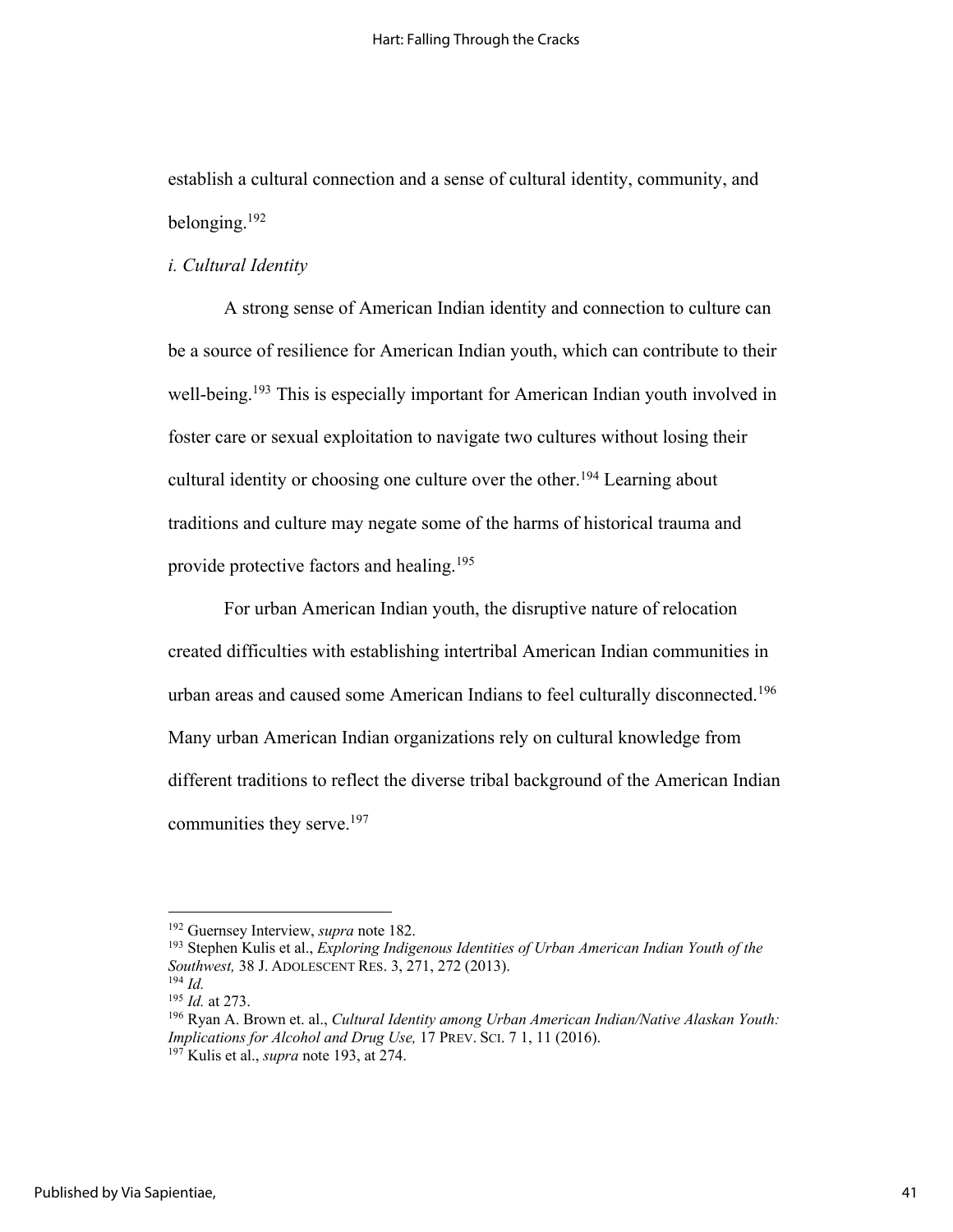Key factors associated with American Indian youth successfully transitioning out of foster care include spirituality, learning traditional practices and ceremonies, and storytelling.<sup>198</sup> Immersion in traditional spirituality and traditional cultural practices has been closely associated with development of a strong sense of identity.<sup>199</sup> For example, activities can include berry-picking, which provides an opportunity for relationship-building between the staff and the youth while educating them about their American Indian identity and ancestral connections to the land which was lost through colonization.<sup>200</sup>

In addition to providing cultural services that impact mental health, the Ain Dah Yung Center provides an emergency shelter and youth lodge with a fulltime therapist on site at each location one day a week.<sup>201</sup> Zhawenimaa staff also refer youth to therapists at the Native American Community Clinic. These therapists have a background in working with sexually exploited youth and specialize in working with historical and complex trauma and post-traumatic stress disorder.<sup>202</sup> Referrals are also made to the Indian Health Board and other community services, such as American Indian-specific horse therapy that incorporates traditional teachings.203

<sup>198</sup> *Id.* at 276.

<sup>199</sup> *Id.* at 294.

<sup>200</sup> Gokee & Henning Interview, *supra* note 190.

<sup>201</sup> *Id.*

<sup>202</sup> *Id.*

<sup>203</sup> *Id.*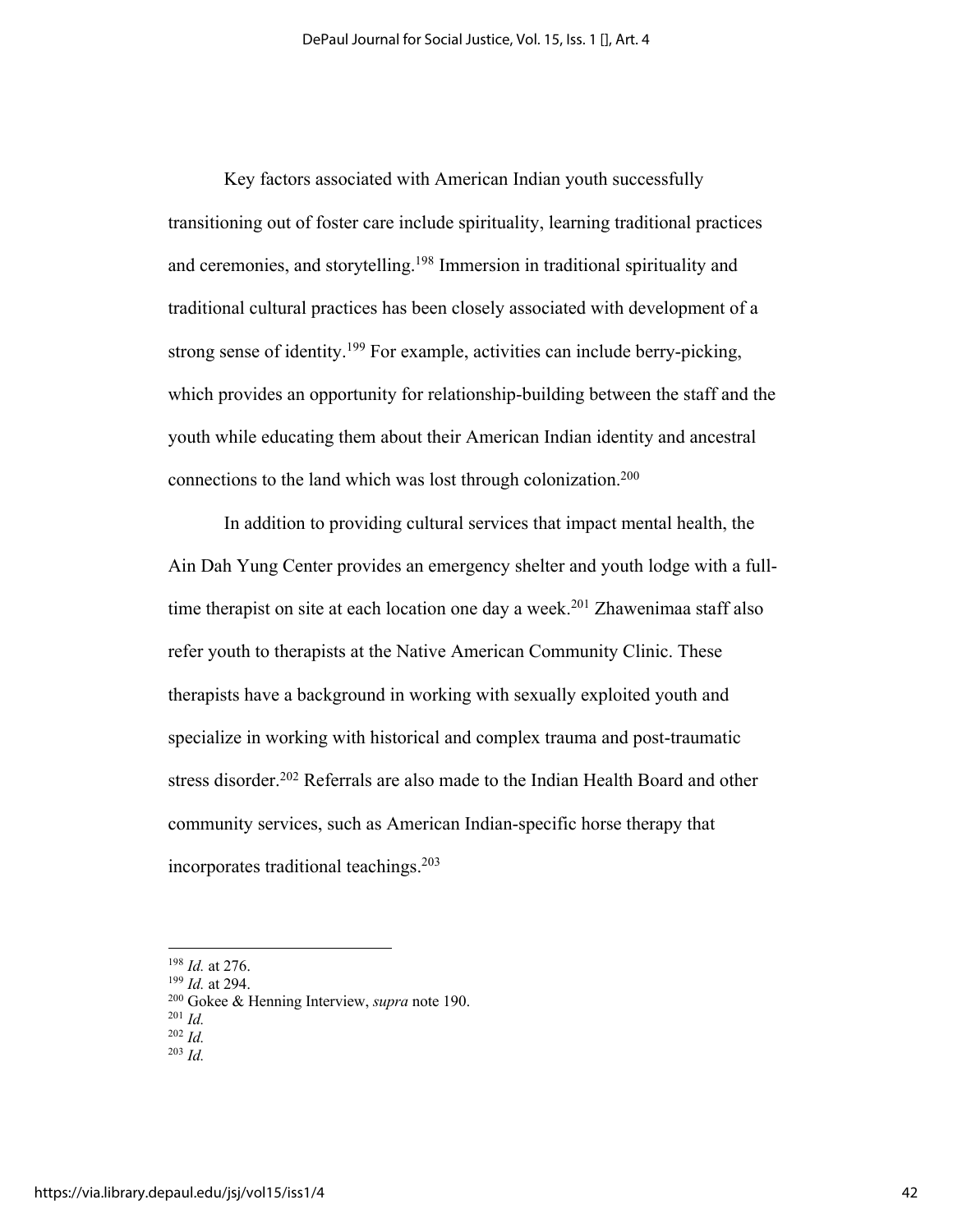At MIWRC, culture is always first.<sup>204</sup> Creating a cultural foundation for youth who experience vulnerability throughout their lives highlights the need for expanded long-term services and community connections.<sup>205</sup> As noted by Youth Outreach Specialist at MIWRC Ombaazhi Guernsey,

> Healing is a continuous process that is not going to be linear. That's what five hundred years of colonization and trauma does to you. Even if we were more healed than we are, we are still going to have hard times, but it's what we rely on in those hard times, those teachings, that will get us through.<sup>206</sup>

However, many cultural programs do not have the capacity to meet this ongoing demand and are unable to connect with all youth who would benefit from engaging with their cultures. Youth who participate in cultural events and services can experience therapeutic and health benefits that decrease self-destructive behaviors.<sup>207</sup> Youth may feel trapped by negative stereotypes or the normalization of violence in American Indian communities but reframing American Indian history and providing opportunities for engagement with traditions and practices can help youth build a resistance against these beliefs. <sup>208</sup> American Indian community organizations are critical for establishing culturally rooted resilience

<sup>204</sup> Guernsey Interview, *supra* note 182.

<sup>205</sup> *Id.*

<sup>206</sup> *Id.*

<sup>207</sup> Brown et. al., supra note 196, at 11.

<sup>208</sup> *Id.* at 12.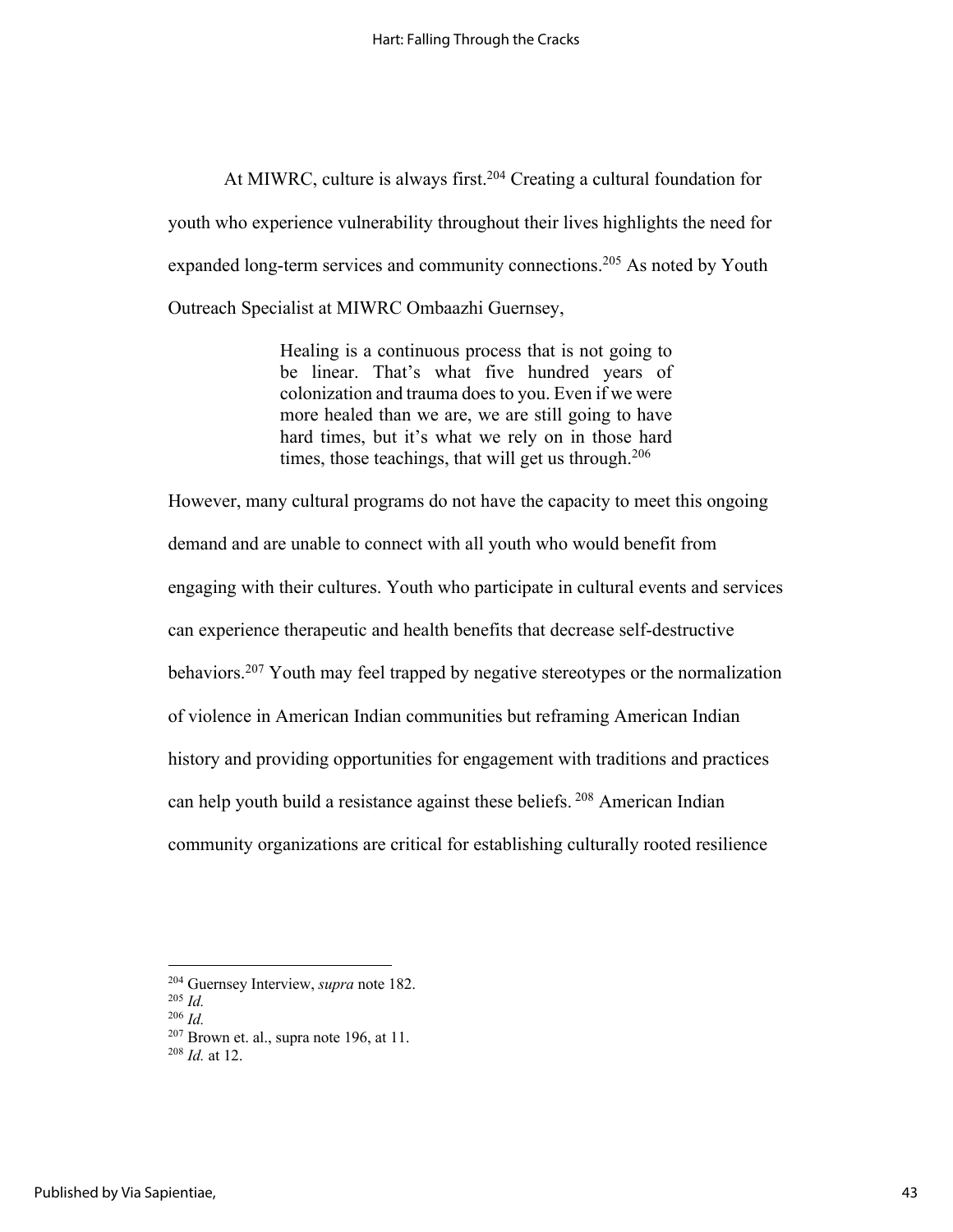among American Indian youth. In urban areas, these organizations are often the only place for youth to meet and learn about their cultural practices.

# ii. *Healing Through Relationships*

It is vital to understand American Indian culture within the network of relationships it creates, both for individuals and communities.<sup>209</sup> Strengthening the social connections through building community and peer support promotes a sense of belonging and self-value that can either protect youth from re-entering sexual exploitation or help them leave.<sup>210</sup> Youth who have few connections or relationships are more vulnerable to sexual exploitation; involving them in community activities and helping them build their networks helps build their resiliency.211 It can take repeated attempts for a youth to leave sexual exploitation, but having a supportive community is vital to help them leave for good.<sup>212</sup> At MIWRC, initial interactions are quickly followed by establishing connections in the community and inviting youth to community events.<sup>213</sup> Many American Indian women involved in sex trafficking credited their connections with their own cultural identities and connections with other American Indian people as instrumental to surviving trafficking.<sup>214</sup>

<sup>209</sup> Gayle Broad et al., *We Are Still the Aniishnaabe Nation: Embracing Culture and Identity in Batchewana First Nation,* 31 CANADIAN J. COMM. 1 35, 42 (2006).

<sup>210</sup> MINN. DEP'T OF HUMAN SERVS., *supra* note 87, at 38-39.

<sup>211</sup> *Id.* at 35.

<sup>212</sup> *Id.* at 35.

<sup>213</sup> Guernsey Interview, *supra* note 182.

<sup>214</sup> Farley et. al., *supra* note 44, at 85.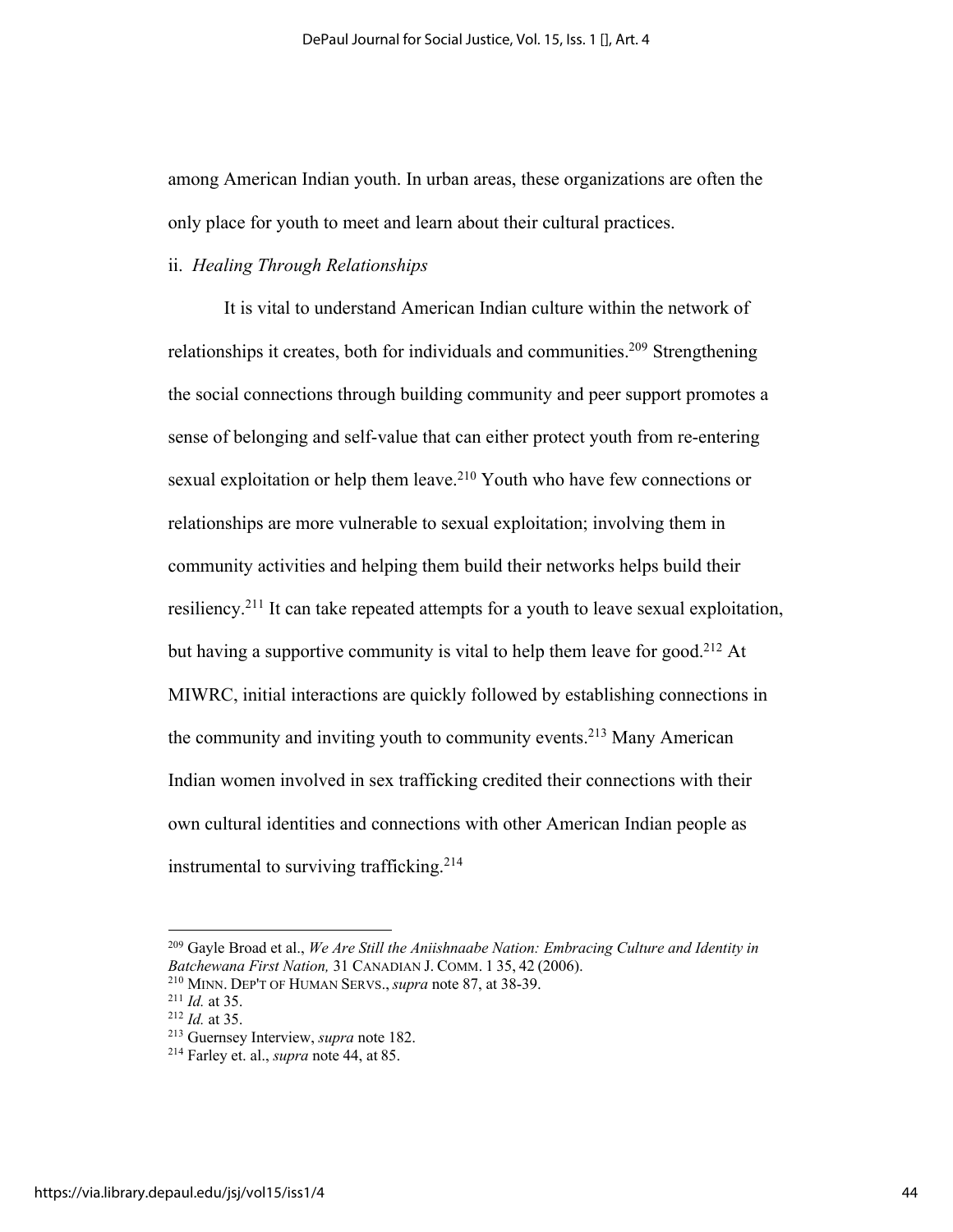Well-developed cultural identity provides both individual and community empowerment; building trusting relationships is a key component to growth.<sup>215</sup> Youth with a clear sense of who they are have higher self-esteem, which is intrinsically tied to their community and their sense of belonging.<sup>216</sup> In a study among urban American Indian youth, results showed strong cultural identity performed a critical role in determining whether youth engaged in risk behaviors, such as alcohol and drug use.<sup>217</sup> Stressors that triggered alcohol and drug usage included struggles related to historical trauma in the American Indian community.218

One of the most healing aspects of American Indian community-based services is that service provision is viewed differently than mainstream services, and youth are treated as relatives, not as clients.<sup>219</sup> This approach is necessary for youth to form relationships with others who have histories of complex trauma and may be more resistant to trusting adults.220 Building relationships is always on the youth's terms, and those kinship bonds outweigh the need for strict boundaries, while also demonstrating the interconnectedness of the American Indian

<sup>215</sup> Broad et al., *supra* note 209, at 51.

<sup>216</sup> Esther Usborne & Donald M. Taylor, *The Role of Cultural Identity Clarity for Self-Concept Clarity, Self-Esteem, and Subjective Well-Being,* 36 PERSONALITY & SOC. PSYCHOL. BULL. 7 884 (2010).

 $^{217}$  Brown et. al., supra note 196, at 11.

<sup>218</sup> *Id.*

<sup>219</sup> Gokee & Henning Interview, *supra* note 190.

<sup>220</sup> *Id.*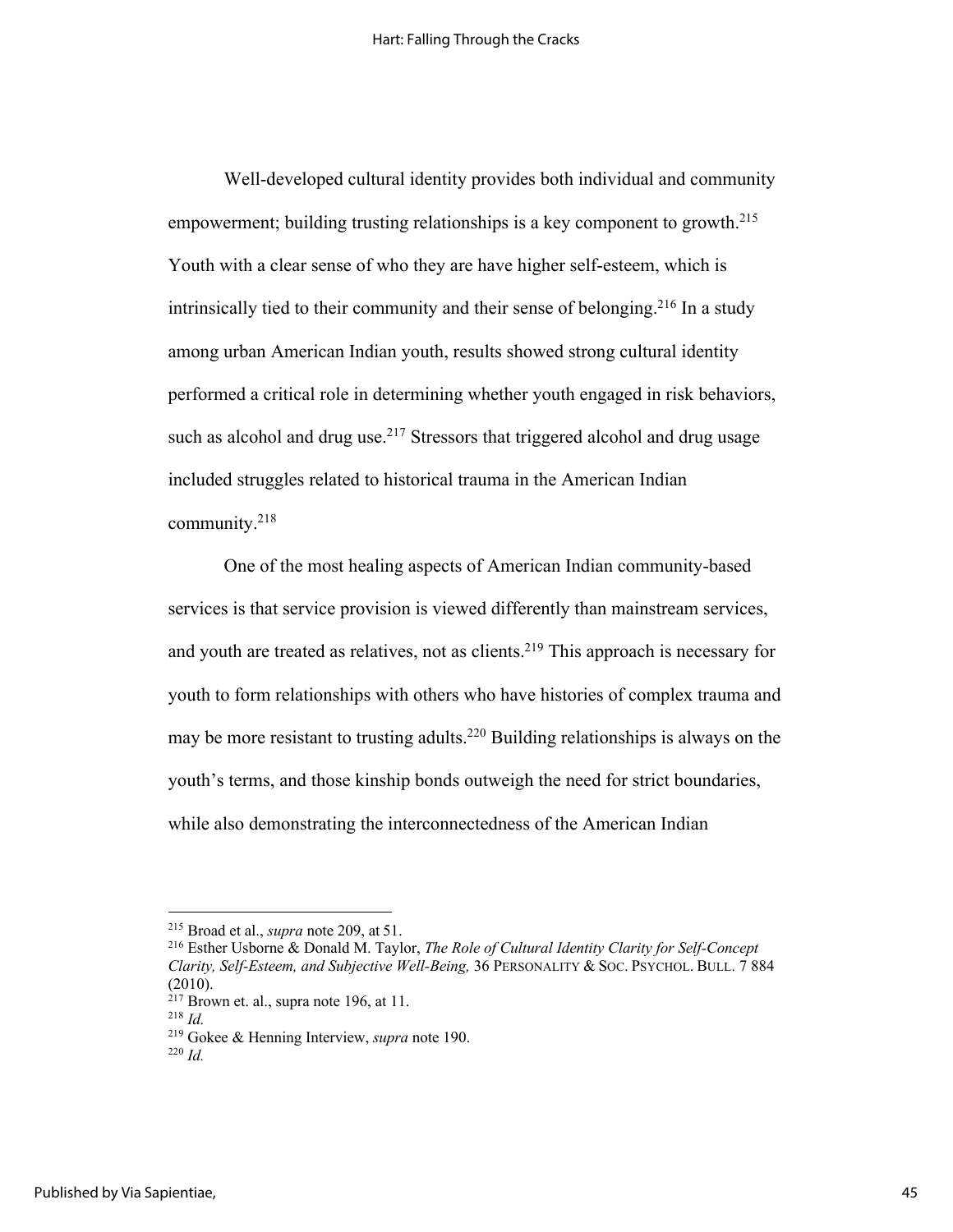community.221 According to Holly Henning, now Associate Director at the Ain Dah Yung Center, "these are our relatives, this is our younger generation, and whether or not we are blood bound, we are still responsible, still showing up to help guide those young people."<sup>222</sup>

## iii*. Sense of Belonging and Purpose*

Community organizations also provide American Indian youth with healthy social environments and communities that value their worth and provide them with a sense of belonging.<sup>223</sup> While other agencies may focus on barriers, such as a disruptive behavior at a shelter leading to discharge and exploitative situations, MIWRC focuses on the reasons that youth *do* belong.224 If American Indian youth do not feel supported or worth the services that are provided, they will not utilize them.<sup>225</sup> Many American Indian youth who have experienced foster care and sexual exploitation have difficulty realizing they deserve services to improve their lives or that they deserve to live a life free from exploitation.<sup>226</sup>

At MIWRC, American Indian youths' desire to find their place and purpose within society is a typical goal, and staff assist these youth by

<sup>221</sup> *Id.*

<sup>222</sup> *Id.*

<sup>223</sup> HENNEPIN COUNTY NO WRONG DOOR INITIATIVE ET. AL., VOICES OF SAFE HARBOR: SURVIVOR & YOUTH INPUT FOR MINNESOTA'S MODEL PROTOCOL ON SEXUAL EXPLOITATION AND SEX TRAFFICKING OF YOUTH 15 (2015).

<sup>224</sup> Guernsey Interview, *supra* note 182.

<sup>225</sup> *Id.*

<sup>226</sup> *Id.*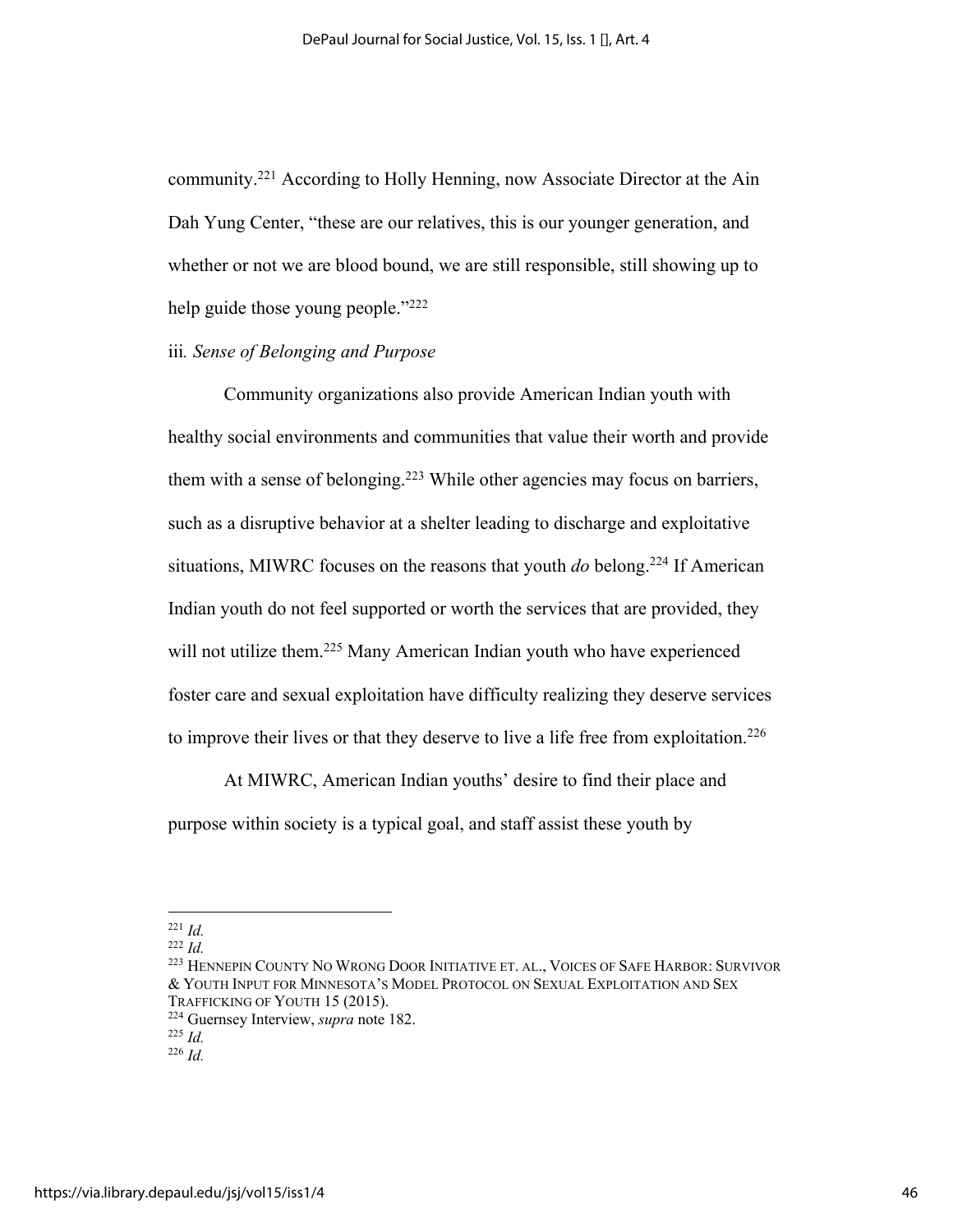strengthening their cultural identity and community ties.<sup>227</sup> These programs focus on their worth in the community and help nurture youth to understand traditional prophecies and teachings that the youth will lead the community in the future.<sup>228</sup> For example, an ADYC Zhawenimaa case manager helped youth get their spirit names or connect with their tribe's traditional clan system. By learning about this aspect of their identities, youth can better learn how to navigate the world and contribute to their communities with purpose. $229$ 

#### iv. *Prevention Programs*

Early intervention with families at risk of involvement in the child welfare system is an overwhelming task but vital for these youth to avoid future harms.<sup>230</sup> Initiatives to address the harm that the child welfare has done to these families and communities, including increased risk of sexual exploitation, must recognize that cultural respect is a basic need. Both MIWRC and ADYC reported that due to the overwhelming need for sexual exploitation services among American Indian youth, there are only enough resources to address issues reactively instead of proactively.<sup>231</sup> Without recognizing the causes of many sexual exploitation cases, treatment and healing efforts are targeted at individuals rather than

<sup>227</sup> *Id.*

<sup>228</sup> *Id.*

<sup>229</sup> Gokee & Henning Interview, *supra* note 190.

<sup>230</sup> Koepplinger, *supra* note 29, at 136-137.

<sup>231</sup> Guernsey Interview, *supra* note 182; Gokee & Henning Interview, *supra* note 190.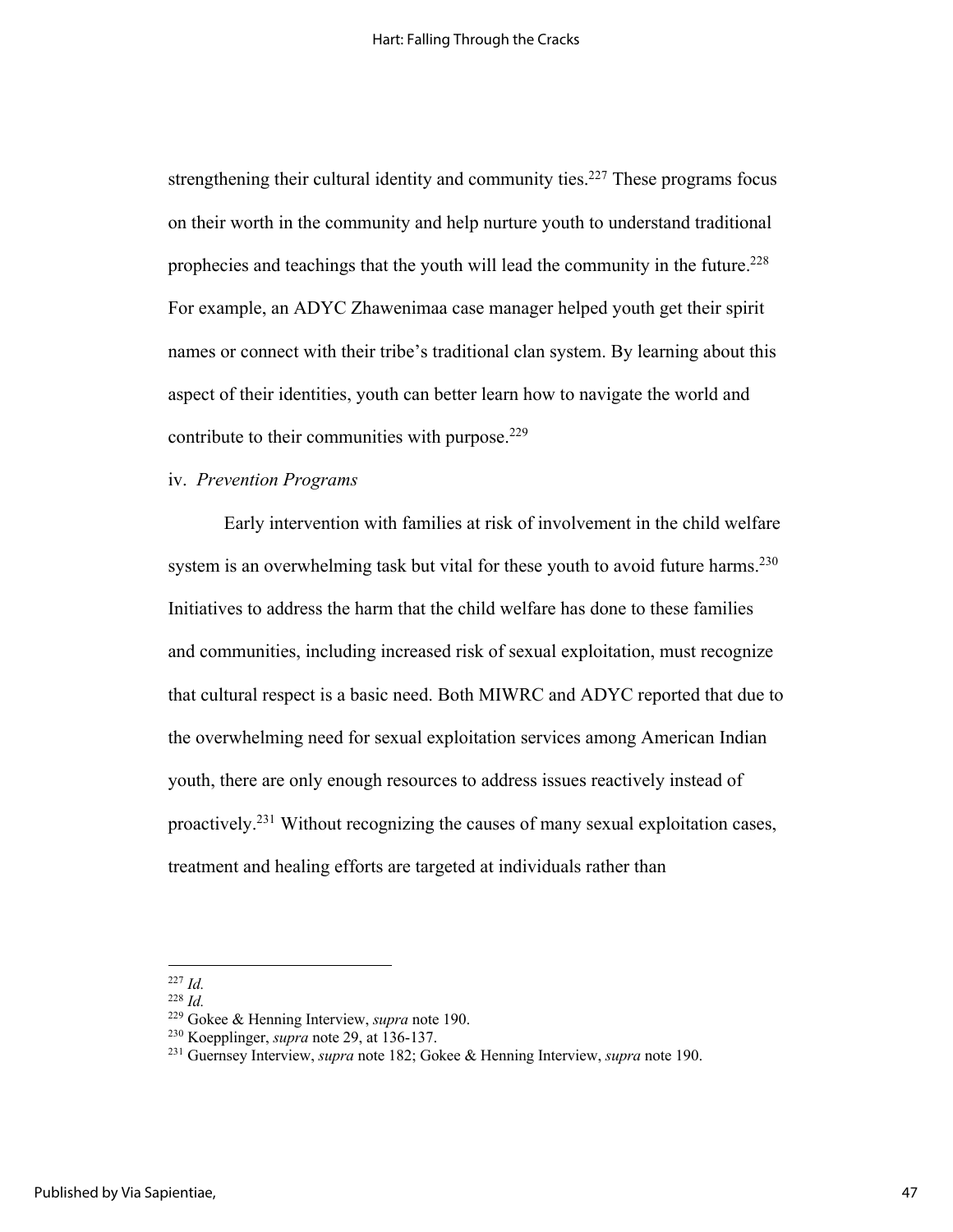communities. <sup>232</sup> Prevention efforts must be fostered at the community level to address systemic issues caused by the shared experiences and history in American Indian communities.233 As Ombaazhi Guernsey noted, "since our pain is collective, our healing must be collective as well. $^{234}$  Acknowledging the damage of colonization that disconnected American Indian people from their histories, lands, and cultures and creating opportunities to reclaim and revitalize cultural knowledge, are important components of promoting well-being and healing from these losses.235 However, without the infrastructure to support the community's cultural growth and development, these issues will never be resolved, and the community's well-being will not be fixed.236

As a form of prevention, American Indian organizations can expand awareness by educating youth on how to recognize sexual exploitation and healthy relationships, creating a safe space for healthy youth development, and forming safe relationships with American Indian adults.<sup>237</sup> These organizations can also facilitate fundamental joint community and survivor participation in the creation and expansion of services that target specific lived experiences. Recognizing the causes of American Indian foster care and sexual exploitation in

<sup>232</sup> Goodkind et al., *supra* note 191, at 487.

<sup>233</sup> Usborne & Taylor, *supra* note 216, at 883.

<sup>234</sup> Guernsey Interview, *supra* note 182.

<sup>235</sup> Goodkind et al., *supra* note 191, at 488.

<sup>236</sup> Broad et al., *supra* note 209, at 37.

<sup>237</sup> MARTINROGERS & PENDLETON, *supra* note 5, at 75.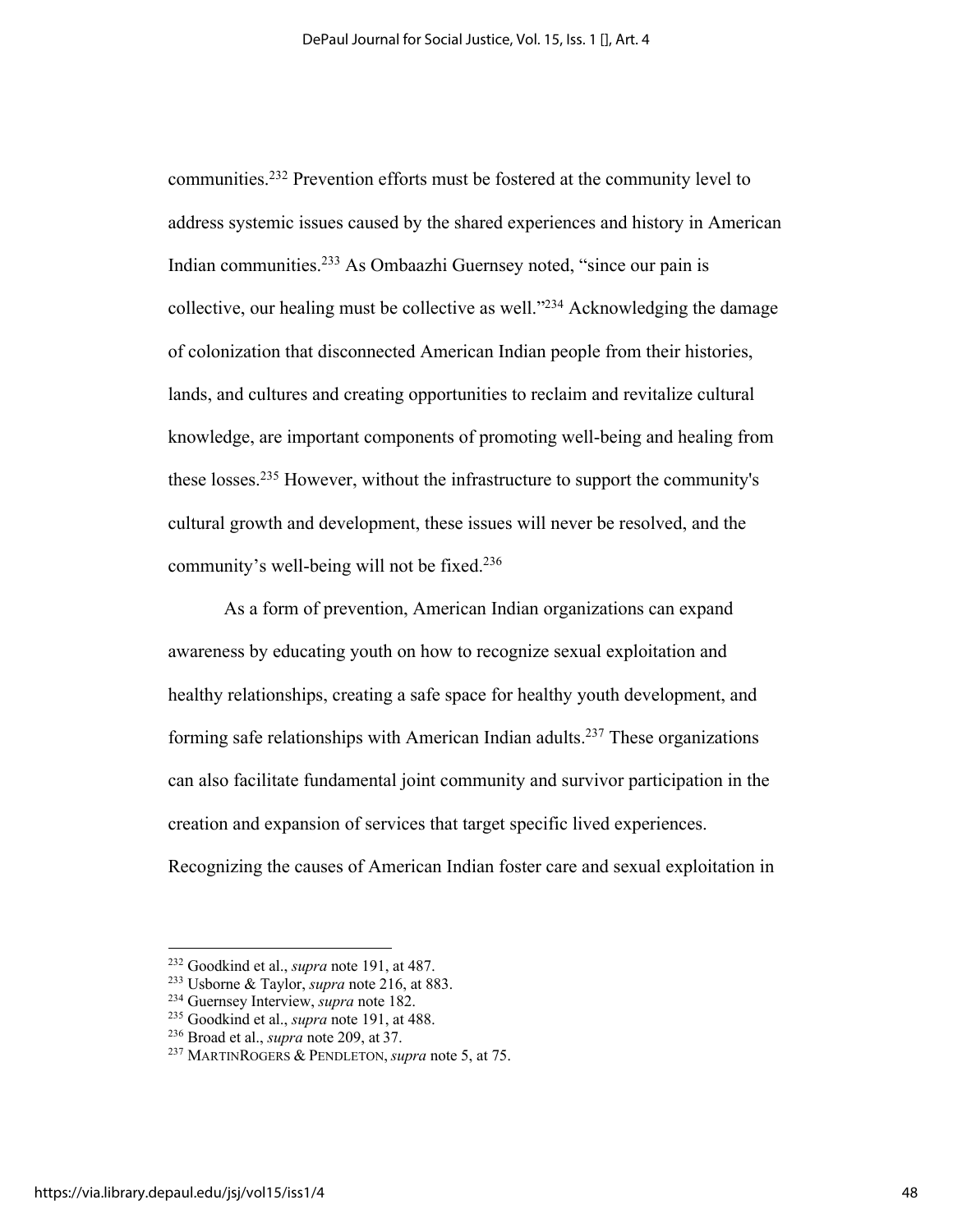the context of colonization and historical trauma, and the importance of healing at both the individual and community levels, is necessary for American Indian youth to reach overall well-being. $238$ 

#### V. CONCLUSION

The State of Minnesota has a responsibility to American Indian youth to address the dual traumas of foster care and sexual exploitation that have been perpetuated by the federal government's legacy of violence against American Indians. American Indian organizations such as the Minnesota Indian Women's Resource Center and the Ain Dah Yung Center provide the foundation to prevent or address these traumas by offering cultural services that meet American Indian youth's tailored needs, which can help them exit sexual exploitation and limit future revictimization. While the current legal landscape presents opportunities to address this issue, these organizations cannot provide services to all who need them without adequate funding and support, and American Indian youth, who are already less likely to seek help, may be deterred from accessing life-changing services and assistance.<sup>239</sup> Expansion of programs like these and investment in American Indian communities and ways of healing are essential to decrease the vulnerability of American Indian youth in foster care to sexual exploitation. With additional resources, these programs could expand to provide all American Indian

<sup>238</sup> Goodkind et al., *supra* note 191, at 496.

<sup>239</sup> Guernsey Interview, *supra* note 182.